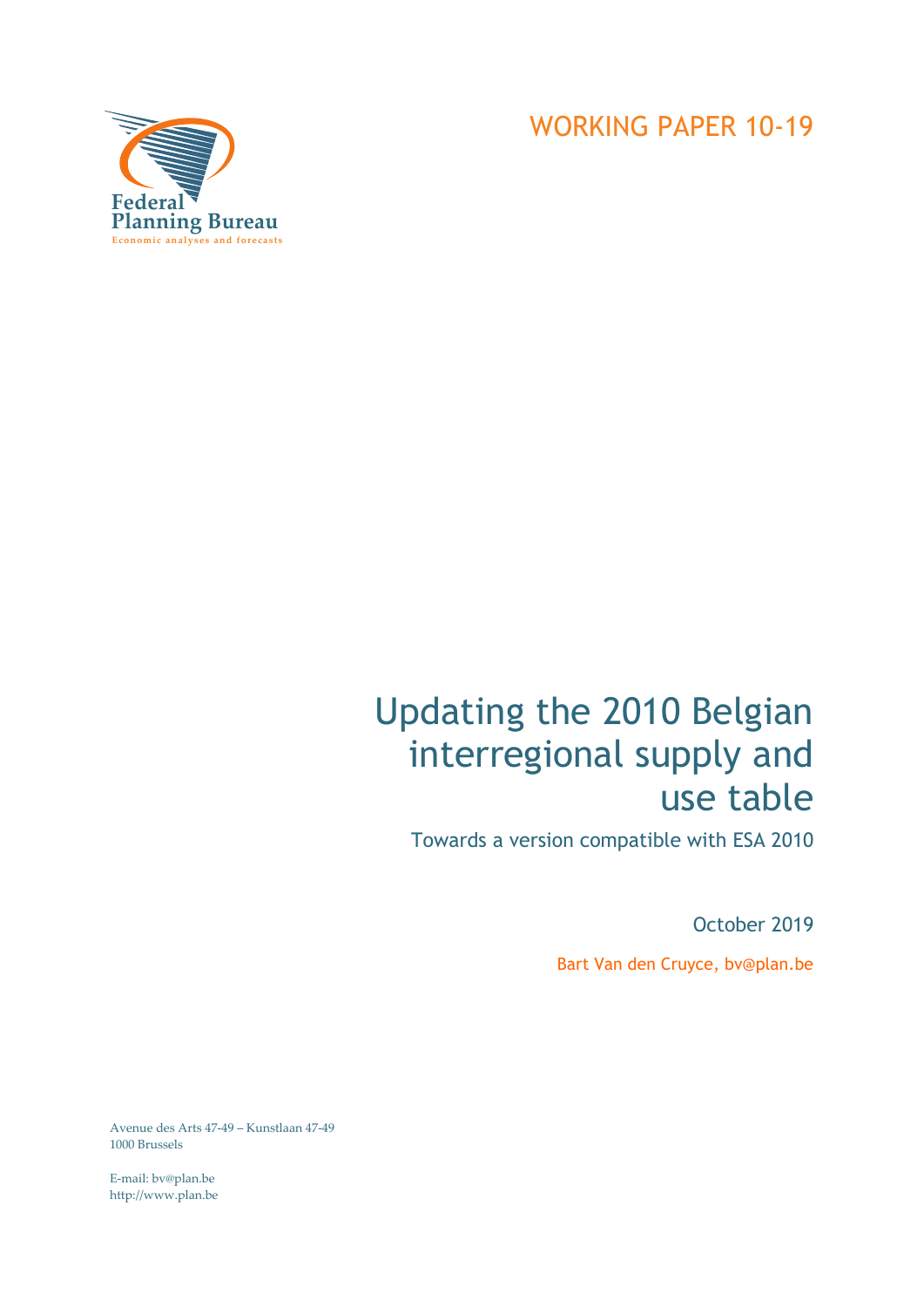## Federal Planning Bureau

The Federal Planning Bureau (FPB) is a public agency that carries out, in support of political decisionmaking, forecasts and studies on economic, social-economic and environmental policy issues and examines their integration into a context of sustainable development. It shares its expertise with the government, parliament, social partners, national and international institutions.

The FPB adopts an approach characterised by independence, transparency and the pursuit of the general interest. It uses high-quality data, scientific methods and empirical validation of analyses. The FPB publishes the results of its studies and, in this way, contributes to the democratic debate.

The Federal Planning Bureau is EMAS-certified and was awarded the Ecodynamic enterprise label (three stars) for its environmental policy.

url: http://www.plan.be e-mail: contact@plan.be

With acknowledgement of the source, reproduction of all or part of the publication is authorized, except for commercial purposes.

Responsible publisher: Philippe Donnay Legal Deposit: D/2019/7433/32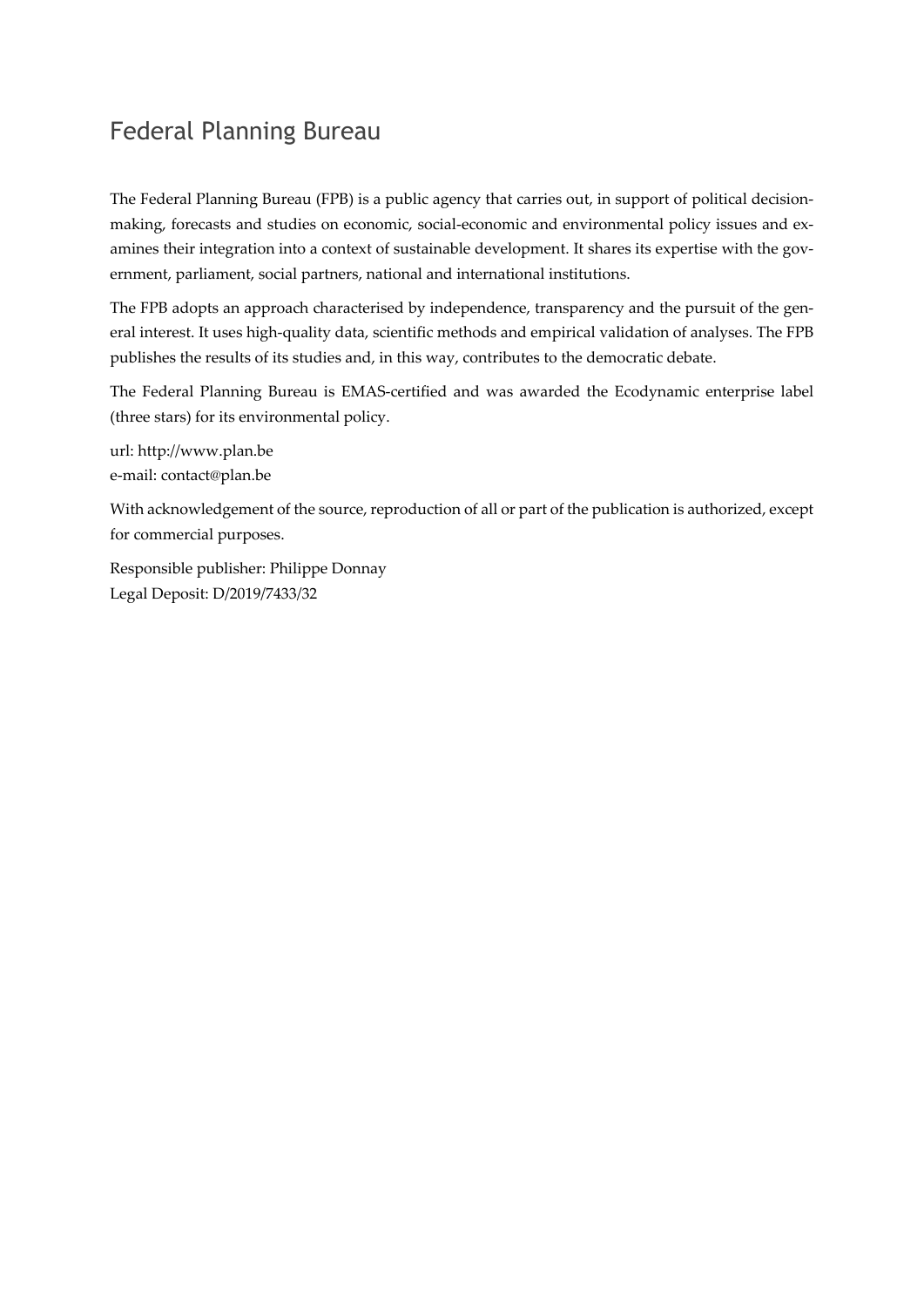**Federal Planning Bureau**  Avenue des Arts - Kunstlaan 47-49, 1000 Brussels phone: +32-2-5077311 fax: +32-2-5077373 e-mail: bv@plan.be http://www.plan.be

## Updating the 2010 Belgian interregional supply and use table

Towards a version compatible with ESA 2010

October 2019

Bart Van den Cruyce, bv@plan.be (\*)

### **Abstract** -

This paper describes the methodology to make the existing interregional supply and use table (ISUT) of 2010 compatible to ESA2010/SNA2008 rules and shows the results at a macro level. The ISUT describes, for each product and industry, all intra- and interregional flows caused by the intermediate use, final consumption expenditures, investments and exports of the three Belgian regions Brussels, Flanders and Wallonia.

In 2015, the Belgian Federal Planning Bureau constructed an interregional supply and use table for 2010. This table was compiled using a bottom-up approach based on VAT data and international trade data at the firm level. The table was consistent with the national SUT for 2010 published in December 2013 according to the ESA95 rules (European implementation of SNA93). The updated ISUT corresponds to the most recent national SUT (published in December 2015) and regional accounts for 2010 and therefore respects the ESA2010/SNA2008 rules.

The conversion consisted of a set of specific and automatic adjustments. The specific adjustments are asymmetric and respond to some major ESA revisions (including the treatment of R&D and goods for processing) and revisions of the Belgian national accounts (including the NACE attribution). The automatic adjustment process affects all products and industries symmetrically. It is set up as a two-step process, each step consisting of a series of RAS procedures by industry, final demand component or product to match new regional and national totals. The problem of zero values in the initial interregional SUT (while not in the new national table) is also addressed.

**Jel Classification** - R15, C67 **Keywords** - Regional, Supply and use tables, Regional economy

*(\*) My thanks go to my colleague Bernhard Michel for programming the series of RAS algorithms in Python*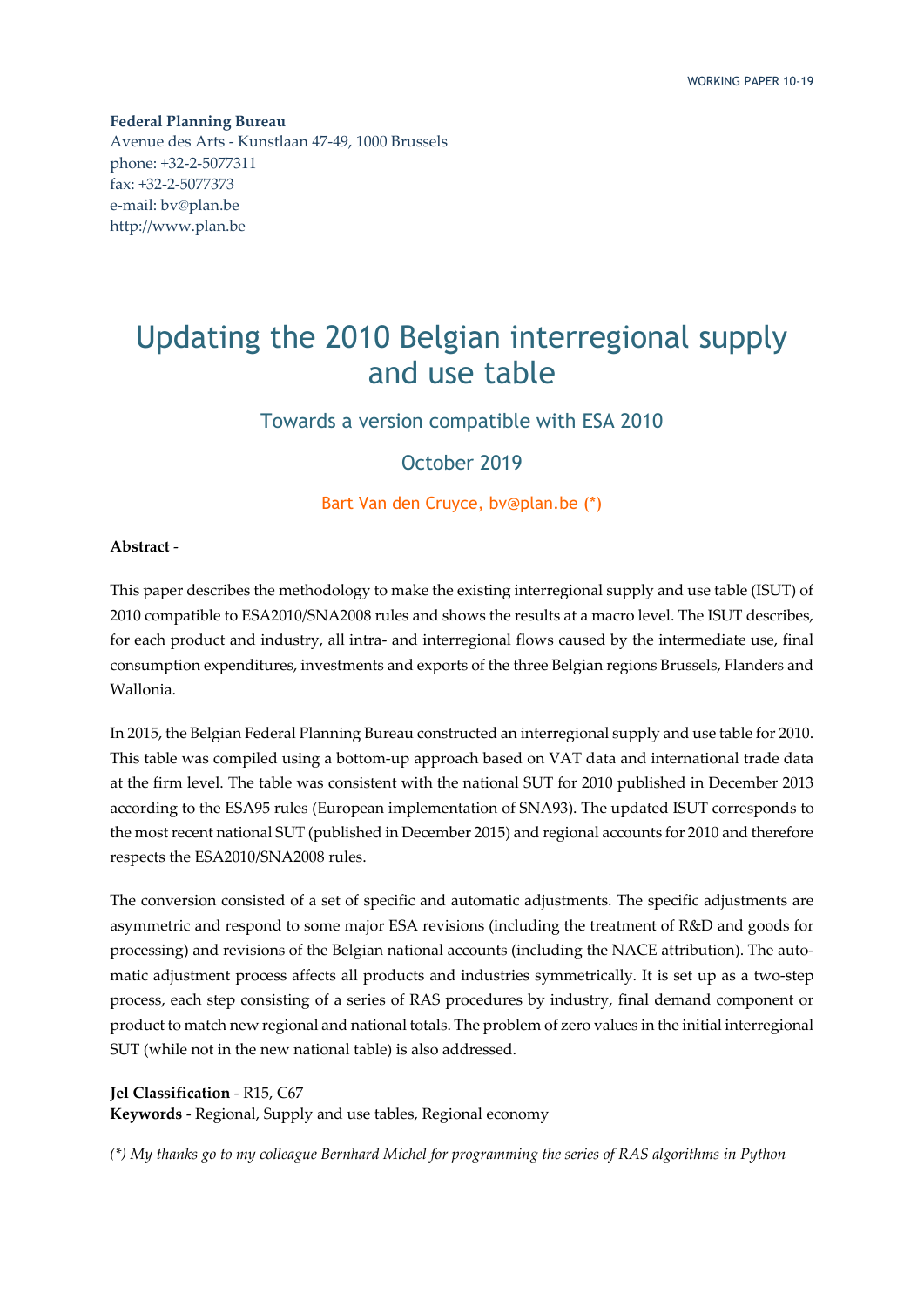## Table of contents

| 1. |                      |                                                                                 |    |
|----|----------------------|---------------------------------------------------------------------------------|----|
| 2. |                      |                                                                                 |    |
|    | 2.1. General outline |                                                                                 | 7  |
|    |                      | 2.2. Updating the regional Production or Make tables                            | 7  |
|    |                      | 2.2.1. Why (only) update the production tables?                                 | 7  |
|    | 2.2.2.               | The (old) regional make tables for 2010 (June 2015, ESA 95)                     | 8  |
|    | 2.2.3.               | The national make for 2010                                                      | 8  |
|    | 2.2.4.               | The production totals for 2010 in the Regional Accounts                         | 9  |
|    | 2.2.5.               | The automatic update of the regional make tables                                | 9  |
|    |                      | 2.2.6. Summary of the adjustment of the regional make tables                    | 10 |
|    |                      | 2.3. Updating the interregional use table in basic prices                       | 11 |
|    | 2.3.1.               | The interregional use table in basic prices for 2010 (June 2015, ESA 95)        | 11 |
|    | 2.3.2.               | The national use table in basic prices for 2010                                 | 11 |
|    | 2.3.3.               | The regional totals for intermediate use, domestic final demand and value added | 12 |
|    | 2.3.4.               | The automatic update of the interregional use table in basic prices             | 14 |
|    | 2.3.5.               | Summary of the adjustment process of the interregional use table                | 16 |
| 3. |                      |                                                                                 |    |
|    |                      | 3.1. Specific adjustments                                                       | 18 |
|    |                      | 3.1.1. The need for specific adjustments                                        | 18 |
|    |                      | 3.1.2. The impact of specific adjustments                                       | 20 |
|    |                      | 3.2. The automatic adjustments                                                  | 20 |
| 4. |                      |                                                                                 |    |
|    |                      |                                                                                 |    |
|    |                      |                                                                                 |    |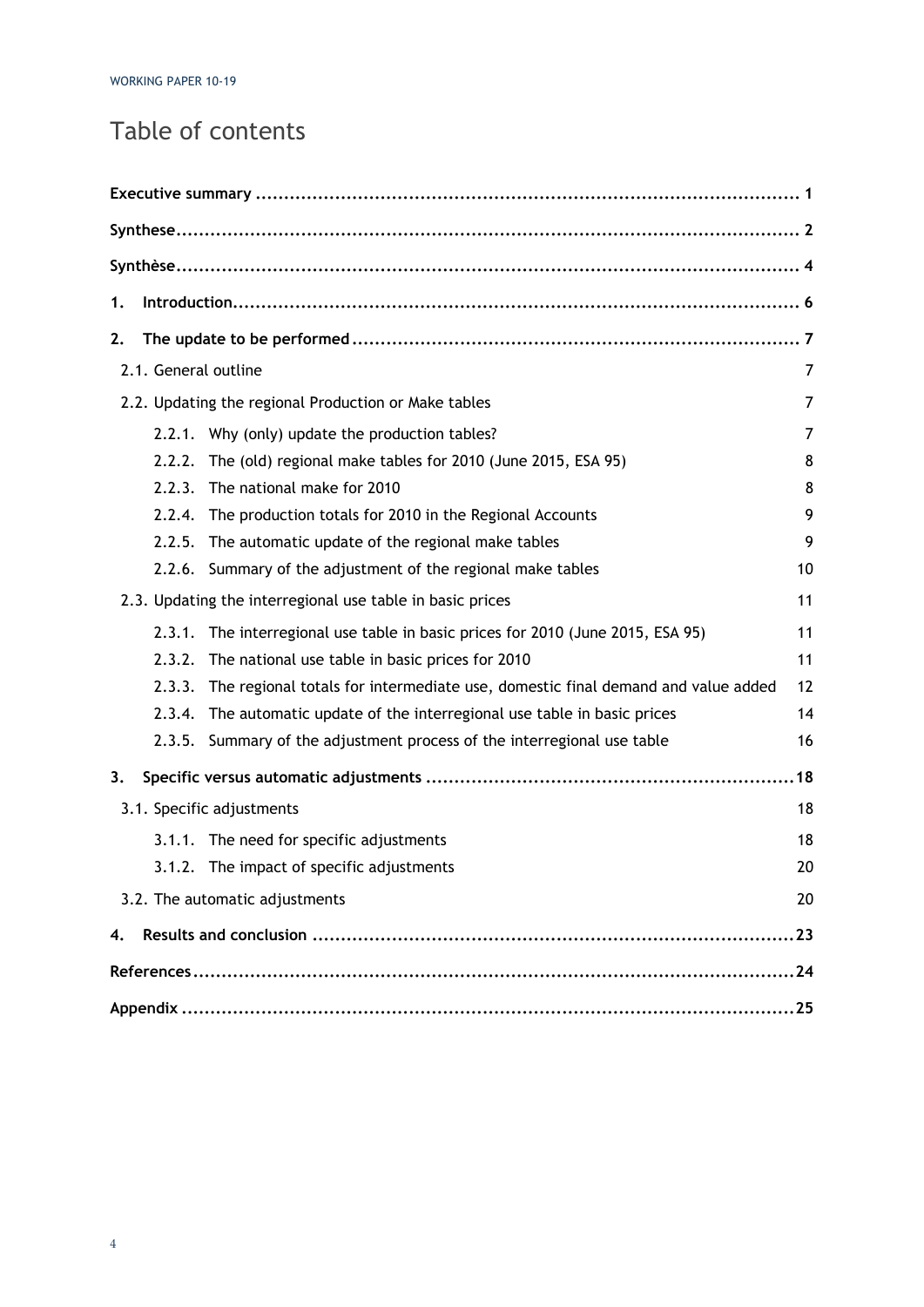## List of tables

| Table 1    | The update for the components of value added, results per region, 2010 (ESA 2010) 14                  |
|------------|-------------------------------------------------------------------------------------------------------|
| Table 2    | Determining the region of destination by industry or domestic final demand component (RAS             |
| Table 3    |                                                                                                       |
| Table 4    |                                                                                                       |
| Table A.1  | Old aggregated production table by region in ESA 95 (June 2015) ·································25   |
| Table A.2  | Old (ESA 95) & new (ESA 2010) aggregated national production table and differences in                 |
|            |                                                                                                       |
| Table A.3  |                                                                                                       |
| Table A.4  | Aggregated production table by region after specific adjustments (before RAS A) 26                    |
| Table A.5  | Aggregated production table by region for 2010 in ESA 2010 (final result) 26                          |
| Table A.6  | Old (ESA 95) $\hat{a}$ new (ESA 2010) aggregated national use table in basic prices (*) and           |
|            | differences in absolute value before and after specific adjustments 27                                |
| Table A.7  | Old (ESA 95) & new (ESA 2010) national primary inputs and changes in absolute value (*) $\cdots$ 28   |
| Table A.8  | Old and new regional totals for intermediate use and domestic final demand in basic prices 28         |
| Table A.9  |                                                                                                       |
| Table A.10 | Belgian Interregional Use Table in basic prices for 2010 (ESA 95) (*) ·····························29 |
| Table A.11 | Interregional use table 2010 in basic prices, after specific adjustments (before RAS B and C) 30      |
| Table A.12 | The adjusted interregional use table in basic prices for 2010 in ESA 2010, final result 31            |

## List of figures

| Figure 1 |  |
|----------|--|
| Figure 2 |  |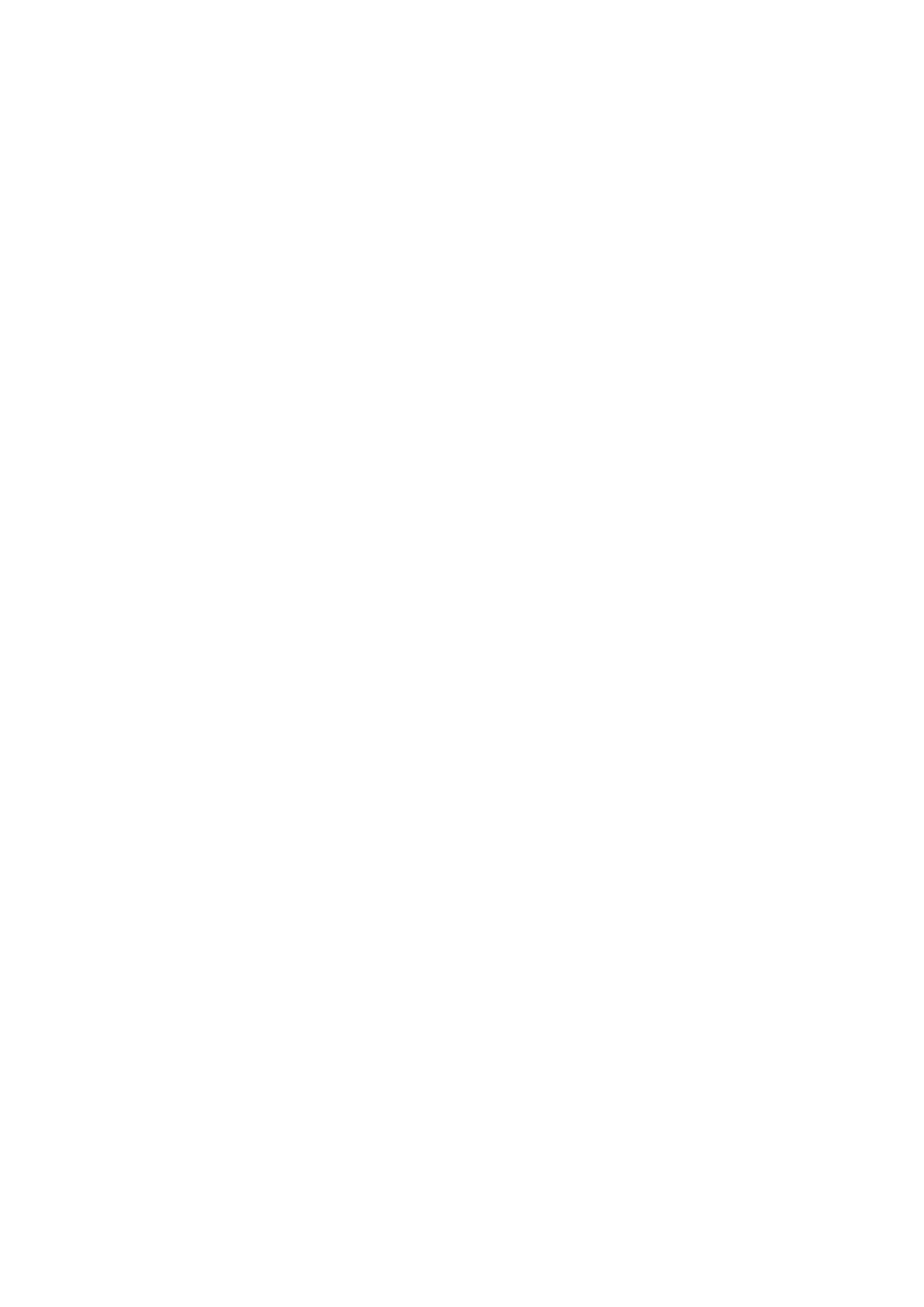## Executive summary

This paper describes the method used to update the Belgian Interregional Supply and Use table (ISUT) of 2010 and shows the results in aggregated form. The Belgian ISUT first consists of three regional production tables, one per region. Their rows correspond to products, their columns to industries. The second part of the ISUT is the interregional use table. The columns in this table show the intermediate use by region and industry of destination as well as the final use by region of destination. In its rows it has products and their origin is shown: that is the region of production for the domestic part and imports.

The update transforms the old 2010 ISUT, that corresponds to the national SUT for 2010 computed in 2013 according to ESA95/ SNA93 rules, in a new version that corresponds to the national SUT for 2010 computed in 2015 according to ESA2010/ SNA2008. Both ISUTs are in line with the regional account totals for production, intermediate demand, final demand and value added that correspond to the mentioned national SUT tables.

The ISUT chosen as a starting point for the update, and thus also the new one, is expressed in basic prices. That means that trade margins and product-related taxes (e.g. excise taxes) minus subsidies have been removed from the products they are levied upon and transferred to either a trade service or a tax/subsidy row. This choice made it possible to fully respect the new national SUT in basic prices, and not just (as was the case in the old ISUT) the national SUT in purchasers' prices.

The update of the ISUT in basic prices was a combination of specific and automatic adjustments. The specific adjustments accommodated partly for some important changes in the ESA rules as well as in the Belgian national accounts. The changes in the ESA rules included a different treatment of R&D and of goods sent abroad for processing. The changes in the Belgian national accounts included a revision of the NACE attribution and specific improvements at the product or industry level.

Still, both in terms of number of cells as in terms of euros, most differences between the original and new SUT were resolved automatically. The automatic adjustment process for the three regional supply tables was a RAS procedure, using the elements of the national make table as product totals by industry and the production from regional accounts as industry totals by region. The automatic adjustment process for the interregional use table in basic prices consisted of two series of RAS algorithms, where the first was designed to determine the region of destination of domestic production and imports and the second to determine the region of origin of domestic production.

Both the use table of domestic production and the use table of imports have been updated. The resulting use tables of imports sum to the new national use table of imports. Yet, like the ESA 95 version of the interregional SUT for 2010, the industry totals of the use table of imports do not equal the import totals by industry in the regional accounts. This should not be so because the latter include all imports of goods by a region, including those that are resold to be used in one of the other regions. In contrast to this, a use table of imports only puts goods in the region and industry that uses them.

These tables can be obtained from the FPB for specific research projects, by sending a request to io@plan.be.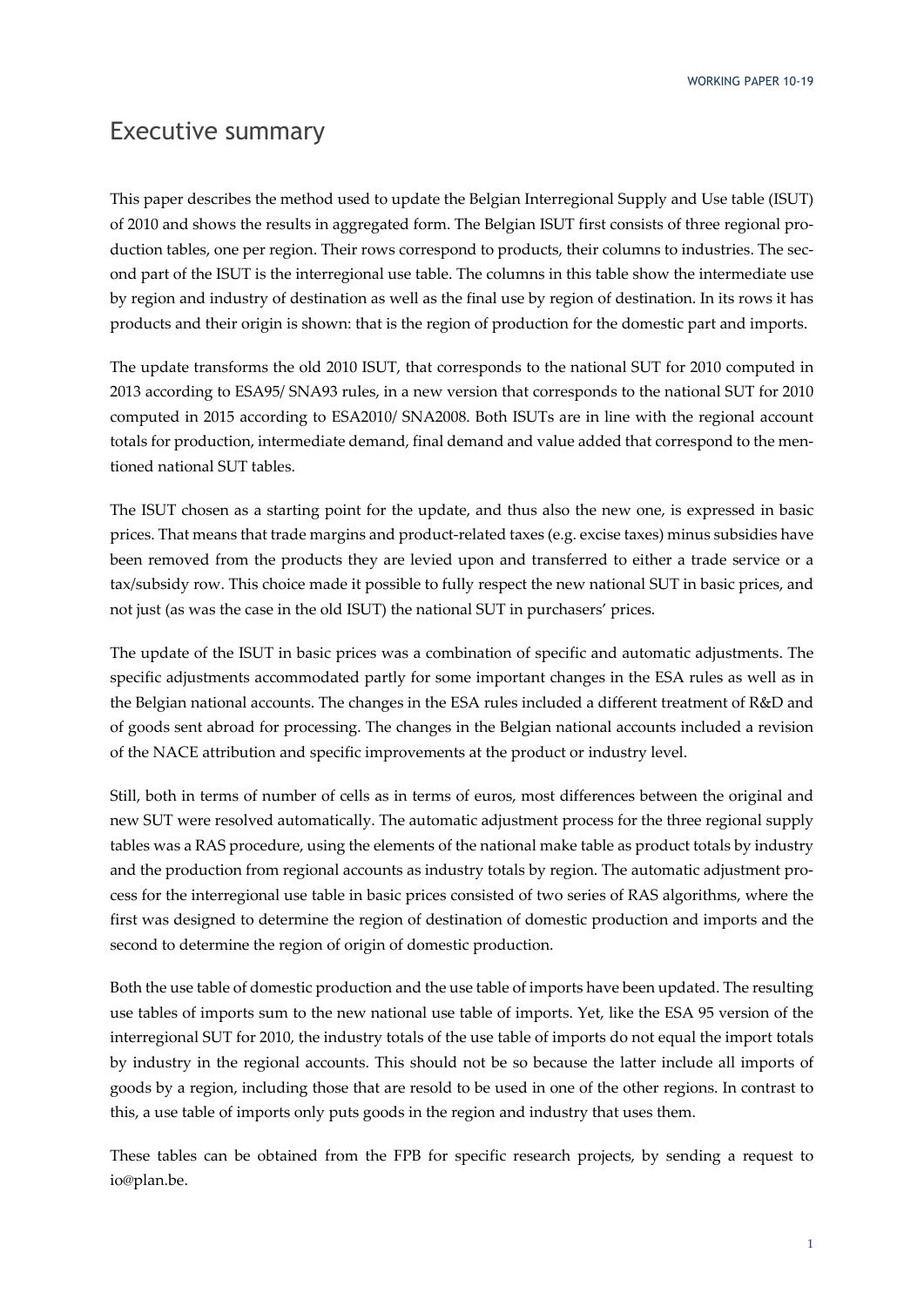## Synthese

Deze paper beschrijft de methode die wordt gebruikt om de Belgische ISUT (Interregional Supply and Use table – interregionale aanbod- en gebruikstabel) van 2010 te actualiseren en toont de geaggregeerde resultaten. De Belgische ISUT bestaat vooreerst uit drie regionale productietabellen. De rijen van die tabellen hebben betrekking op producten en de kolommen op bedrijfstakken. Daarnaast is er de interregionale gebruikstabel. De kolommen in deze tabel tonen het intermediair verbruik naar het gewest en de bedrijfstak van bestemming en het finaal verbruik naar het gewest van bestemming. In de rijen van deze tabel worden de producten opgenomen en wordt de oorsprong ervan getoond: dat is het gewest van productie voor het binnenlandse gedeelte en de invoer.

Met deze actualisering wordt de vroegere ISUT 2010, die overeenstemt met de nationale SUT voor 2010 zoals berekend in 2013 volgens de ESR95/SNR93-regels, omgezet in een nieuwe versie die overeenstemt met de nationale SUT voor 2010 zoals berekend in 2015 volgens de ESR2010/SNR2008. Beide ISUT's zijn coherent met de totalen van de regionale rekeningen voor de productie, het intermediair verbruik, de finale vraag en de toegevoegde waarde die overeenstemmen met de reeds vermelde nationale SUTtabellen.

De ISUT die werd gekozen als startpunt voor de actualisering, en dus ook de nieuwe, is uitgedrukt in basisprijzen. Dat betekent dat de handelsmarges en de productgebonden belastingen (bijvoorbeeld accijnzen) minus de subsidies zijn weggelaten uit de producten waarop ze worden geheven en overgedragen naar een rij met handelsdiensten of belastingen/subsidies. Door deze keuze kon ook de nieuwe nationale SUT in basisprijzen volledig gerespecteerd worden en niet alleen (zoals het geval was in de vroegere ISUT) de nationale SUT in aankoopprijzen.

De actualisering van de ISUT in basisprijzen was een combinatie van specifieke en automatische aanpassingen. De specifieke aanpassingen houden gedeeltelijk rekening met een aantal belangrijke wijzingen in de ESR-regels en in de Belgische nationale rekeningen. De wijzigingen in de ESR-regels bevatten een verschillende behandeling van O&O en van het internationaal maakloonwerk. De wijzigingen in de Belgische nationale rekeningen omvatten een herziening van de NACE-toewijzing aan ondernemingen en specifieke verbeteringen op product- of bedrijfstakniveau.

Toch werden, zowel in termen van aantal cellen als in euro's de meeste verschillen tussen de oorspronkelijke en nieuwe SUT automatisch opgelost. Het automatische aanpassingsproces voor de drie regionale aanbodtabellen was een RAS-procedure, waarbij de elementen van de nationale productietabel als producttotalen per bedrijfstak en de productie van de regionale rekeningen als bedrijfstaktotalen per gewest werden gebruikt.

Het automatische aanpassingsproces voor de interregionale gebruikstabel in basisprijzen bestond uit twee reeksen van RAS-algoritmes, waarbij de eerste reeks werd ontworpen om het gewest van bestemming van de binnenlandse productie en de invoer te bepalen en de tweede reeks om het gewest van oorsprong van de binnenlandse productie te bepalen.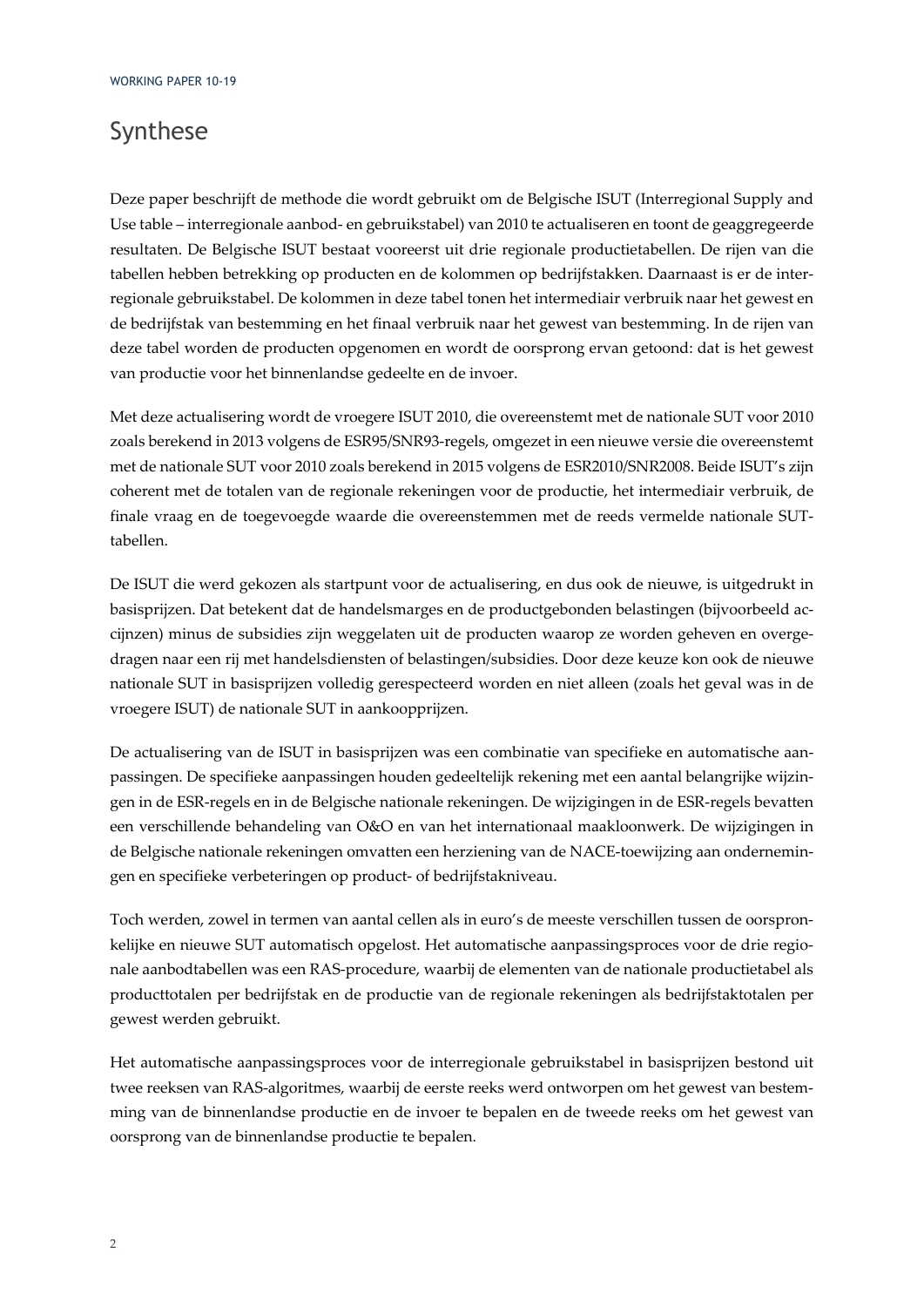Zowel de gebruikstabel van de binnenlandse productie als de gebruikstabel van de invoer werden geactualiseerd. De resulterende gebruikstabellen van de invoer van de drie Belgische gewesten tellen op tot de nieuwe nationale gebruikstabel van de invoer. Net zoals de ESR95-versie van de interregionale SUT voor 2010, zijn de bedrijfstaktotalen van de gebruikstabel van de invoer echter niet gelijk aan de totale invoer naar bedrijfstak in de regionale rekeningen. Dat hoeft ook niet omdat die laatste alle invoer van goederen door een gewest omvat, waaronder ook de goederen die opnieuw worden verkocht en in één van de andere gewesten worden gebruikt. In tegenstelling hiermee wijst een gebruikstabel van de invoer goederen uitsluitend toe aan het gewest en de bedrijfstak die ze gebruikt.

De tabellen kunnen bij het FPB aangevraagd worden voor onderzoeksdoeleinden door een vraag te richten aan io@plan.be.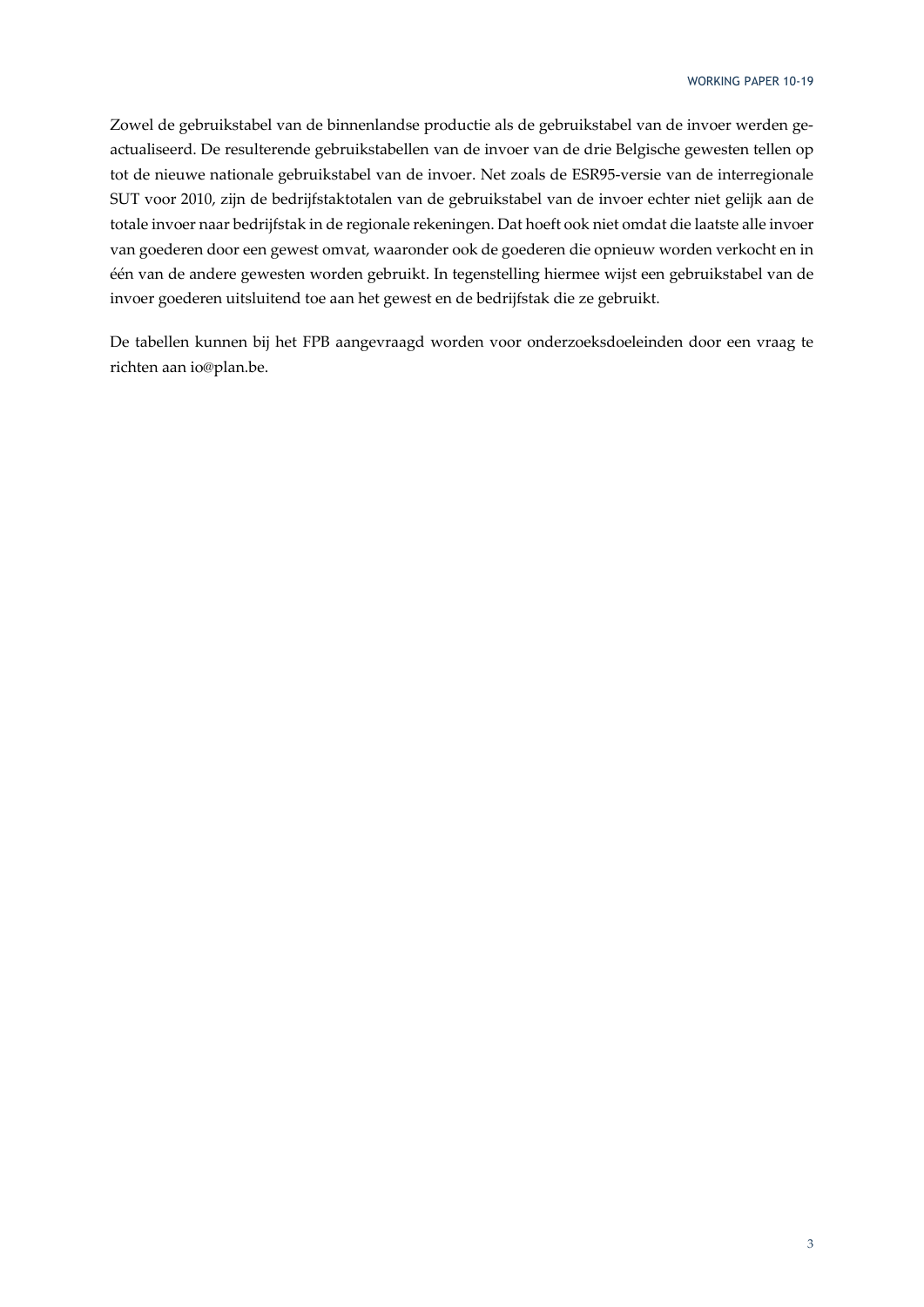## Synthèse

Le présent Working Paper décrit la méthode utilisée pour actualiser l'ISUT (Interregional Supply and Use Table – tableaux interrégionaux des ressources et des emplois) belge de 2010 et présente les résultats sous une forme agrégée. L'ISUT belge se compose tout d'abord de trois tableaux régionaux de production. Leurs lignes correspondent aux produits, et leurs colonnes aux branches d'activité. Le deuxième élément de l'ISUT belge est le tableau interrégional des emplois. Les colonnes de ce tableau montrent les emplois intermédiaires par région et branche de destination ainsi que les emplois finaux par région de destination. Les lignes du tableau montrent les produits en indiquant leur origine, c'est-à-dire la région de production pour la partie domestique et les importations.

L'ancien ISUT de 2010, qui correspond au SUT national de 2010 calculé en 2013 conformément aux règles SEC 95 / SCN 93, est transformé en une nouvelle version correspondant au SUT national de 2010 calculé en 2015 conformément aux règles SEC 2010 / SCN 2008. Les deux ISUT sont cohérents avec les totaux des comptes régionaux pour la production, la demande intermédiaire, la demande finale et la valeur ajoutée qui correspondent aux SUT nationaux susmentionnés.

L'ISUT choisi comme point de départ pour l'actualisation – et donc également le nouvel ISUT – est exprimé en prix de base. Cela signifie que les marges de commerce et les impôts nets des subventions sur les produits (par ex. les droits d'accises) ont été déduits des produits qu'ils grèvent et transférés soit à une ligne de service commercial soit à une ligne d'impôt/de subvention. Ce choix a permis de pleinement respecter le nouveau SUT national aux prix de base, et pas uniquement (comme c'était le cas de l'ancien ISUT) le SUT national aux prix d'acquisition.

L'actualisation de l'ISUT aux prix de base a nécessité une série d'adaptations spécifiques et automatiques. Les adaptations spécifiques ont permis de tenir partiellement compte de plusieurs changements importants apportés aux règles du SEC et aux comptes nationaux belges. Parmi les changements apportés aux règles du SEC, citons le traitement différent de la R&D et du travail à façon international. Les changements apportés aux comptes nationaux belges sont notamment la révision de l'attribution des codes NACE et des améliorations spécifiques au niveau des produits ou des branches.

Mais la plupart des différences entre les SUT initiaux et les nouveaux SUT, tant en termes de nombre de cellules qu'en termes de montants en euros, ont été résolues automatiquement. Pour adapter automatiquement les trois tableaux régionaux des ressources, une procédure RAS a été appliquée en utilisant les éléments du tableau de production national comme totaux des produits par branche et la production des comptes régionaux comme totaux des branches par région.

Le processus d'adaptation automatique du tableau interrégional des emplois aux prix de base a consisté en deux séries d'algorithmes RAS, la première visant à déterminer la région de destination de la production domestique et des importations et la seconde destinée à déterminer la région d'origine de la production domestique.

Tant le tableau des emplois de la production domestique que le tableau des emplois des importations ont été actualisés. La somme des tableaux des emplois des importations qui en résultent pour les trois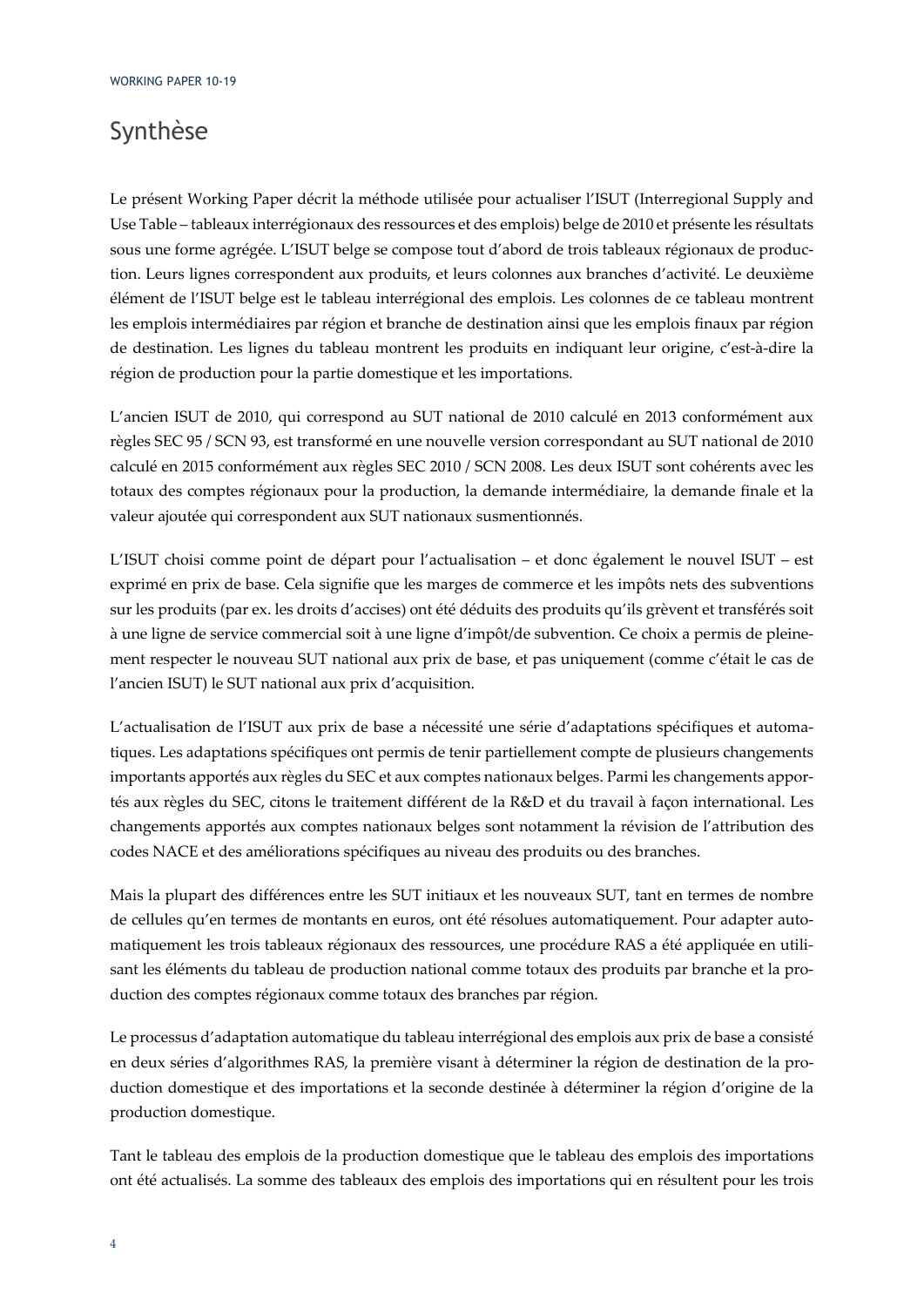régions belges donne le nouveau tableau national des emplois des importations. Toutefois, à l'instar de la version du SUT interrégional de 2010 calculé sur base du SEC 95, les totaux des branches dans le tableau des emplois des importations ne sont pas identiques aux totaux des importations par branche dans les comptes régionaux. Cela n'est pas nécessaire parce que ces derniers englobent toutes les importations de biens par une région, y compris celles qui sont de nouveau vendues pour être utilisées dans l'une des autres régions. Par contre, un tableau des emplois des importations n'affecte des biens qu'à la région et à la branche qui les utilise.

Ces tableaux peuvent être obtenus à des fins d'analyse auprès du BFP, en adressant une demande à io@plan.be.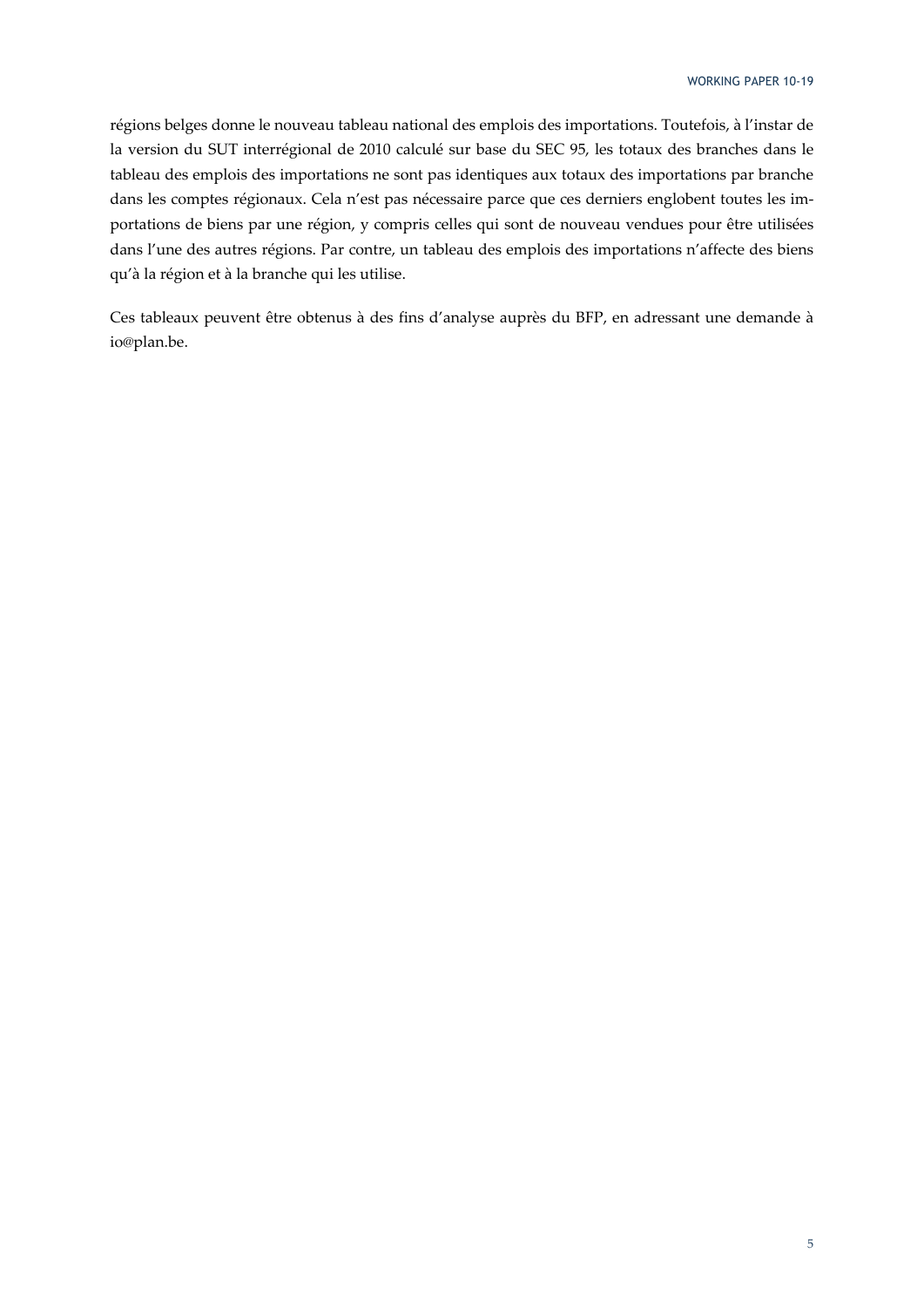## 1. Introduction

In 2015, the Federal Planning Bureau constructed an interregional Supply and Use Table (SUT) in basic prices for Belgium for the year 2010<sup>1</sup> as well as an interregional input-output (IO) table<sup>2</sup>.

The interregional input-output table, an industry-by-industry table, is a matrix transformation of some crucial parts of the interregional SUT in basic prices<sup>3</sup>. The interregional supply and use table for 2010 describes the intra- and interregional flows of goods and services between the country's regions Brussels, Flanders and Wallonia. To estimate these flows, a bottom-up approach<sup>4</sup> based on VAT data and international trade data at the firm level was followed. The table is consistent with the national SUT for 2010 according to ESA95 rules (European implementation of SNA93). We used this table to calculate regional income and employment multipliers (Avonds et al., 2016), while others estimated the regional carbon footprint for Flanders (VITO, 2016) and the possible impact of Brexit on Belgian regions (IWEPS, 2018). It also served as an input for the macroeconometric regional-bottom-up model Hermreg, currently developed by the Federal Planning Bureau in collaboration with the three regions (more precisely with IWEPS, IBSA/BISA and Statistiek Vlaanderen).

In December 2015 a new national SUT and input-output table was compiled for the year 2010. These new tables were compatible with the ESA2010/SNA2008 rules and included other changes in the Belgian national accounts. Since then the interregional SUT and IOT are no longer comparable with the last available national tables. In 2016 and 2017 new regional accounts were released in accordance with the national accounts of December 2015. These regional accounts include industry totals like value added and (unpublished) production totals, as well as the main final demand components (consumption expenditure and investments but not changes in inventories) by region.

The aim of this work is to adapt the interregional SUT to ESA2010/ SNA2008 rules and the corresponding new national SUT and regional accounts. This responds to requests made by users for tables that are compatible with more recent versions of the national accounts. It would also allow for the integration of the interregional tables into recent world IO tables.

Part 2 of the paper gives a detailed description of the update that is to be performed. Part 3 describes some of the methodological choices made. To carry out this update, a series of specific bottom-up adjustments first have been imputed. These were followed by a series of automatic adjustments based on the RAS algorithm. Part 4 discusses the results.

<sup>1</sup> This project was carried out in cooperation with the statistical authorities of the three Regions (IBSA/BISA, SVR and IWEPS), which also provided part of the funding. It was a further step with respect to the joint project of the National Bank of Belgium and the three regions to extend the regional accounts, which started in 2009.

<sup>&</sup>lt;sup>2</sup> Within the framework of agreements with the NBB and the regions, the FPB has compiled regional supply and use tables and interregional input-output tables for Belgium for 2003, 2007 and 2010. These tables, as well as the current update for 2010 can be obtained from the FPB for specific research projects, by sending a request to io@plan.be.

<sup>&</sup>lt;sup>3</sup> Our derivation follows the fixed product sales structure assumption. See part 2 for a discussion and the mathematical formula.

<sup>4</sup> Strictly speaking, the approach followed was a pseudo bottom-up approach. This is because VAT and international trade data are only available at the firm level and not at the (lower) establishment or local unit level. For firms with units in more than one region, all values were regionalised according to the distribution of their employment over regions.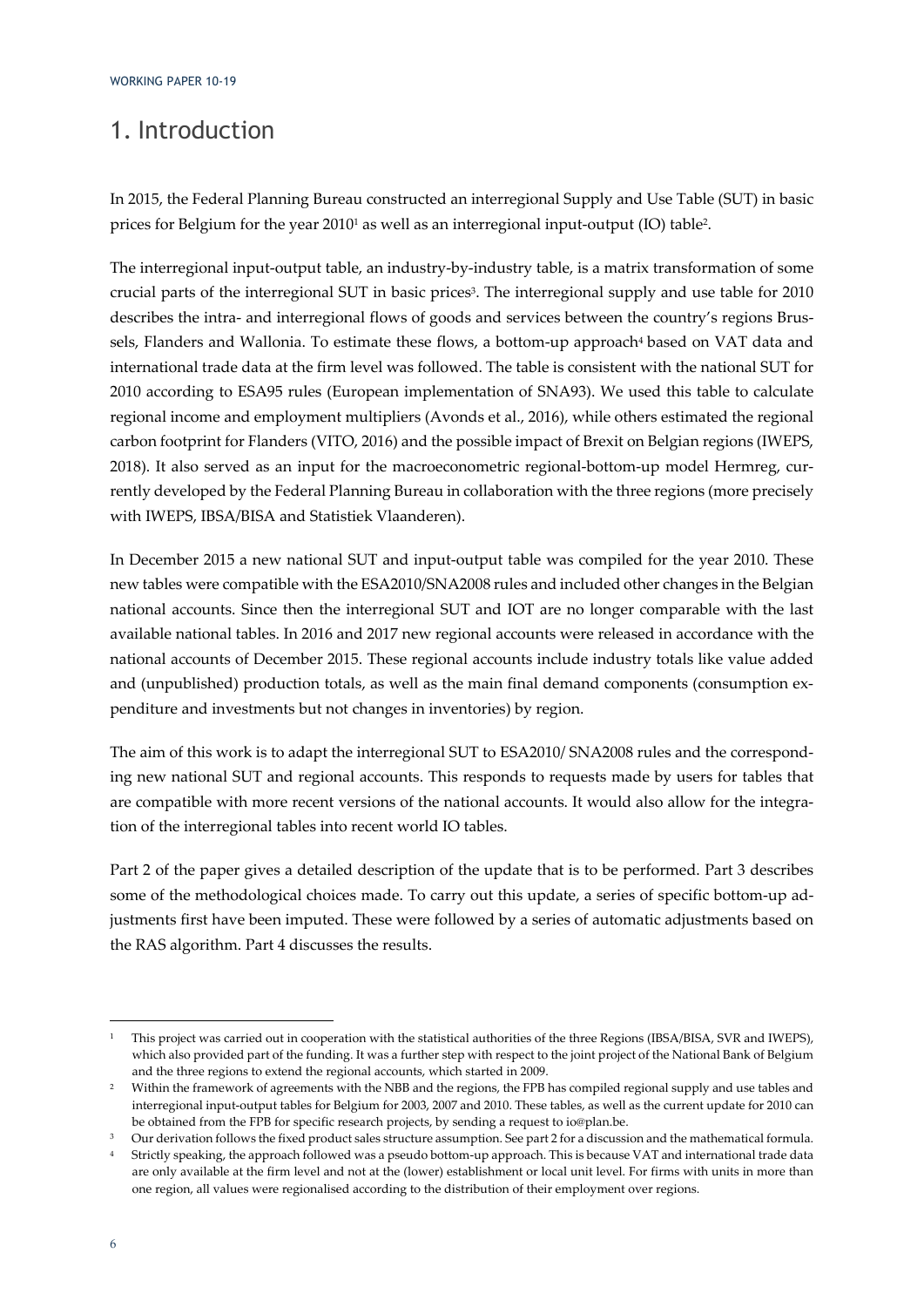## 2. The update to be performed

### **2.1. General outline**

The three major sources (with publication dates in brackets) used for the update are the following:

- 1. the interregional Supply and Use Table (ISUT) in basic prices for 2010 (June 2015)
- 2. the new national Supply and Use Table (SUT) in basic prices for 2010 (December 2015)
- 3. the new Regional Accounts totals by industry and for final demand for 2010 (February 2016 and 2017)

The aim of the update is to compile an ISUT in basic prices for 2010 that is compatible with both the new national SUT and the new regional account totals. To avoid cumbersome bottom-up recalculations, we decided to develop a methodology for updating the ISUT starting from an existing one. Once available, this method can also be used to update the new ISUT to more recent national tables and regional accounts.

While both new constraints in points 2 and 3 are compatible with ESA2010 (SNA 2008), this does not guarantee that the newly obtained ISUT is also compatible with ESA2010, nor is it assured that the adjustment process would be a smooth one. This issue is further discussed in parts 2 and 3.

The update can be split into a production part and a use part. The first part is the update of the production table, discussed in part 2.2. The second part is the update of the interregional use table in basic prices, discussed in part 2.3.

### **2.2. Updating the regional Production or Make tables**

### **2.2.1. Why (only) update the production tables?**

A production or make table shows the production by product and industry. The production table is only the first part of a supply table. The latter table also contains vectors of imports, trade margins and taxes and subsidies, each providing detail by product, but not by industry.

Although these vectors were available in the June 2015 interregional SUT, it is not necessary to update them to derive a new input-output table. Only a production table and a use table in basic prices are needed to derive an IO table for a national economy<sup>5</sup>. To derive an interregional IO table, a make table for every region and the domestic part of the interregional use table is necessary.

<sup>5</sup> The formula to derive the technical coefficients table of an industry-by-industry input-output table based on a fixed product sales structure assumption is given in the Eurostat Manual of Supply and Use tables (2008), pp. 348-349 as:  $A<sub>1</sub> = V' \hat{q}^{-1} U \hat{x}^{-1}$ . Here V' is the transposed commodity by industry production matrix, *U* is the commodity by industry domestic use table in basic prices, *x* is the vector of industry output totals. The vector *x* is diagonalized and inversed. *q* is the vector of product output totals. Thus, both  $q$  and  $x$  only depend on the production matrix *V*. An element of the matrix  $A<sub>l</sub>$  gives the inputs from industry *i* needed to produce the output of industry *j*.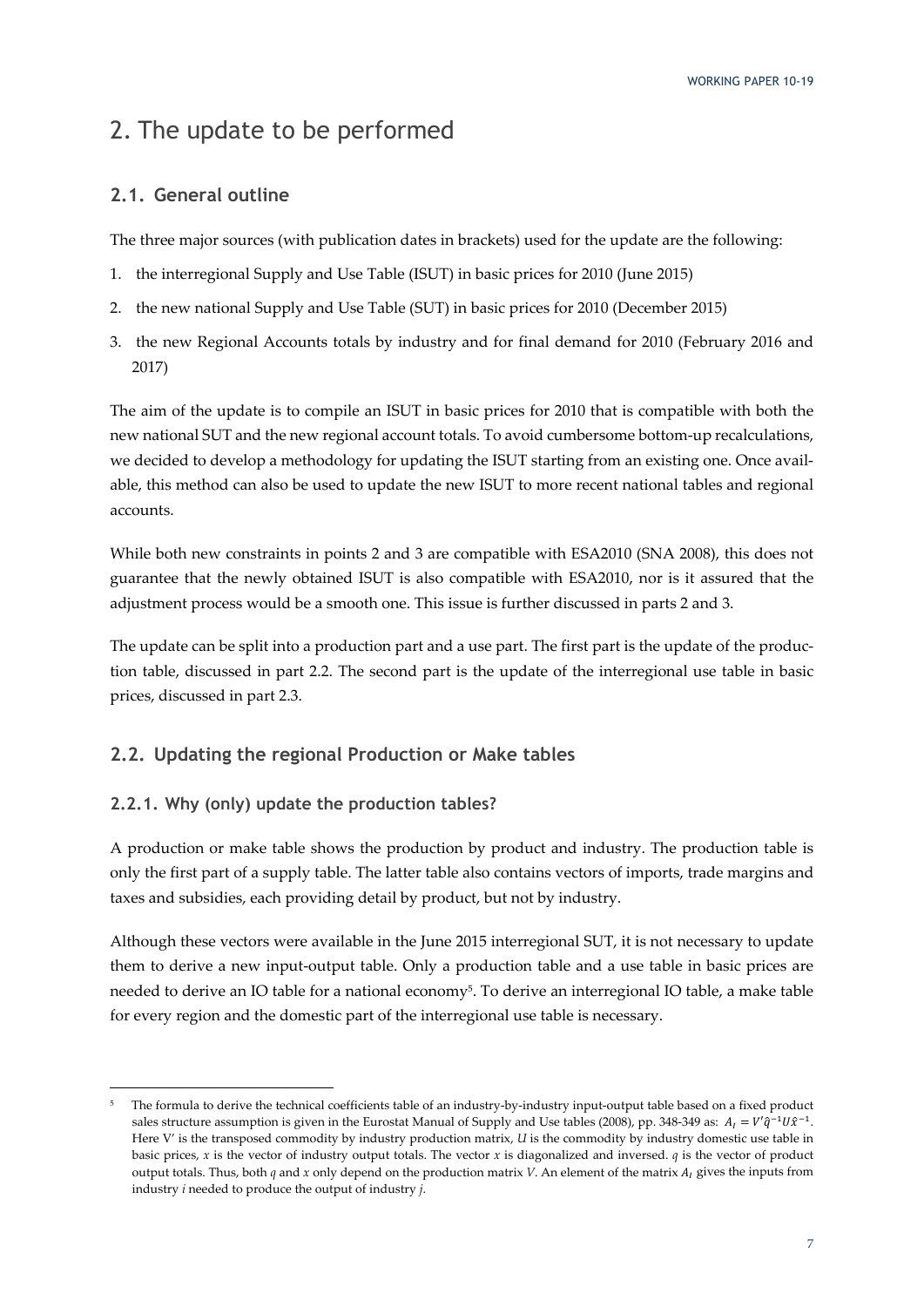Note that the information on imports, trade margins and taxes in the second part of the regional supply tables (that will not be updated) is limited in its usefulness. In the case of the imports of goods for example, the presence of an import flow in a regional supply table does not automatically imply that the imported goods are used in the region itself. They can be resold to another region or re-exported<sup>6</sup>. It is only when a use table of (international) imports is derived that it is clear in which region an imported good is really used.

The next three points briefly describe the sources that serve as a starting point for the update of the production table. In point 2.2.5, the update to be performed is described.

### **2.2.2. The (old) regional make tables for 2010 (June 2015, ESA 95)**

Table A.1 in the appendix shows the 2010 aggregated production tables for the three Belgian regions: Brussels, Flanders and Wallonia7. These tables were published in June 2015 and are based on national and regional accounts that are compatible with the ESA95 rules. The full tables contain 350 products and 140 industries.

Even with only three products (rows) and corresponding industries (columns) distinguished, the numbers show important differences in the economic activity between the three regions. The largest region (Flanders) has an important share of goods production (30.4%) and a considerable share (20.4%) of trade and transport services, enhanced by the presence of several important international harbours. Other services represent 49.4% of production in Flanders. In contrast, the Brussels-Capital Region is dominated by the 'other services' that represent as much as 74.1% of its total production. The economic activity of Wallonia is situated between these extremes, both in terms of size and economic structure.

#### **2.2.3. The national make for 2010**

Table A.2 in the appendix shows both the old (ESA95, June 2015) and the new (ESA2010, December 2015) national production table in aggregated form. When compared at the high aggregation level of products and industries of table A.2, the changes in the national production table seem modest.

Yet behind these modest changes at the aggregate level lie significant changes at the detailed industry and product level. To demonstrate this, table A.2 shows the sum of all the differences in absolute value between the old and new make table at the detailed product and industry level (the 340x140 tables). These amount to 16.3% of the old production total of 748.9 billion euro. The degree of variation depends on the industry and product type.

<sup>6</sup> What matters when including a good in a country's supply table is the change of ownership. If a trader imports goods only to re-export them later (while realising a trade margin), the imports of the good are included in the supply table, while the exports are included in the use table. The same principle is applied in the Belgian regional accounts and regional SUT tables. Thus, if a Flemish trader imports goods to re-export them later to one of the other regions, they will appear in the Flemish supply table as imports and in the Flemish use table as interregional exports. Once the Belgian interregional use table in basic prices has been derived though, only the trade margins realised by the Flemish trader on these goods flows remain (as a part of the Flemish make table and as a Flemish trade service used in the regions of destination). The imported goods themselves are directly destined to the region where they are used.

<sup>7</sup> For completeness, it also shows the production of the extra-regional area, which only includes Belgian diplomatic and permanent army posts abroad. This is treated as a separate entity in the regional accounts.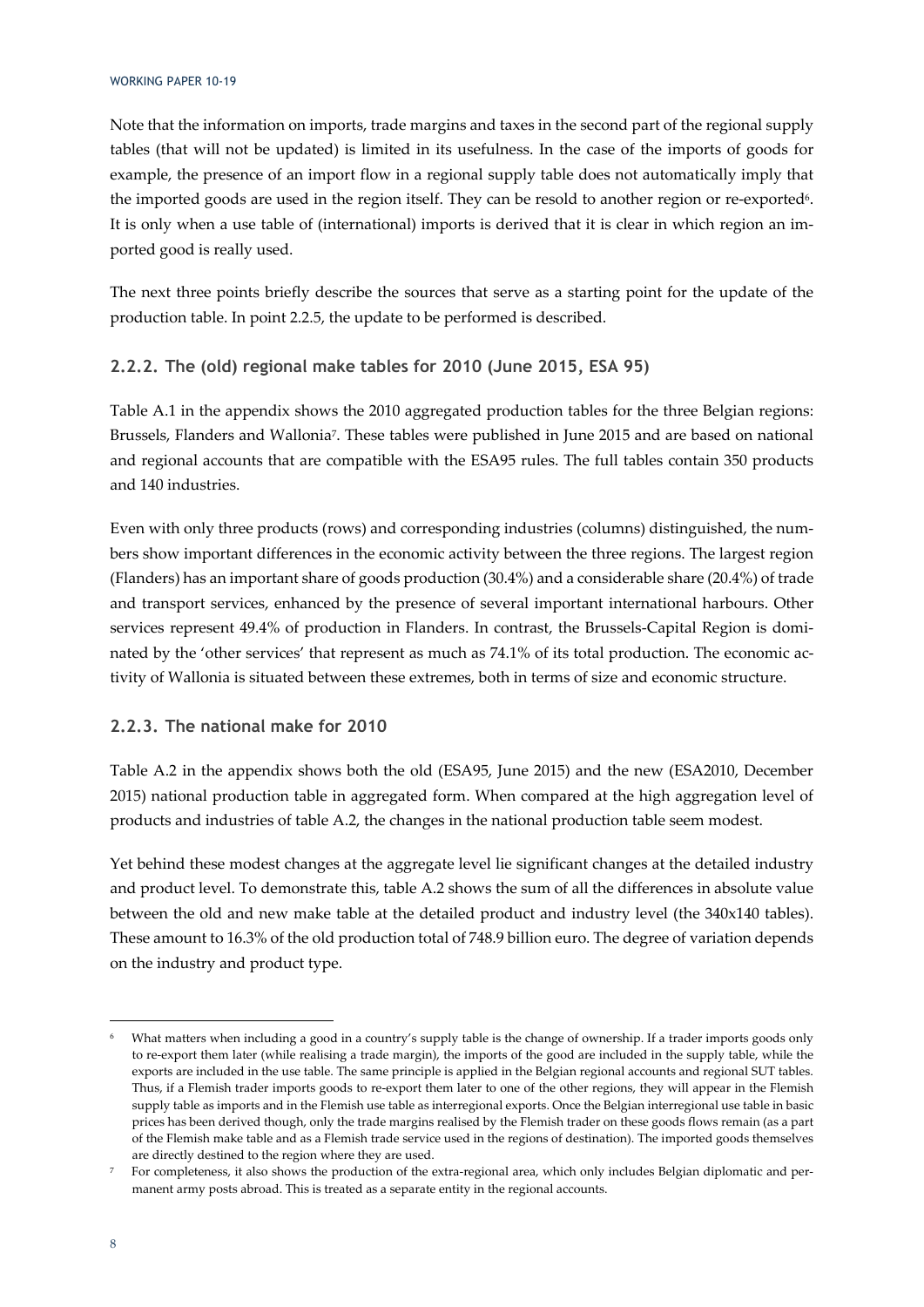Changes in the 2010 national production table are, amongst other reasons, caused by:

- a revision of the NACE-industry attribution of firms in the Belgian national accounts register 8.
- a different treatment of the import and export flows of goods in the case of active or passive international processing<sup>9</sup> in ESA2010 versus ESA95. Because in the ESA2010 there is no longer a need for 'grossing' production and intermediate use, both will decrease with respect to ESA9510.
- a different treatment of R&D in ESA2010 which increases production, particularly in industries with important R&D activities.

Because these changes can be asymmetric and may impact regions differently, where additional information was available, a series of specific adjustments was performed on the original make matrix before the automatic adjustment process was put into practice. These adjustments have reduced the absolute differences to 12.6% (see last part of table A.2). They will be discussed further in part 3.

#### **2.2.4. The production totals for 2010 in the Regional Accounts**

From the Belgian Regional Accounts (National Bank of Belgium) we obtained new production totals by SUT industry for 2010 according to the ESA2010 rules. These numbers are compatible with Regional Account versions published in February 2016 and 2017 11.

Table A.3 in the appendix shows the old (June 2015) and new production totals by industry and region at the same aggregated industry level as in tables A.1 and A.2. The new production totals by region sum to the amount of 751.1 billion euro, which is also the total of the new national production in table A.2. A similar equality must hold for all industries.

The national and regional accounts revision had an impact on each region's share in total production in 2010: the share of Brussels decreased from 18.7% to 18.3 %, mostly to the benefit of Flanders: its share rose from 60.4% to 60.7%.

#### **2.2.5. The automatic update of the regional make tables**

The update to be performed on the regional production tables is straightforward. For each industry, the new national production table gives the product (row) totals, while the new regional totals give the industry (column) totals to be respected. The inner part comes from the adjusted regional production tables as given (in aggregated form) in table A.4. Since there are 140 industries, as much as 140 production tables must be adjusted.

This leads, amongst other things, to a net reduction in the production in trade industries to the benefit of other industries.

<sup>9</sup> In the case of active processing, resident firms process goods owned by non-resident firms. In the standard case, raw materials or semi-finished goods are imported, the processed goods are then re-exported. In the case of passive processing, resident firms have goods processed abroad that remain their property. The import and export flows related to processing were included in the SUT according to the ESA95 rules. In ESA2010, only the value of the processing fee is recorded, either as an exported or imported service.

<sup>&</sup>lt;sup>10</sup> In the case of active processing, "grossing" refers to an increase of the production value (with respect to a firm's turnover) and intermediate use (with respect to costs) to make sure it corresponds to the export and import value, which in the ESA95 includes the full value of goods when exported (imported) after (before) processing. In the ESA2010 this grossing is no longer required. A similar grossing existed in the ESA95 passive processing.

<sup>11</sup> Some of the modifications already present in the new (ESA2010) national SUT for 2010 were only introduced in the regional accounts in February 2017, which is why two versions of the regional accounts are mentioned here.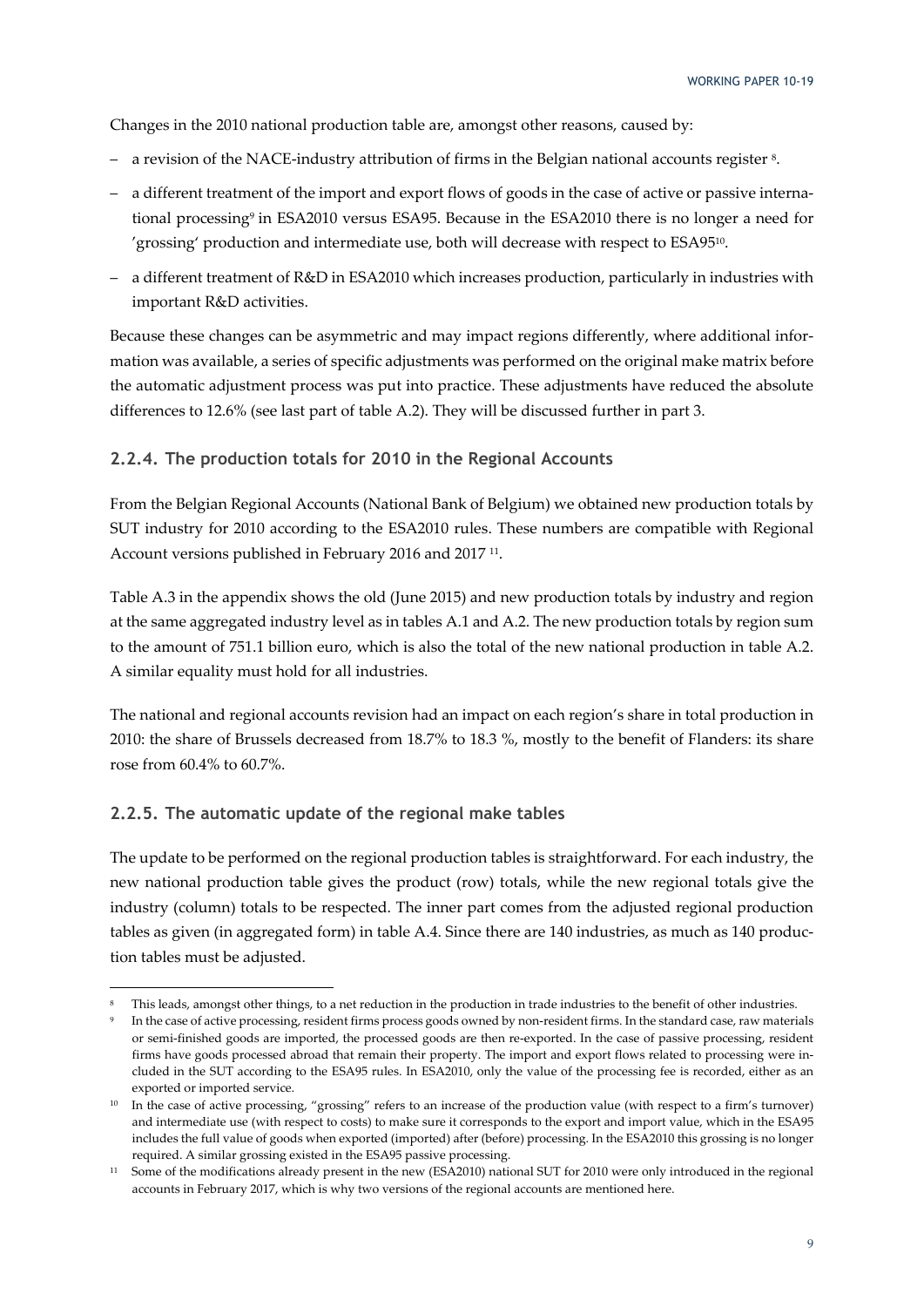The paragraph above describes the typical starting point of a (series of) RAS adjustment algorithms. This RAS algorithm was successfully used and is further discussed in part 3. The results are shown in table A.5. The RAS to update the regional production tables are called RAS type (or series) A to distinguish them from two different RAS series discussed below.

### **2.2.6. Summary of the adjustment of the regional make tables**

The following figure summarises the adjustment process of the regional make tables. A series of specific adjustments, performed in Excel, preceded the automatic adjustment process using the RAS method, which was executed using a Python program.



The first box synthesises the specific adjustment process. All adjustments are related to the three initial regional make tables. Some adjustments were carried out at the firm level and then aggregated to the SUT product and industry level. Other adjustments, especially those based on additional information from the national and regional accounts (NBB), were directly applied at the SUT level. In comparison with the new national make table (at the SUT product and industry level), the specific adjustments have led to a reduction of the absolute differences from 16.3% to 12.6%. The remaining differences have to be removed automatically.

The second box synthesises the automatic adjustment process. This consists of a series of 140 RAS algorithms (one for each industry), each with 340 products and 3 regions. This series of RAS is called RAS type A. Before these can be executed, one must make sure that each RAS can converge. This involves the treatment of problematic zero-values in the initial (national) make matrix. This issue is further discussed in section 3.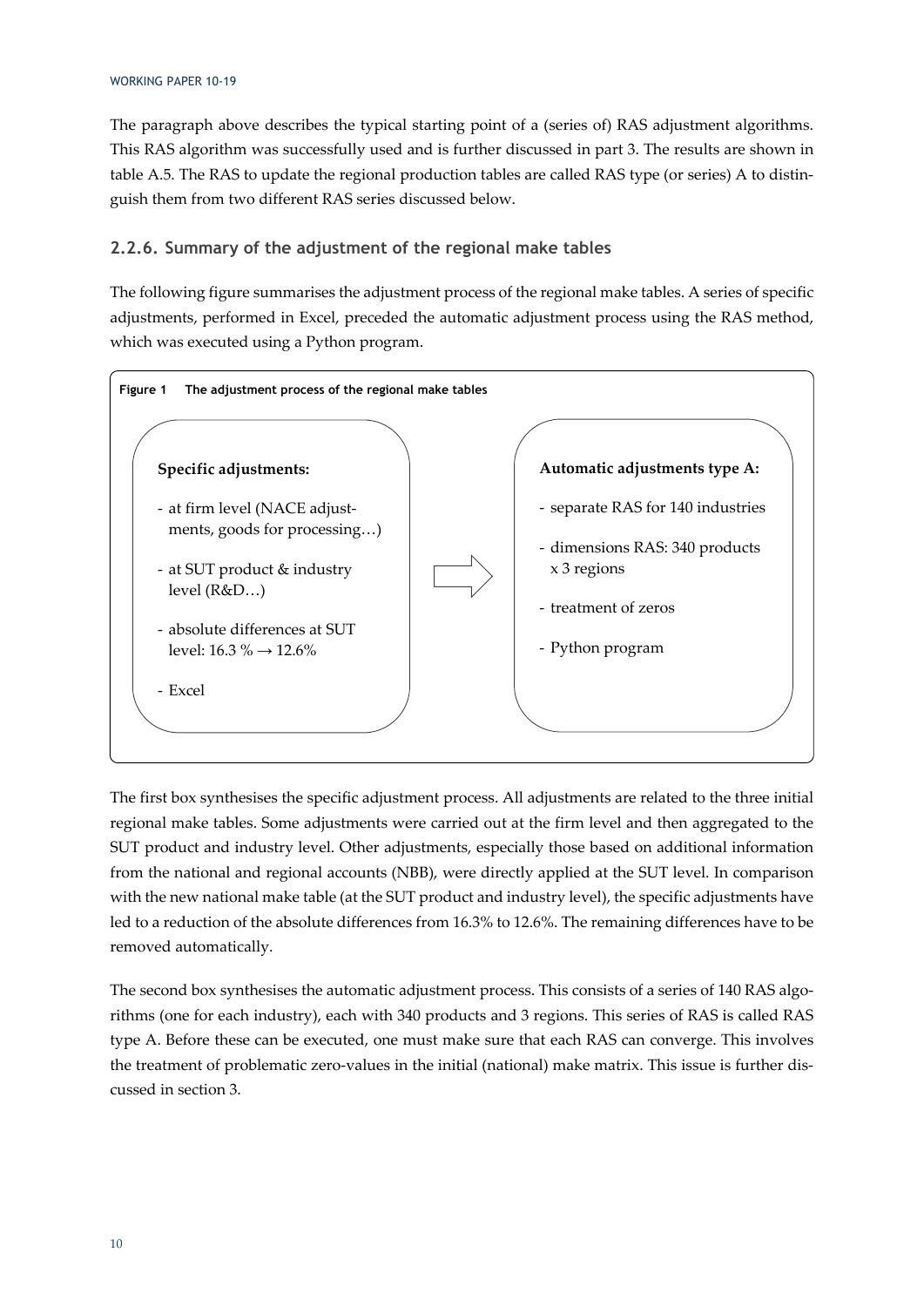### **2.3. Updating the interregional use table in basic prices**

### **2.3.1. The interregional use table in basic prices for 2010 (June 2015, ESA 95)**

Table A.10 in the appendix shows the aggregated interregional use table in basic prices, version June 2015 (ESA95). It consists of 9 use tables, one for each combination of region of origin (rows) or destination (columns) as well as a use table of international imports for each region<sup>12</sup>.

To keep the interregional use table readable (given the extra final domestic demand vector column for each region), the industries in table A.2 have been aggregated to two, while the distinction between three products in table A.2 has been maintained. In the full table, final domestic demand for each region makes a distinction between final consumption expenditures (of households, NPISH and government), gross fixed capital formation and changes in inventories and acquisition less disposals of valuables.

The interregional use table is supplemented by a column for (international) exports<sup>13</sup>. By adding the three products, one can obtain the total exports by each region. The international exports by Brussels amount to 33 billion euro (=11.6+6.3+15.1). The international imports used by a region (for its intermediate and final use) can be read from the lines in the imports part. The international imports by Brussels amount to 33.4 billion euro (=11.9+2.6+4.5+0.1+2.0+0.0+0.4+11.2+0.7).

The intersection between the import rows and the export columns of table A.10 shows re-exports. These are goods imported by Belgian residents that have been re-exported later. The huge values for re-exports of goods  $(68.5+5.1)$ <sup>14</sup>) are one of the distinguishing features of the Belgian (as well as the Dutch) economy. This is because Belgium serves as a distribution centre for the neighbouring EU countries, owing to its strategically located harbours and its small economy. These re-exports also influence the inner parts of the use table, notably by increasing the exported trade and transport services, particularly in Flanders (38.7 billion) and to a lesser extent in Brussels (6.3) and Wallonia (5.1).

The imports part in table A.10 is followed by a row for the use of taxes less subsidies on products and one for value added15. Value added consists of compensation of employees, other taxes on production, other subsidies on production, operating surplus, mixed income (net) and consumption of fixed capital. These variables must also be readjusted to new national and regional totals according to ESA 2010.

#### **2.3.2. The national use table in basic prices for 2010**

Table A.6 in the appendix shows both the old (ESA95, June 2015) and the new (ESA2010, December 2015) national use table in basic prices in aggregated form. The use tables are supplemented with a table that gives the sums of the differences in absolute values between the (full) old and new use table in the situation before and after specific adjustments (discussed in part 3).

<sup>&</sup>lt;sup>12</sup> While the use table of imports by region of destination may not be strictly necessary to derive an interregional input-output table, it can provide useful information for many applications of the interregional use table. Therefore, we choose to include its updating in the adjustment process.

<sup>&</sup>lt;sup>13</sup> In the full table, a distinction is made between the export of goods and the export of services.

<sup>&</sup>lt;sup>14</sup> It may seem contradictory to also find re-exports among other services, but this is due to the CPA-classification, which places books, newspapers, CDs, DVDs, movies in their physical form under the CPAs 58 and 59.

<sup>15</sup> At the detailed level, a distinction is made between value added tax (VAT) and other taxes less subsidies on products (e.g. excise taxes).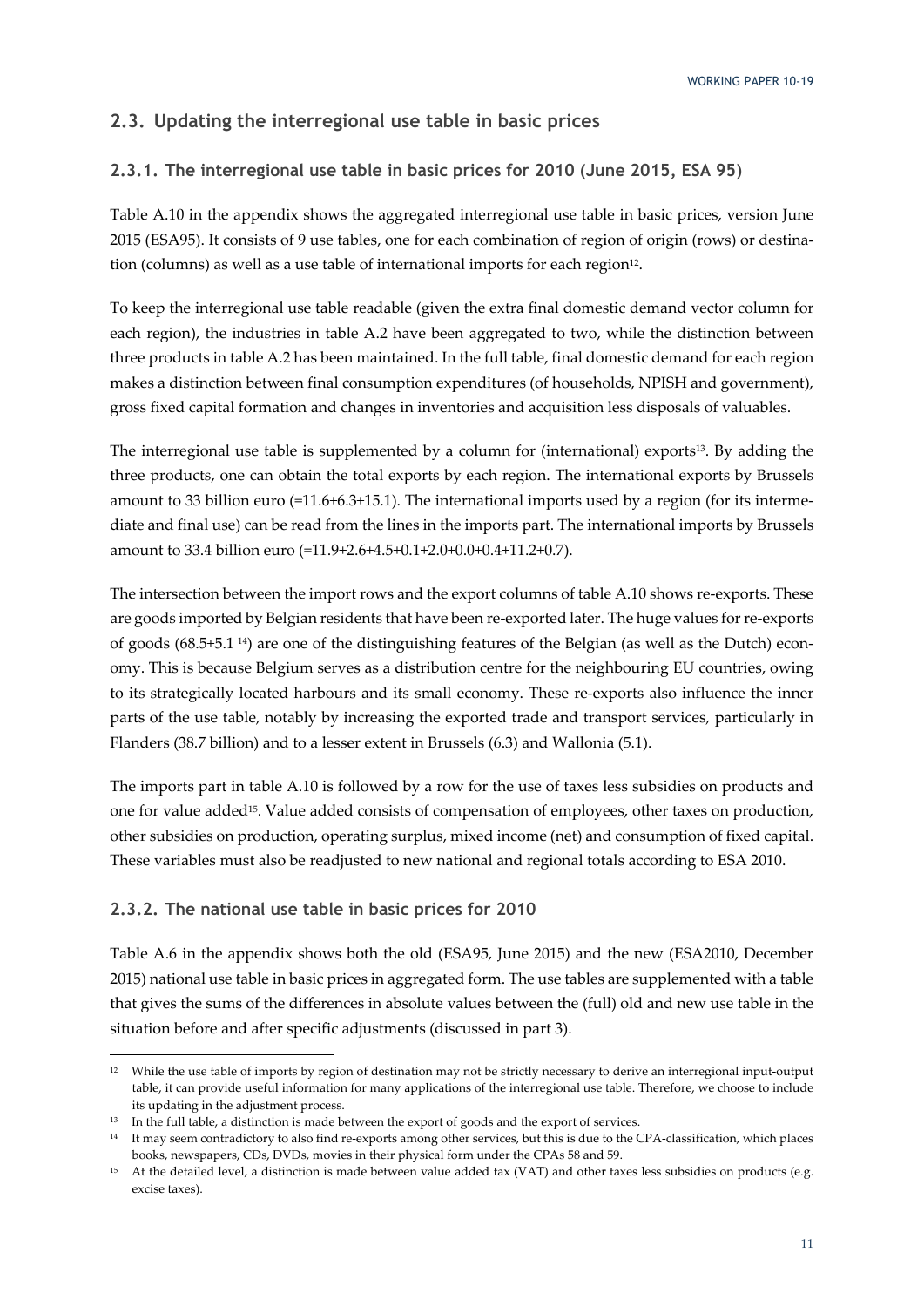In table A.6, the number of industries is reduced to two and supplemented with final domestic demand and exports as destinations.

Throughout table A.6, a distinction is made between the use of domestic production and that of imports. This distinction effectively doubles the number of products and cells in the use table with respect to the production table. It is therefore not surprising that the sum of the absolute differences between the new and old use table is, with 26.3% of the old use total, higher than in the production table (16.3%).

While for the primary and manufacturing industries, the ratio of absolute changes with respect to the old values was 20% in table A.2, it now rises to 35% in table A.6. For both services industries in table A.2, the ratio of absolute changes was only about 14-15%; now it amounts to 39%. This high percentage of changes in the services industries is mostly due to the use of "other services", both domestic and imported, where both the new ESA rules and some revisions in the Belgian national accounts have had a large impact.

The sum of the absolute changes in final domestic demand and in exports is resp. 18% and 19% of the original use values. While these percentages are lower than those for the intermediate use, they are still higher than those for production.

Table A.7 shows the use of the primary inputs in the national table. The primary inputs consist of the taxes less subsidies on products and the components of value added. Table A.7 gives the old and new values as well as the absolute differences between them at the detailed level. While the total value for taxes less subsidies has only increased by 0.3 billion euro, the value added has increased by 9 billion euro in the new national accounts for 2010<sup>16</sup>. This increase is partly due to the new treatment of selfproduced and purchased R&D according to the ESA2010 rules<sup>17</sup>.

### **2.3.3. The regional totals for intermediate use, domestic final demand and value added**

At our request, the Belgian Regional Accounts (National Bank of Belgium) provided, for each region:

- New intermediate use totals by industry in purchaser prices including VAT
- New value-added totals by industry
- New totals for final consumption expenditures of households, NPISH and government in purchaser prices including VAT
- New totals for Gross fixed capital formation in purchaser prices including VAT

These data were published at a higher aggregation level of industries by the regional accounts in February 2016 and 2017 18. These data were the basis for the new regional constraints for domestic final

<sup>16</sup> Together, these changes imply a GDP increase of 9.3 billion euro.

<sup>&</sup>lt;sup>17</sup> In ESA2010 self-produced R&D is considered as a production that increases both the capital stock and value added (by about 5.3 billion euro in 2010) while purchased R&D is considered as a purchase for investment and no longer as an intermediate use. Therefore, it no longer reduces value added, causing a further increase of about 1.2 billion euro in 2010.

<sup>&</sup>lt;sup>18</sup> Some of the modifications already present in the new (ESA 2010) national SUT for 2010 were only introduced in the regional accounts in February 2017, which is why two versions of the regional accounts are mentioned here.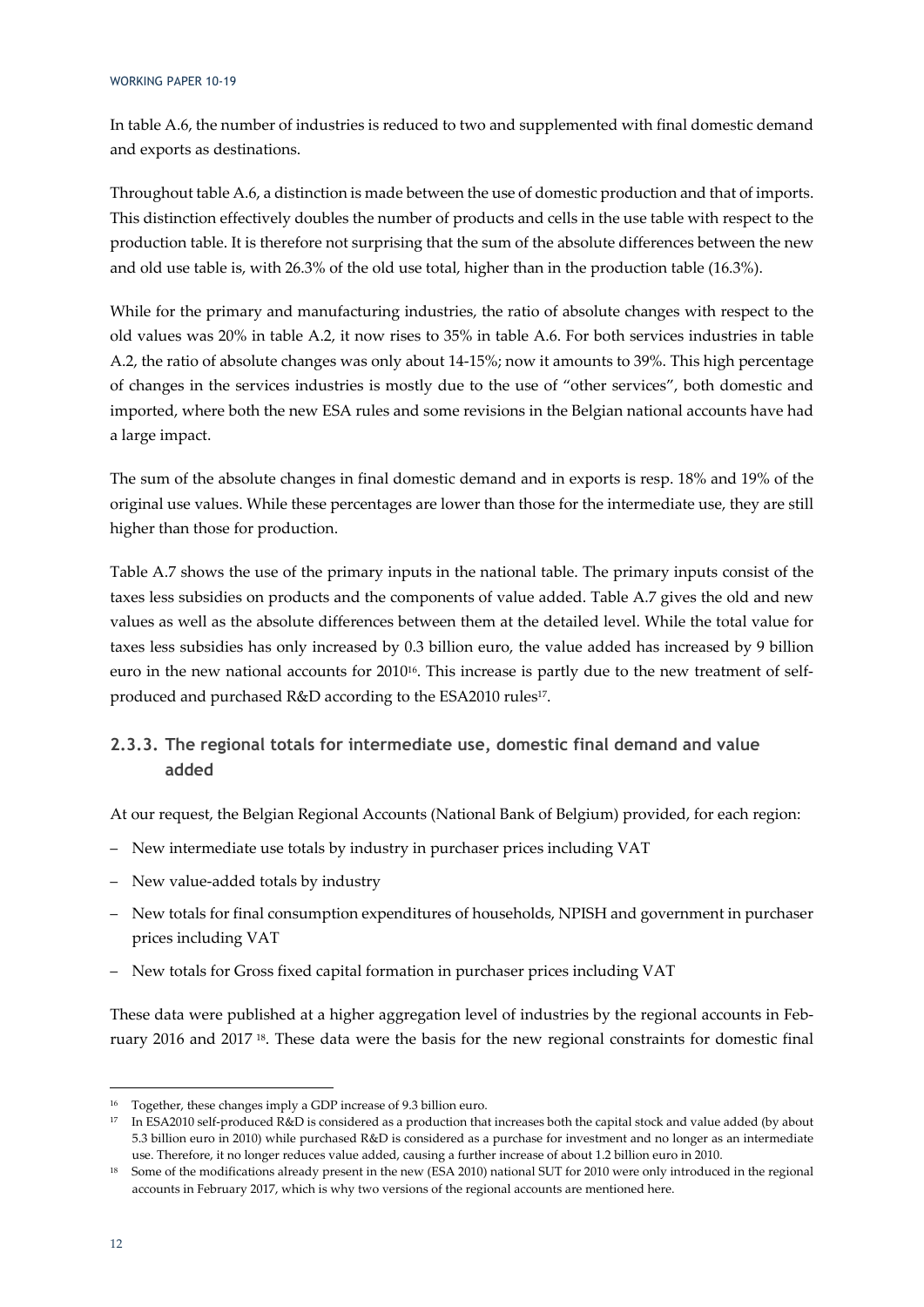demand and for intermediate demand and value added by industry. Still, some calculations had to be performed before obtaining the new totals in basic prices:

- 1. VAT & other product-related taxes had to be first regionalised and then subtracted from intermediate demand by industry and from final demand to obtain regional totals in basic prices
- 2. Changes in inventories had to be regionalised to complete domestic final demand
- 3. Consumption expenditures by households were converted from the residential concept (in the regional accounts) to the interior concept (used in the national SUT)

The conversion of consumption expenditures towards the interior (or territorial) concept in point 3 is necessary, since the regional and national totals would otherwise not be compatible.

Not only the totals from regional accounts, but also the original interregional use table in basic prices itself was converted towards the interior concept<sup>19</sup>. This conversion involved three regional vectors of adjustment (with values by SUT product) for consumption expenditures of residents abroad (10.1 billion euro in 2010 in total) and three for consumption expenditures of non-residents in Belgium (6.9 billion euro in 2010 in total). After this transformation, consumption expenditures decrease by 3.2 billion euro with respect to those in the regional accounts.

The alternative to switch the national use table towards the residential concept was not chosen, because this would also imply adjusting the national valuation matrices of trade margins and import tables.

Tables A.8 and A.9 in the appendix give the old and new regional totals for intermediate use, domestic final demand and value added.

In the new version of the regional accounts for 2010, intermediate use is lower than in the old version, while domestic demand has increased. This shift is partially due to the new treatment of R&D in the ESA2010 rules. The 9 billion increase in value added already shown in the national table A.7 has specifically benefitted the Flemish region, which saw its share in domestic use increase from 57.2% to 57.5%.

Note that table A.8 does not include exports. In fact, the regional accounts (NBB) do produce exports by industry and region with a distinction between goods and services. These cannot be used in this exercise though, because of a difference in the meaning of goods exports with our interregional use table<sup>20</sup>. In the regional accounts, the exports of goods by a region include all its exports, even if the goods are first produced in one of the other regions.

In the interregional use table, a region's export values of goods can only include its own production or international imports. If a trader from another region comes in between the producer and the export of

<sup>19</sup> From the point of view of a region it is not correct to speak of a full transfer towards the interior concept. The transition is only partial. That is, like in regional accounts, the Flemish consumption expenditures continue to include the expenditures of Flemish residents in the two other Belgian regions. What differs is that now, unlike in the regional accounts, the Flemish consumption expenditures no longer include the consumption expenditures of Flemish residents outside Belgium.

<sup>&</sup>lt;sup>20</sup> Because this difference in meaning does not exist for the export of services, these data could have been used as constraints for the new interregional use table. While the survey data behind the Regional Accounts industry totals were used to perform a series of specific adjustments on exported services (see section 3), using the industry totals on exported services as constraints, was not desirable, because of some conflicts with the national make table. A service that is exported by an industry must also be produced by that industry: and that was not always guaranteed in the make table for 2010.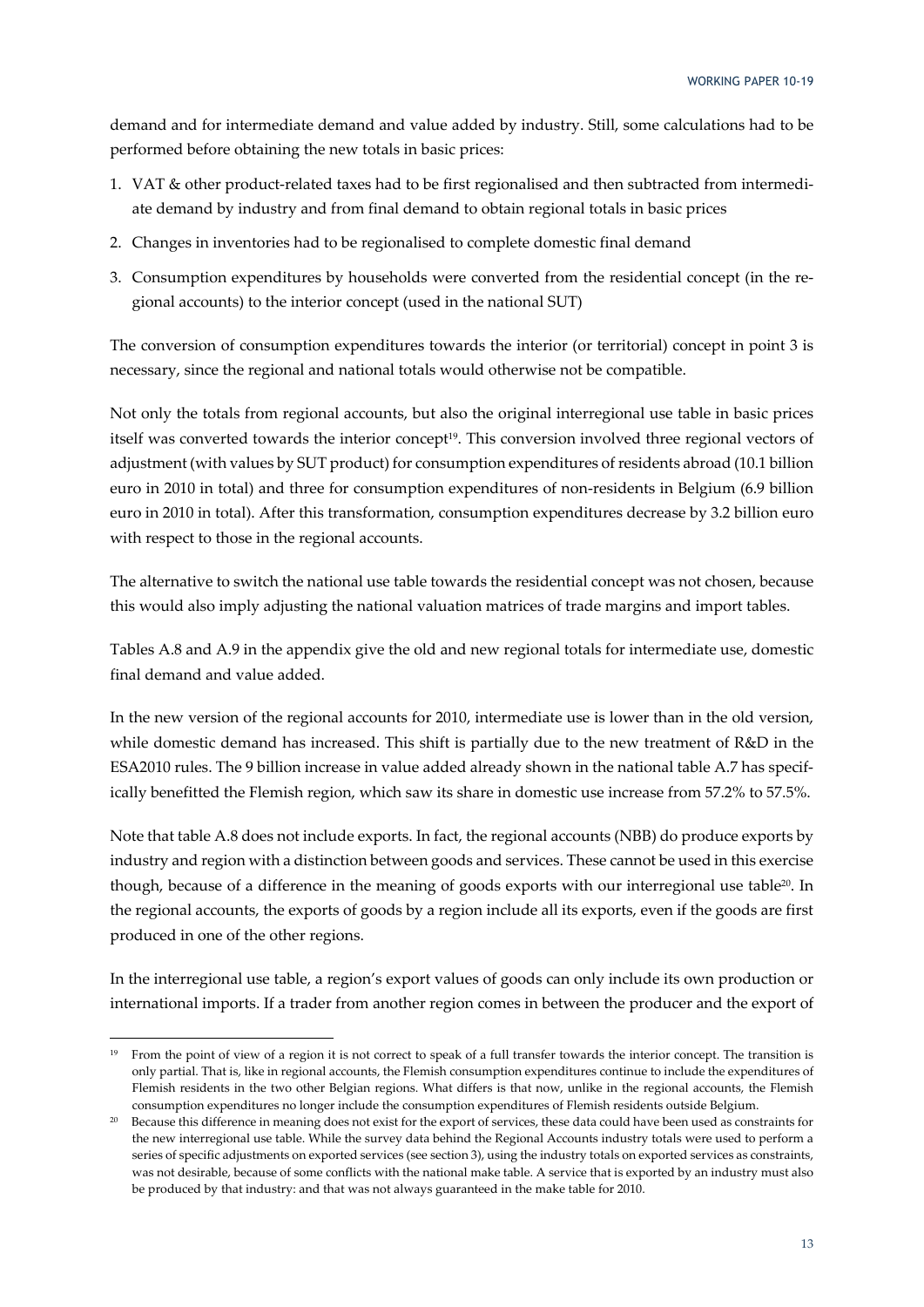the good, the trader may acquire a trade margin (which will be attributed to his region), but the basic value of the exported goods will be attributed to the region of production.

#### **2.3.4. The automatic update of the interregional use table in basic prices**

The table that needs to be updated to new regional and national totals is table A.10: the interregional use table in basic prices. The regional constraints are:

- totals of intermediate use in basic prices and of value added for each industry
- total use in basic prices for each component of the final domestic demand
- total production of each product in each region

The national constraints are:

- the national use table in basic prices with a distinction between the use of domestic production and that of imports
- the components of value added per industry

Given that there are separate regional constraints for the intermediate use and for value added per industry, the updates of both parts of table A.10 were done separately.

The update of the value-added table was based on specific data and did not involve an automatic adjustment algorithm. It will only be discussed (briefly) in this section.

In the national accounts, value added is broken up into 5 components. Table 1 below directly gives the results for a breakdown in three components: compensation of employees, other taxes less subsidies on production and gross operating surplus plus mixed income. Little (extra) effort had to be made to obtain these results: the regional split by industry for the compensation of employees was obtained from the 2018 version of the FPB Labour Accounts. The other taxes and subsidies on production and the gross operating surplus plus mixed income were only available at the national SUT industry level. There was some regional information on other (i.e. not product-related) subsidies and the consumption of fixed capital. After putting in this information, the remaining values were spread proportionally over the regions according to total value added for each region by industry.

| Table 1 | The update for the components of value added, results per region, 2010 (ESA 2010)<br>Billions of euro |                 |                 |          |       |                           |
|---------|-------------------------------------------------------------------------------------------------------|-----------------|-----------------|----------|-------|---------------------------|
|         | Component of $VA \setminus$ region                                                                    | <b>Brussels</b> | <b>Flanders</b> | Wallonia | Total | Source of regionalisation |

| Component of $VA \setminus$ region                | <b>Brussels</b> | <b>Flanders</b> | Wallonia | Total  | Source of regionalisation                                                                                          |
|---------------------------------------------------|-----------------|-----------------|----------|--------|--------------------------------------------------------------------------------------------------------------------|
| Compensation of employees                         | 35.7            | 102.9           | 44.4     | 183.0  | FPB Labour Accounts for 2010 (ESA 2010)                                                                            |
| Other taxes less subsidies on<br>production       | $-0.1$          | $-2.4$          | $-1.3$   | $-3.7$ | National data at SUT-industry level +<br>regional data on wage & other subsidies<br>for aggregated industries      |
| Gross operating surplus and<br>mixed income $(*)$ | 24.9            | 87.2            | 34.9     | 147.0  | National data at SUT-industry level +<br>specific regional corrections for consump-<br>tion of fixed capital (R&D) |
| Total (value added)                               | 60.5            | 187.8           | 78.0     | 326.3  | Regional Accounts 2016-2017 (NBB)                                                                                  |

Source: Federal Planning Bureau.

(\*) Including the consumption of fixed capital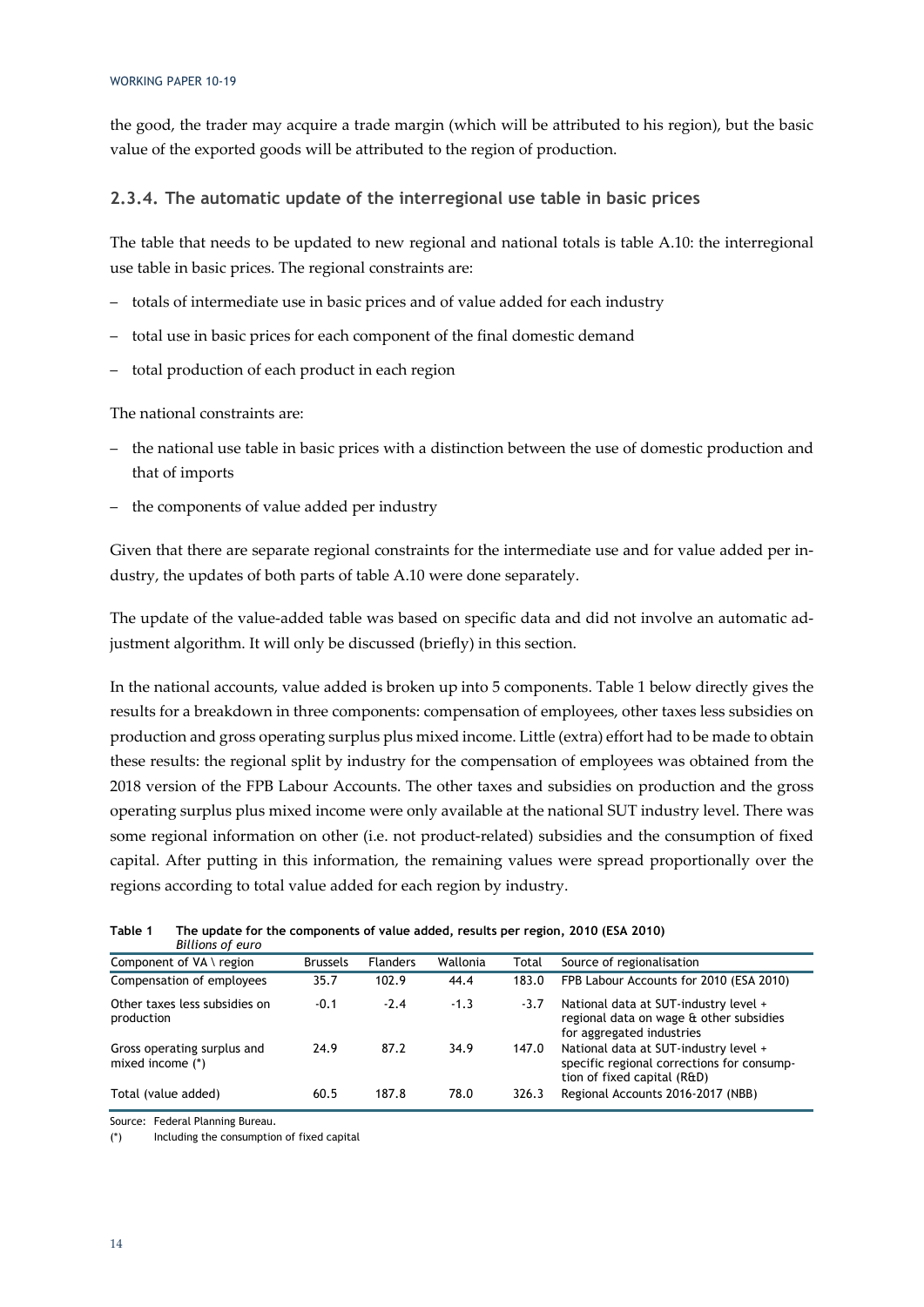Updating the intermediate and final use of the interregional use table (the upper part of table A.10), with 350 products, 140 industries and 8 final demand components, is a more elaborate process.

Here, we describe the automatic adjustment process used for this part of the interregional use table, knowing that it is preceded by a specific adjustment process discussed in part 3.

The automatic adjustment process consists of two consecutive series of RAS algorithms. These reflect the two regional dimensions present in table A.10: a region of origin (rows) and one of destination (columns). The first series of RAS algorithms concentrates on the region of destination. It leaves out the information on the region of origin or production but maintains the distinction between domestic production and imports. These RAS are called RAS type B. Table 2 below illustrates the starting point of a RAS type B for primary and manufacturing industries<sup>21</sup>. There is a separate RAS type B for each of the 140 industries and for the 6 components of domestic final demand<sup>22</sup>. The inner part of table 2 can be derived from table A.11, which is the interregional use table after specific adjustments (see part 3).

For example, the use of domestically produced goods of 4 billion euro by primary and manufacturing industries in Brussels equals  $2.3 + 1.4 + 0.3$  (found in the first column of table A.11). The constraints by product come from the new national use table in basic prices (second part, first column of table A.6), those by industry from the new regional totals (second part, first column of table A.8).

| Origin                                                  | <b>Products</b>            | <b>Brussels</b> | <b>Flanders</b> | Wallonia | Total | National totals<br>(from table $A.6$ ) |
|---------------------------------------------------------|----------------------------|-----------------|-----------------|----------|-------|----------------------------------------|
| Domestic production Goods                               |                            | 4.0             | 26.8            | 7.1      | 37.9  | 38.9                                   |
|                                                         | Trade & transport services | 0.9             | 11.3            | 3.3      | 15.5  | 15.2                                   |
|                                                         | Other services             | 1.4             | 15.2            | 6.0      | 22.6  | 23.4                                   |
| Imports                                                 | Goods                      | 9.9             | 52.8            | 11.6     | 74.2  | 68.1                                   |
|                                                         | Trade & transport services | 0.1             | 2.1             | 0.5      | 2.7   | 3.4                                    |
|                                                         | Other services             | 0.5             | 5.5             | 2.7      | 8.7   | 8.2                                    |
| Total                                                   |                            | 16.7            | 113.6           | 31.2     | 161.6 | 157.1                                  |
| Regional Total (second part, first column of table A.8) |                            | 16.8            | 110.8           | 29.5     | 157.1 |                                        |

**Table 2 Determining the region of destination by industry or domestic final demand component (RAS series B)**  *Billions of euro, primary and manufacturing industries* 

Source: Federal Planning Bureau.

Once all RAS B are carried out successfully, we get an update of table 2 for each industry. The imports part of that table is already a definitive result. It is consistent with the national use table of imports and, together with the use table of domestic production, is also consistent with the use in basic prices of each region for each industry.

What is not determined yet is the region of origin of the use of each domestically produced product. That will be determined by a series of RAS algorithms for each product, called RAS series C. The inner part of a RAS type C can be obtained by using the full detail of table A.12. The constraints are, for the RAS for product i:

– the use of domestic production of product *i* by each industry in each region (from RAS B) plus

<sup>21</sup> Since primary and manufacturing industries are an aggregation of industries, the numbers in table 2 are not really the starting point for a RAS, but an aggregation of the start RAS B for all goods-producing industries.

<sup>&</sup>lt;sup>22</sup> Consumption expenditures are split in 4 components: households, NPISH, government market and non-market; then there is fixed capital formation and inventory changes.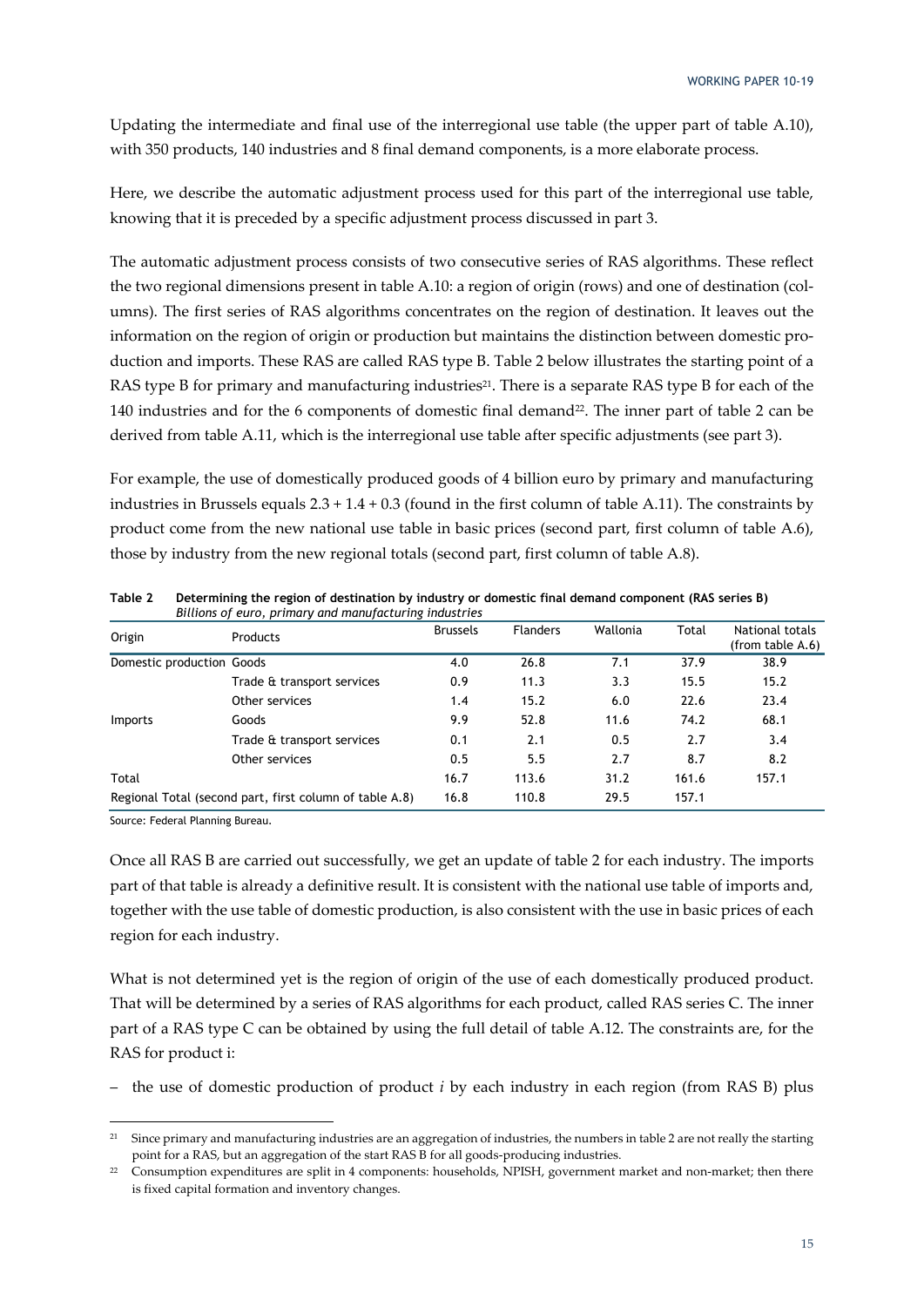national exports in basic prices

– the total production of product *i* by each region as yielded by RAS series A (see table A.5).

Table 3 below illustrates the starting point for a RAS type C for the production of goods. The regions of origin are placed in columns and the regions of destination in rows.

| Billions of euro, numbers for goods |                                                     |                 |                 |          |       |                                |
|-------------------------------------|-----------------------------------------------------|-----------------|-----------------|----------|-------|--------------------------------|
| Destination                         | Industries $\langle$ region of origin               | <b>Brussels</b> | <b>Flanders</b> | Wallonia | Total | Total use<br>(RAS B & exports) |
| <b>Brussels</b>                     | Primary and manufacturing ind.                      | 2.3             | 1.4             | 0.3      | 4.0   | 4.3                            |
|                                     | Services industries                                 | 0.6             | 1.5             | 0.5      | 2.6   | 2.5                            |
|                                     | Final domestic demand                               | 0.8             | 1.0             | 0.2      | 2.0   | 1.9                            |
| <b>Flanders</b>                     | Primary and manufacturing ind.                      | 1.0             | 23.1            | 2.7      | 26.8  | 27.4                           |
|                                     | Services-industries                                 | 0.6             | 13.4            | 1.3      | 15.3  | 14.1                           |
|                                     | Final domestic demand                               | 1.0             | 11.6            | 1.1      | 13.7  | 13.0                           |
| Wallonia                            | Primary and manufacturing ind.                      | 0.2             | 2.3             | 4.6      | 7.1   | 7.2                            |
|                                     | Services-industries                                 | 0.3             | 1.6             | 3.6      | 5.5   | 5.2                            |
|                                     | Final domestic demand                               | 1.4             | 3.3             | 4.5      | 9.3   | 9.2                            |
| <b>Exports</b>                      |                                                     | 9.5             | 81.8            | 21.8     | 113.0 | 113.1                          |
| Total                               |                                                     | 17.7            | 141.1           | 40.6     | 199.3 | 197.8                          |
|                                     | Constraint: regional production totals (from RAS A) | 17.8            | 140.1           | 39.9     | 197.8 |                                |

| Table 3 | Determining the region of origin by product (RAS series C) |
|---------|------------------------------------------------------------|
|         | Pillians of ouro numbers for goods                         |

Source: Federal Planning Bureau.

There is one RAS for each of the 350 products. Each of these RAS algorithms takes the use of every combination of industry (or final demand component) and region of destination from the RAS series B results as a constraint. The RAS B results are supplemented with the exports of domestic production (for the product concerned) taken from the national use table23. The column totals in RAS series C must be consistent with the total production by each region of the concerned product. This is obtained from RAS A.

As can be verified in table 3, the sum of all column total constraints equals the sum of all row total constraints. This must be the case, otherwise the RAS could not converge.

### **2.3.5. Summary of the adjustment process of the interregional use table**

Figure 2 summarises the adjustment process of the interregional use table. A series of Specific adjustments, performed in Excel, preceded the automatic adjustment process using the RAS method, which was carried out with a Python program.

The first box synthesises the specific adjustment process. All adjustments are consistent with the interregional use table in basic prices. Some adjustments were carried out at the firm level and then aggregated to the SUT product and industry level. Other adjustments, especially those based on additional information from the national and regional accounts (NBB), were directly applied at the SUT level. In comparison with the new national make table (at the SUT product and industry level), the specific

<sup>&</sup>lt;sup>23</sup> Exports only come in at this stage, because it does not make sense to differentiate Belgian exports by Belgian region of destination, which is what would be done in the context of RAS type B.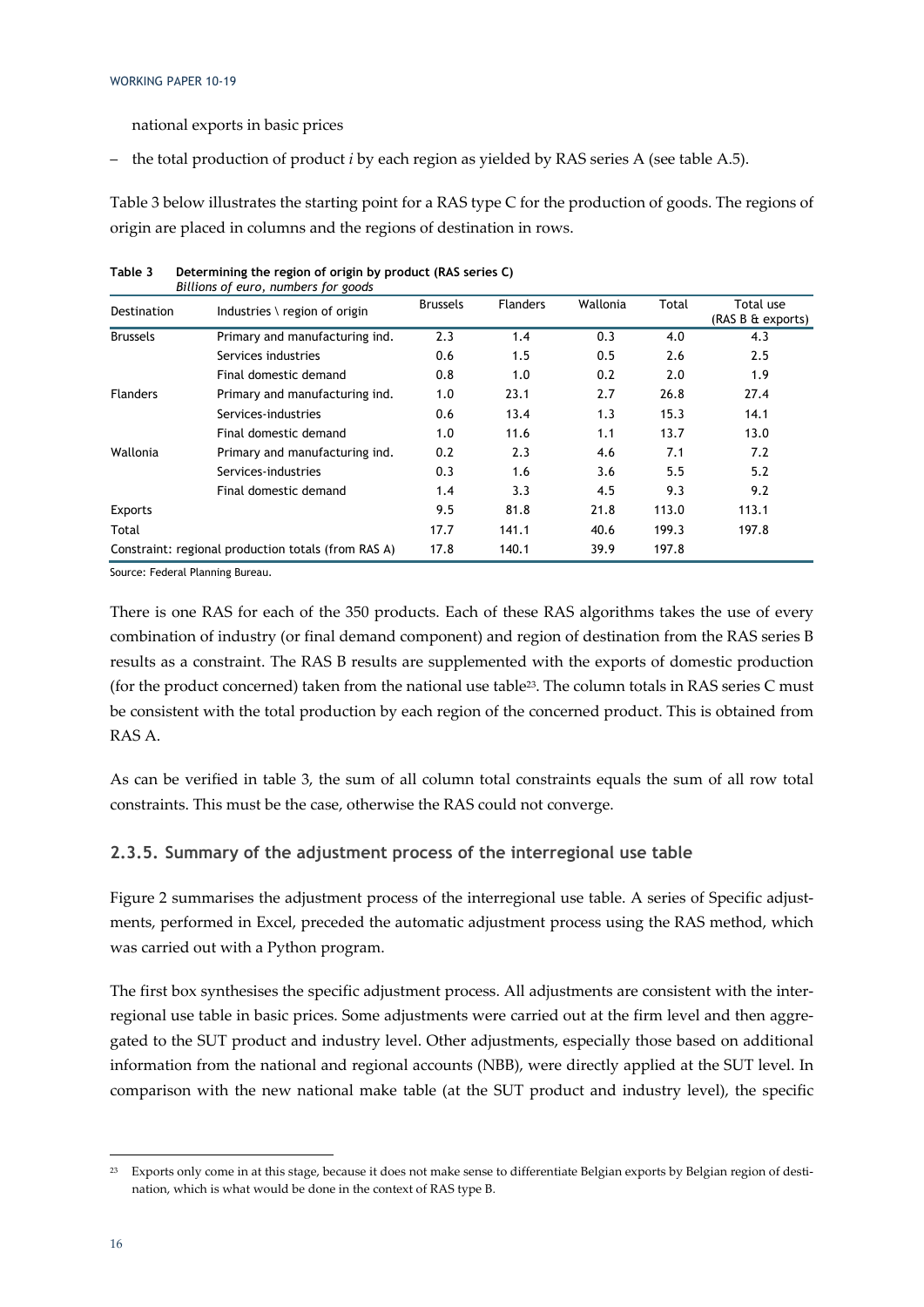adjustments have led to a reduction of the absolute differences from 26.3% to 14.0%. The remaining differences are removed automatically.



The automatic adjustment process is more complex than in the case of the make tables, for it now consists of two (recursive) steps. First, in a series of RAS called 'type B', the use by region of destination is determined. This consists of a series of 146 RAS algorithms (one for each industry plus one for 6 final demand components), each with 340 products and 3 regions. In the next step (adjustment type C) the region of origin is determined. This is only necessary for the domestic production, because the allocation of imports to the region of use has already been processed in the RAS type B. Unlike the adjustment process type A and B, the adjustment process type C consists of a separate RAS by product (no longer by industry). The necessary border totals by product are drawn from the production totals by region produced in adjustment process type A.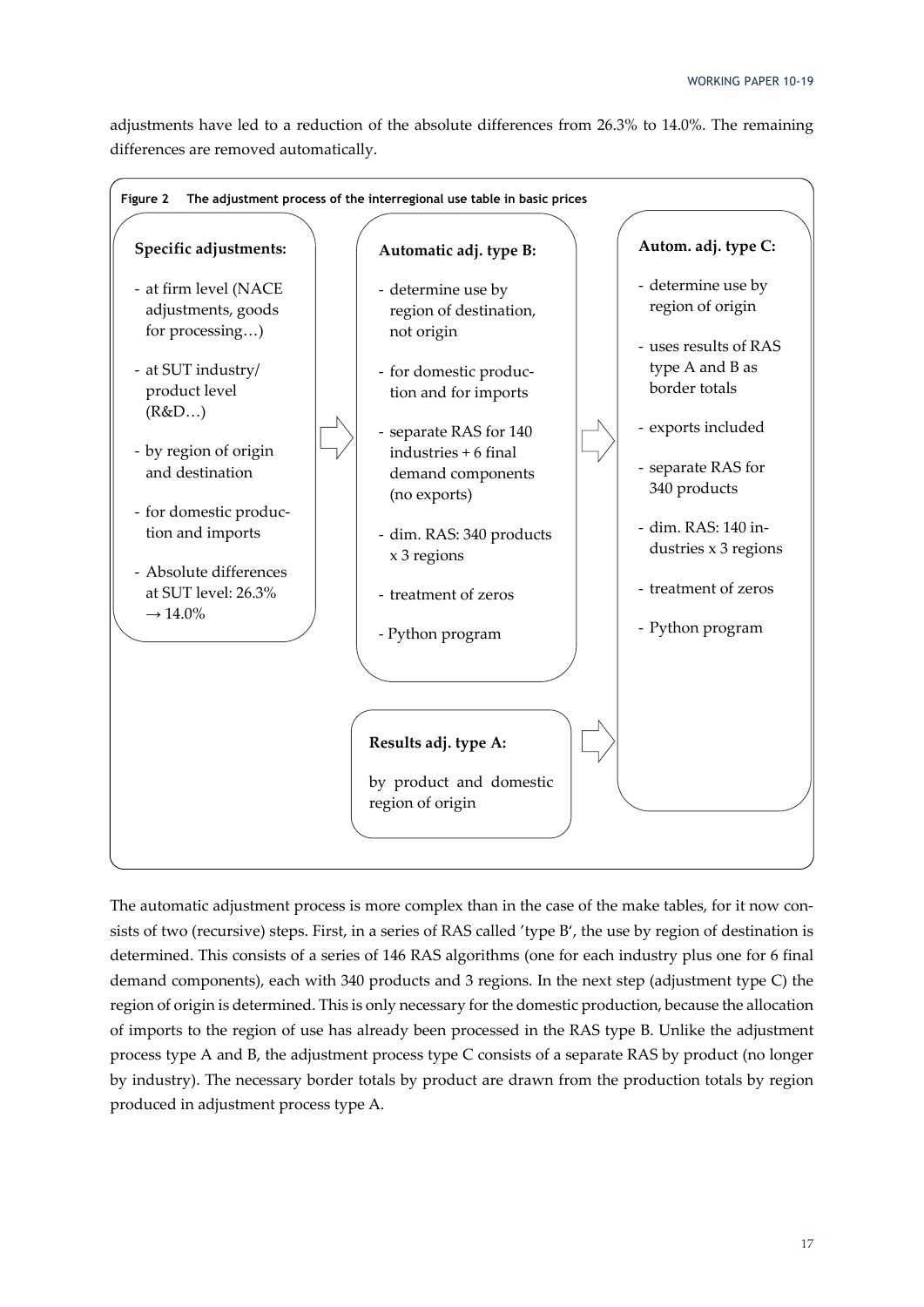## 3. Specific versus automatic adjustments

### **3.1. Specific adjustments**

### **3.1.1. The need for specific adjustments**

The updated regional make tables and interregional use table in basic prices are fully consistent with the new ESA 2010 national table for 2010 as well as the new regional account totals that are also compatible with the new ESA. Does this imply that the update, that starts from tables in ESA95, generates tables that are compatible with ESA2010? This is an important question that cannot be answered easily.

Since the new national table is respected, what the update does is regionalise each cell in the new national table. Changes in the national table that affect all regions proportionally would not invalidate taking the old regional SUT as a starting point. Large modifications that have a disproportional effect on certain regions would influence new regional totals (e.g. of production or use by industry) so that the automatic adjustment process would even take this asymmetry into account.

However, for any change that affects a specific product in a specific industry (or final demand component) in a certain region, an automatic adjustment process would still unduly spread a part of it towards other products and/or industries in other regions. This may become even more problematic if multiple large changes occur at the same moment. In that case e.g. regional totals may not respond to a change that reduces production, because there is an offsetting change of similar size in a different product.

Therefore, if one has detailed information on important modifications that may affect the regions differently, it is better to adjust the inner part of the make and use table to it *before* the automatic adjustment is started. We call this 'making specific adjustments'.

A more technical reason to make specific adjustments has to do with zero values. If the modification of the national tables implies that positive values become zeros, this poses no problems for an automatic adjustment process like RAS. The inverse shift on the other hand is not possible: zero values in the original (national) table with positive ones in the new table cannot be processed with RAS.

The following ESA 2010 modifications have caused a shift from zero to positives in numerous cases:

- Use table: the new ESA rules on goods sent abroad for active processing have led to a shift from exports of goods to exports of (industrial) services<sup>24</sup>. In the Belgian numbers for 2010, this led to the appearance of (up to 4 billion euro) exported services in products where the old (ESA95) use table mostly had zeros (Van den Cruyce, 2016).
- Make table: self-produced R&D is treated as a production in ESA2010, whereas in the old ESA95 it was treated as an auxiliary activity. The product concerned (CPA 72) only had positive values in the

<sup>&</sup>lt;sup>24</sup> In the Belgian SUT, the exports of goods are distinguished from those of services. In ESA2010 the export value of goods processed in Belgium while owned by a non-resident firm is no longer recorded as an export of goods. What remains is the value of the processing fee, which is considered as the export of a service. In ESA95 the full value of the exported goods was treated as an export of goods.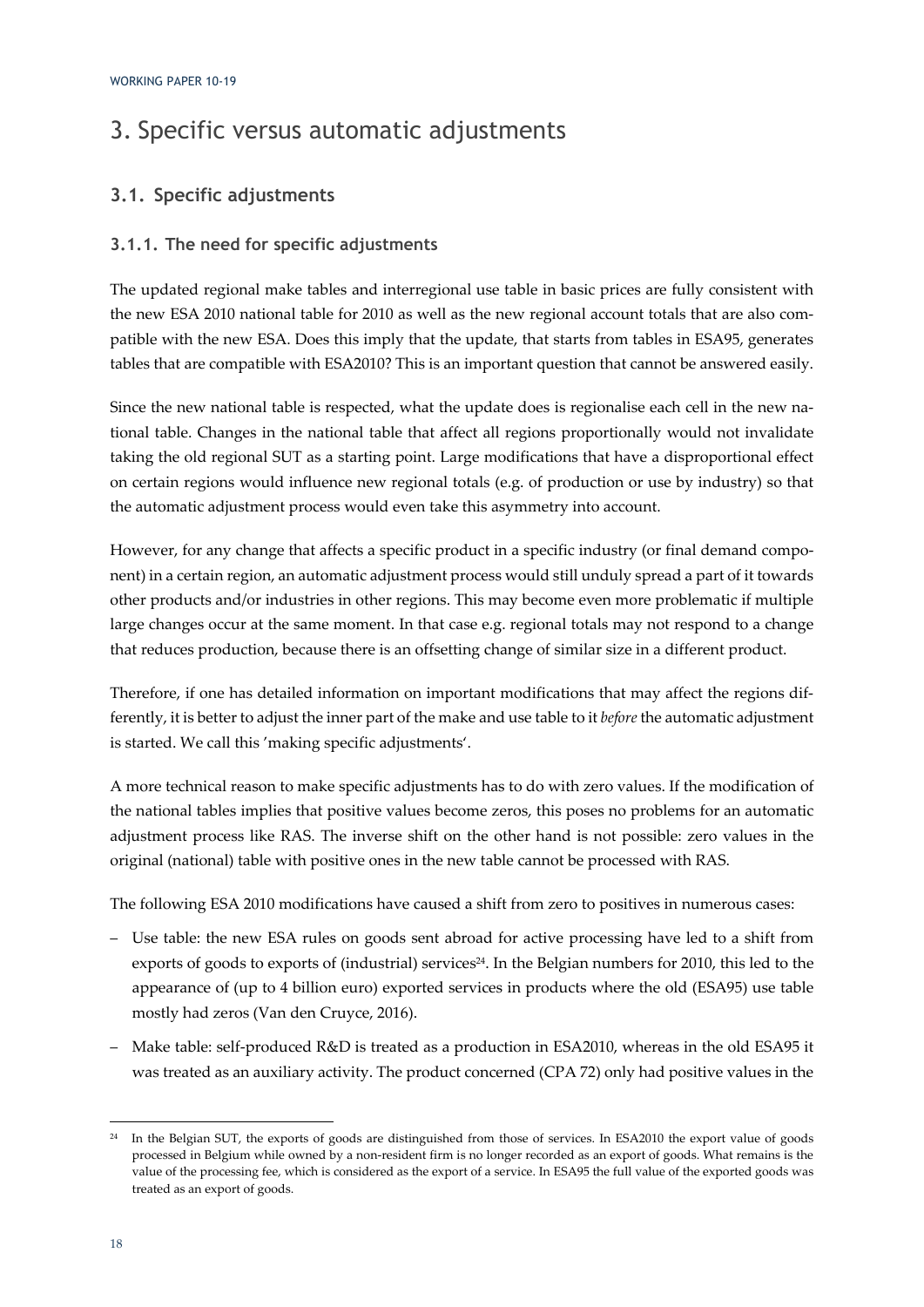case R&D was sold to third parties in the old make table, while in the new table almost all industries have self-produced R&D.

The occasional revision of the Belgian national accounts has led to similar shifts:

- Make table: 5 SUT-products had (incorrect) zero production in the old make table for 2010 and a positive production in the new version<sup>25</sup>
- Use table: 5 SUT-products had zero values in the old SUT and positive import values in the new26
- Punctual improvements in the production or use data for specific industries (e.g. agriculture, inclusion of some 'new' products (e.g. prostitution)) have led to positive values replacing zeros
- The revision of the NACE attribution in the Belgian national accounts register has led to the replacement of zeros by positive values as well as the opposite

In all cases where zero values are replaced by positive ones, specific adjustments based on additional/individual information are desirable, yet an automatic adjustment is acceptable if a large number of zeros are turned into small positive values.

An additional reason for specific adjustments is that some of the modifications in ESA and the national accounts had different effects across the regions. One such modification is the treatment of goods for processing. The 4 billion euro shift from export of goods to export of services in the case of active processing was regionally spread as follows: 0.1 billion euro for Brussels, 2.8 billion euro for Flanders and 1.1 billion euro for Wallonia27. This is less than proportional for Brussels, where due to the smaller role of manufacturing, active processing is less important.

The revision of the NACE-industry attribution between the two versions of the national 2010 tables has also led to asymmetric changes in the matrices of production and intermediate consumption. To see this, we assume that a large firm shifts from industry *i* to industry *j* in region A. There are no similar shifts from *i* to *j* in the other regions. The shift results in new (smaller) industry totals of production and intermediate consumption in industry *i* and larger ones in industry *j* in region A. Thus far, this shift does not seem to disturb the adjustment process too much. The new regional totals correctly reflect the shift in the production and intermediate use from industry *i* to *j*.

Yet both the production and the input *vectors* of the (large) firm that was shifted away from industry *i*  are unlikely to be representative for the national industry *i*. They are more likely to resemble those of industry *j* or something in between both industries. Since it is a large firm, its data have been used in industry *i* in the old SUT and in industry *j* in the new SUT. A standard RAS procedure does not use this information and is therefore likely to attribute a fraction of the production/intermediate use shift to the wrong products, industries or regions.

<sup>&</sup>lt;sup>25</sup> These were clothing of leather and fur (14A01), manufacturing of music instruments (32B01), repair of other equipment (33A08), market education (85A03) and prostitution (96A05).

<sup>&</sup>lt;sup>26</sup> These were textile processing services (13A03), forming services of metal, powder metallurgy (25A06), repair and maintenance of motor vehicles and parts (45A01), services of holdings, trusts, funds and similar financial entities (64A02) and prostitution (96A05).

<sup>&</sup>lt;sup>27</sup> We were able to track down the regional impact of the shift in ESA rules for the treatment of goods for processing by reaggregating firm-level information on the import and export values of Belgian resident firms involved in active or passive international processing before and after the application of ESA 2010.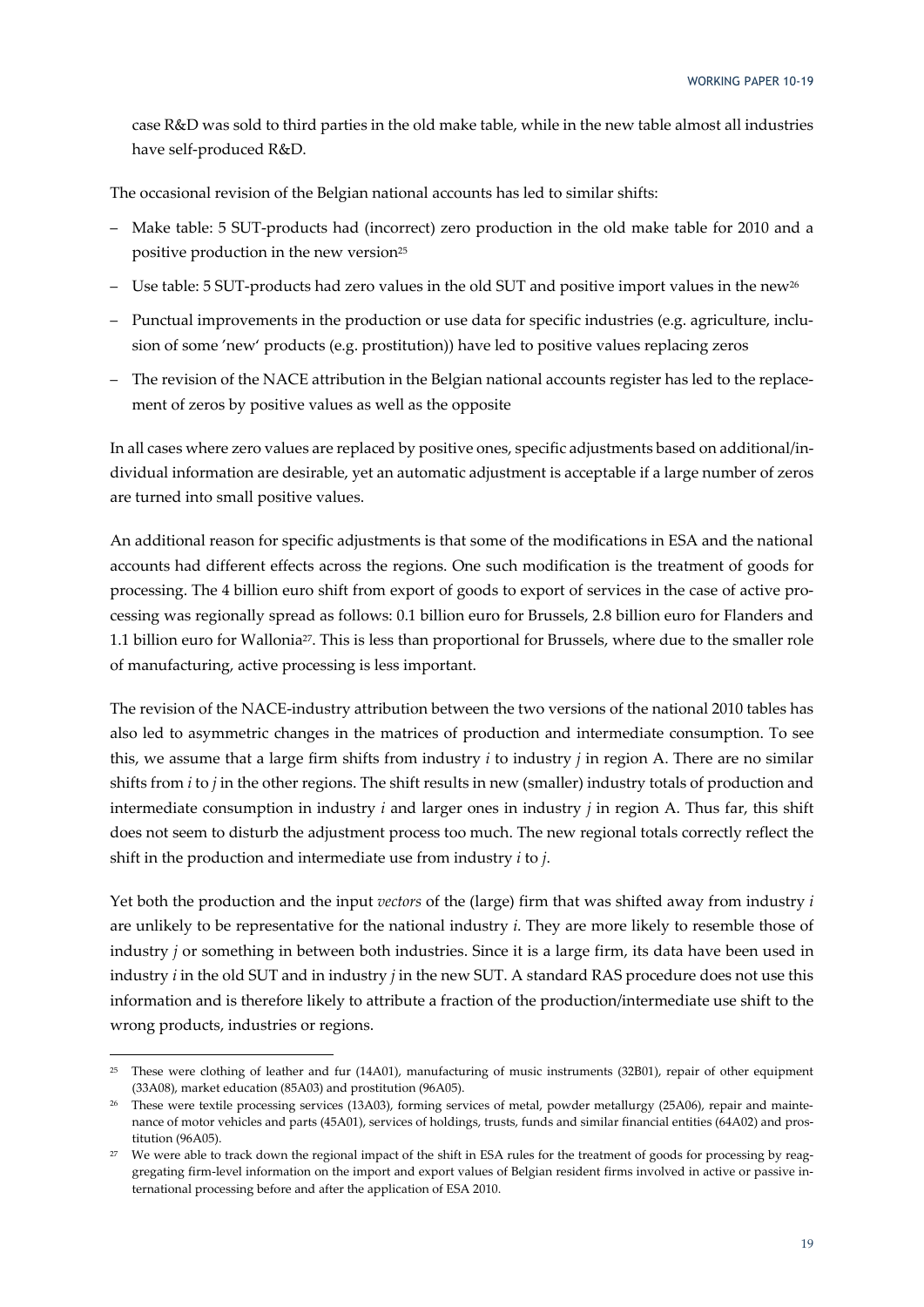### **3.1.2. The impact of specific adjustments**

Specific adjustments have been carried out for the ESA 2010 modifications related to goods for processing (affecting mainly regional export values<sup>28</sup>) and the treatment of R&D. The latter affected production, intermediate demand and gross capital stock formation of the R&D product (CPA 72)<sup>29</sup> as well as value added for the industries with self-produced and purchased R&D.

Another series of special adjustments have been carried out to neutralise the impact of the revision of the NACE-attribution for a number of especially large firms<sup>30</sup>. Finally, some adjustments were made based on available regionalised information on some other revisions in national accounts31.

Table A.4 shows the regional make tables after the specific adjustments. The new row and column totals still do not correspond to the constraints. Yet in table A.2 one can verify that the sums of absolute differences with the national table have been reduced globally from 16.3% to 12.6%.

Table A.11 shows the interregional use table in basic prices after specific adjustments. The impact these adjustments have had on the sum of absolute differences with the new national use table is shown below in table A.6. Compared with the situation without specific adjustments, the differences have dropped from 26.3% of total use in basic prices to 14%. The reduction of absolute differences was most impressive for exports (from 19% to only 1.4%), followed by domestic final demand (from 18% to 7%).

### **3.2. The automatic adjustments**

The automatic adjustments involve a series of RAS adjustment algorithms. The different series of RAS (A, B and C) and their sequence have been set forth in section 2.

For the execution of the RAS algorithms, a programmed solution in a python environment was developed. This program did not only execute the RAS algorithms, but also took care of some remaining obstacles to convergence. This includes the zero values issue, which was only partly solved with specific adjustments. The specific adjustments were oriented to solve all cases where initial zeros become large positives<sup>32</sup>. But even a situation where an initial zero becomes a 'small' 0.5 million euro in the new national table poses a technical problem to RAS. There are many such small cases.

Table 4 below reports the zero values after specific adjustments. For each RAS series, the table gives the number of cases and the total value in billions of euro in the new or old table that corresponds with the situation. A difference is made between a zero in the new table but not in the original one and the situation where there was a zero in the original table and not in the new table<sup>33</sup>. The first situation poses

<sup>&</sup>lt;sup>28</sup> I.e. replacing the export of goods by the export of services, since the processing fee is treated as a service since ESA2010.

<sup>29</sup> We are grateful to the Regional Accounts (NBB) for providing us unpublished data on the effects of the new treatment of R&D on production, intermediate use and value added.

<sup>&</sup>lt;sup>30</sup> In the regional make table, this type of specific adjustments was carried out until all differences at the national level were less than 50 million euro. Due to a lack of time, in the interregional use table this specific adjustment process was already stopped once all differences between the old and new national numbers were below 350 million euro in absolute value.

<sup>&</sup>lt;sup>31</sup> There was a revision in the production and intermediate use for agriculture by region, improvements in the import and export values of good and services by product and in consumption expenditures for households, NPISH and government.

<sup>&</sup>lt;sup>32</sup> What is large may differ between the make and use table (see two footnotes above).

<sup>&</sup>lt;sup>33</sup> It should be remembered that the original and new tables refer here to the tables at the national level.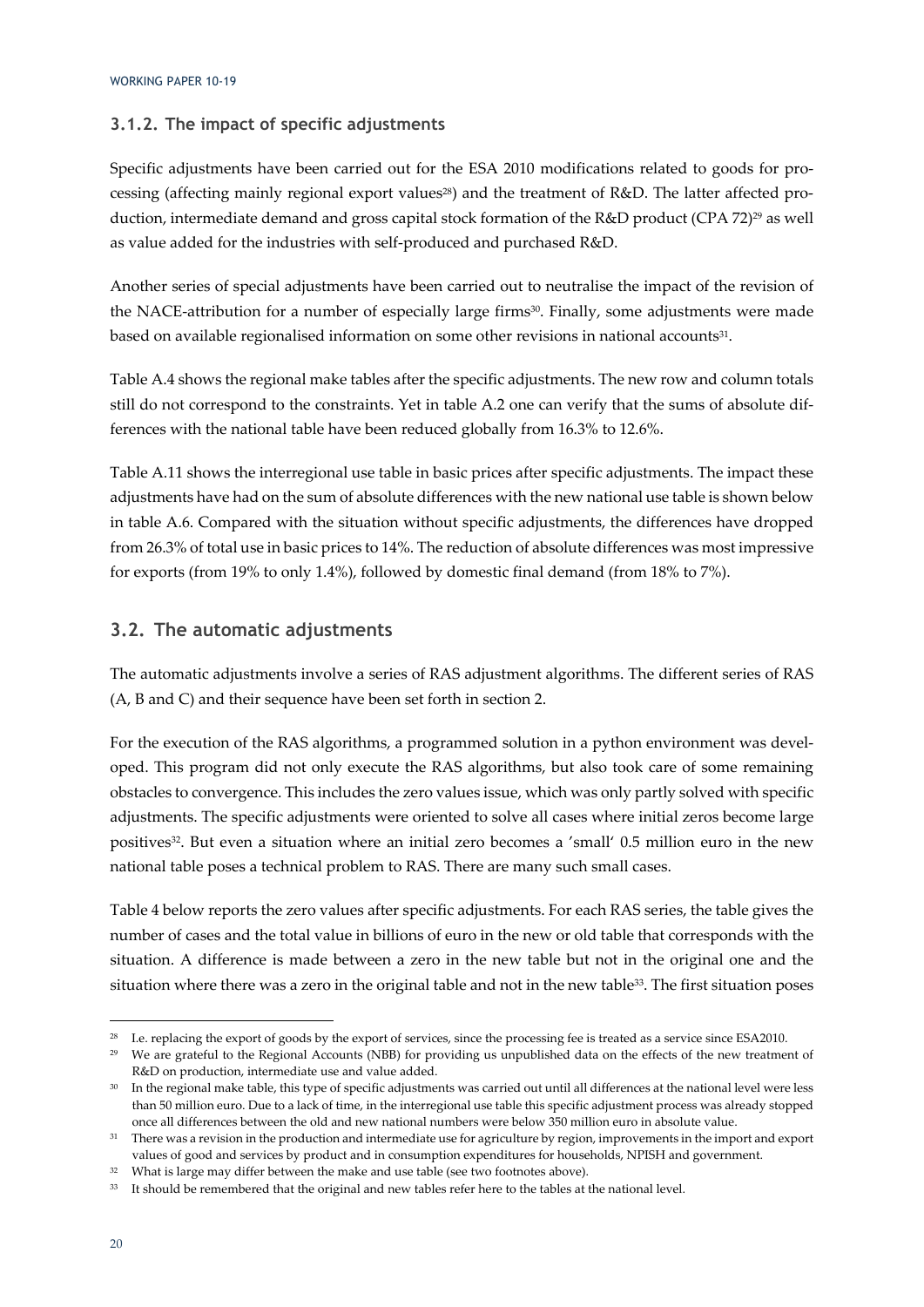no technical problem for the RAS, therefore no adjustment was done. The second situation makes it impossible for the RAS to converge.

Recall that the 'original' and 'new' table refer to the tables at the *national* level. An initial zero in only one or two of the regions usually does not make it impossible for RAS to converge and will remain a zero in the end result. If *all* the regions have a zero value in the original table, and the new national table has a positive one, each zero regional cell was augmented with initial values proportional to the 'total' regional share in the national production or use. The 'total' is taken from the industry or final demand component in the case of RAS A and B and from production by product in the case of RAS C.

The last row in table 4 gives the number of positive cells in the new national make table (RAS A), the new domestic + imported use table (RAS B) and the new use table of domestic production (RAS C).

|                        |                                                             | RAS A           | RAS B (R. destination   | RAS C (R. origin |
|------------------------|-------------------------------------------------------------|-----------------|-------------------------|------------------|
| <b>Situation</b>       | Frequency and value                                         | (R. production) | for domestic & imports) | if domestic)     |
| Non zero in old table, | Number of cases                                             | 639             | 3680                    | 2690             |
| zero in new table      | Value of this type (billion $\epsilon$ )                    | 8.0             | 5.3                     | 2.6              |
| Zero in old table,     | Number of cases                                             | 464             | 2362                    | 3257             |
| non zero in new table  | Value of this type (billion $\epsilon$ )                    | 2.5             | 4.0                     | 2.4              |
|                        | Cells with non-zero values in new national (make/use) table | 2663            | 30186                   | 16746            |

### **Table 4 The zero-values problem per RAS series**

Source: Federal Planning Bureau.

In the case of RAS A, the number of cells with zero in the old table (464 or 17.4%) seems high with respect to the total of 2 663 cells with positive values in the new make table. Yet the total value of these cells in the new table only amounts to 2.5 billion euro. This is relatively small compared to the total production of 751.1 billion euro (see tables A.2 or A.3).

For RAS series B and C, the number of cases with zero in the old table and non-zero values in the new table is much higher with 2362 and 3257 respectively. Yet the number of non-zero cells in their corresponding national tables is also higher. In RAS C, 19.5% of the cells with positive values in the new table have zero values in the old national table. Luckily, the total value of these cells only amounts to 2.4 billion euro, which is 0.3% of the total production of 751.1 billion euro.

Table 4 shows that the number of cases with zero value in the new table and non-zero values in the old table always exceeds the opposite situation (with zero values in the old and non-zero in the new). The amounts involved are also more important, particularly in the case of the production table, where 8 billion euro in the old table becomes zero in the new one. This higher frequency has two causes:

- The NACE correction in the national accounts register has reduced secondary production in the make table by putting wrongly allocated firms in their correct industry<sup>34</sup>.
- Many specific adjustments (including those for R&D, exports of services, new products…) were carried out to address situations with zero values in the old and non-zeros in the new table.

<sup>&</sup>lt;sup>34</sup> While the special adjustments to the make table often implied reallocating the bulk of the production of large firms with a NACE change towards their new industries, a small fraction of the production was sometimes left in the old industry. Because the new national make table was derived bottom up starting from the new register, no such traces were found in this table.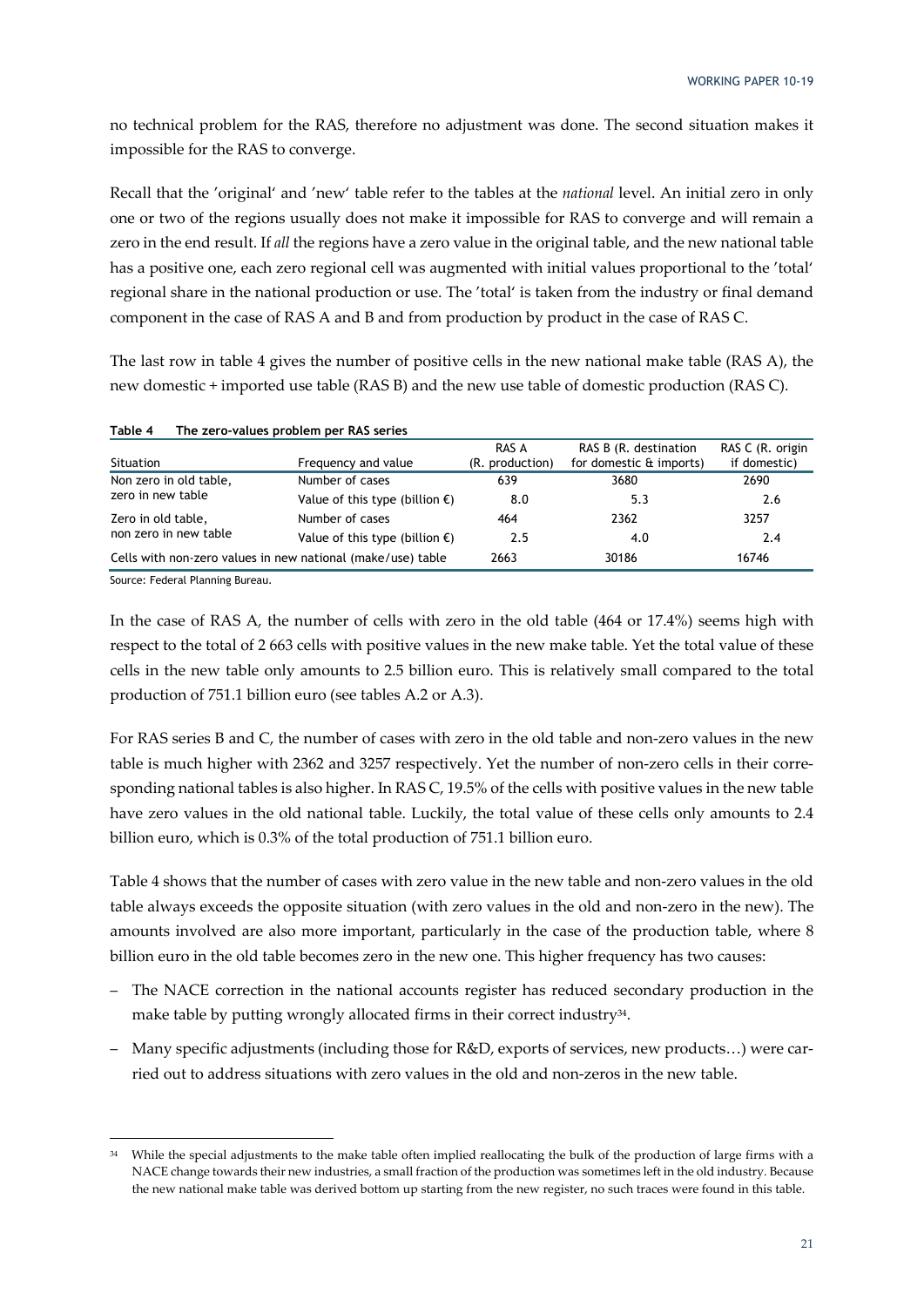Besides the zero values problem, there was also a negatives problem. Negatives appeared in the case of changes in inventories (inventory decreases). At the aggregation level of the tables, this problem is not visible. Despite the availability in the literature of more elaborate solutions for updating with negatives<sup>35</sup>, this issue was addressed by withdrawing the inventory changes from the automatic adjustments after making sure (with a specific adjustment) that the national totals were respected<sup>36</sup>.

<sup>&</sup>lt;sup>35</sup> See e.g. Junius & Oosterhaven (2003) for the development of the GRAS algorithm, a generalized RAS procedure that can address the negatives problem.

<sup>&</sup>lt;sup>36</sup> The reasons for not putting more effort in this issue arise from the poor quality of the Belgian national SUT data on inventory changes at the product level as well as their absence in the Belgian regional accounts.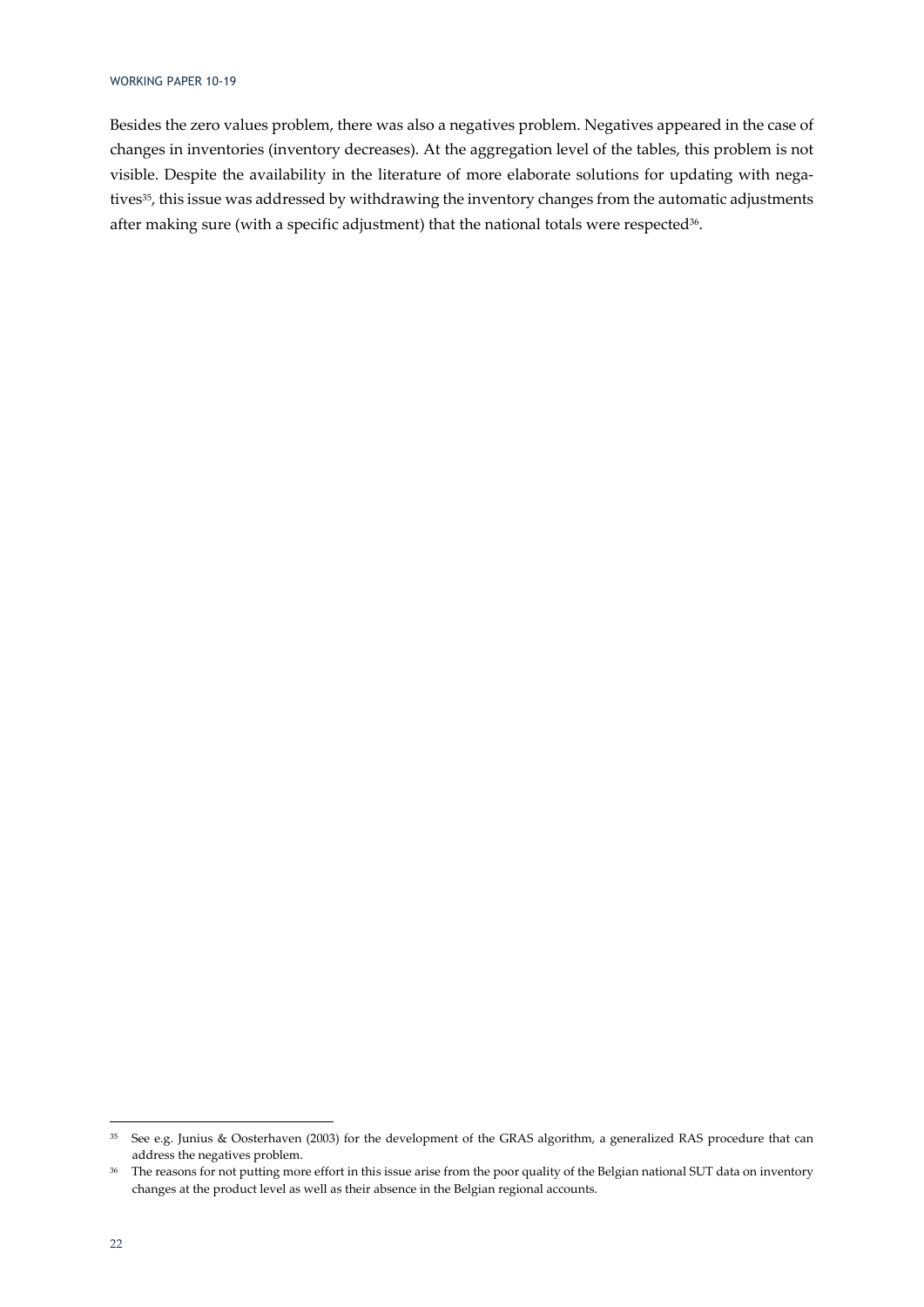## 4. Results and conclusion

Table A.5 in the appendix shows the three new 'ESA 2010' regional make tables for 2010.

Table A.12 in the appendix shows the adjusted 'ESA 2010' use table in basic prices for 2010. The numbers in this table are consistent with both the new national use table in basic prices and the new regional account totals for intermediate use and production by industry.

The main conclusion of this work is that it was possible to update a detailed interregional SUT in ESA95 to a version in ESA2010 by applying a combination of specific and automatic adjustments. The specific adjustments accommodated partly for some important changes in the ESA rules as well as in the Belgian national accounts. Still, both in terms of number of cells as in terms of euros, most differences between the original and new SUT were resolved automatically.

The automatic adjustment process for the three regional make tables was a straightforward RAS procedure, using the elements of the national make table as product totals by industry and the production from regional accounts as industry totals.

The automatic adjustment process for the interregional use table in basic prices consisted of two series of RAS algorithms, where the first was designed to determine the region of destination of domestic production and imports and the second to determine the region of origin of domestic production. Starting point for the RAS was the interregional use table in basic prices after specific adjustments.

Both the use table of domestic production and the use table of imports have been updated. The resulting use tables of imports of the three Belgian regions sum to the new national use table of imports. Yet, like the ESA95 version of the interregional SUT for 2010, the industry totals of the use table of imports do not equal the import totals by industry in the regional accounts. This is because the latter include all imports of goods by a region, including those that are resold to be used in one of the other regions while a use table of imports only puts goods in the region and industry that uses them.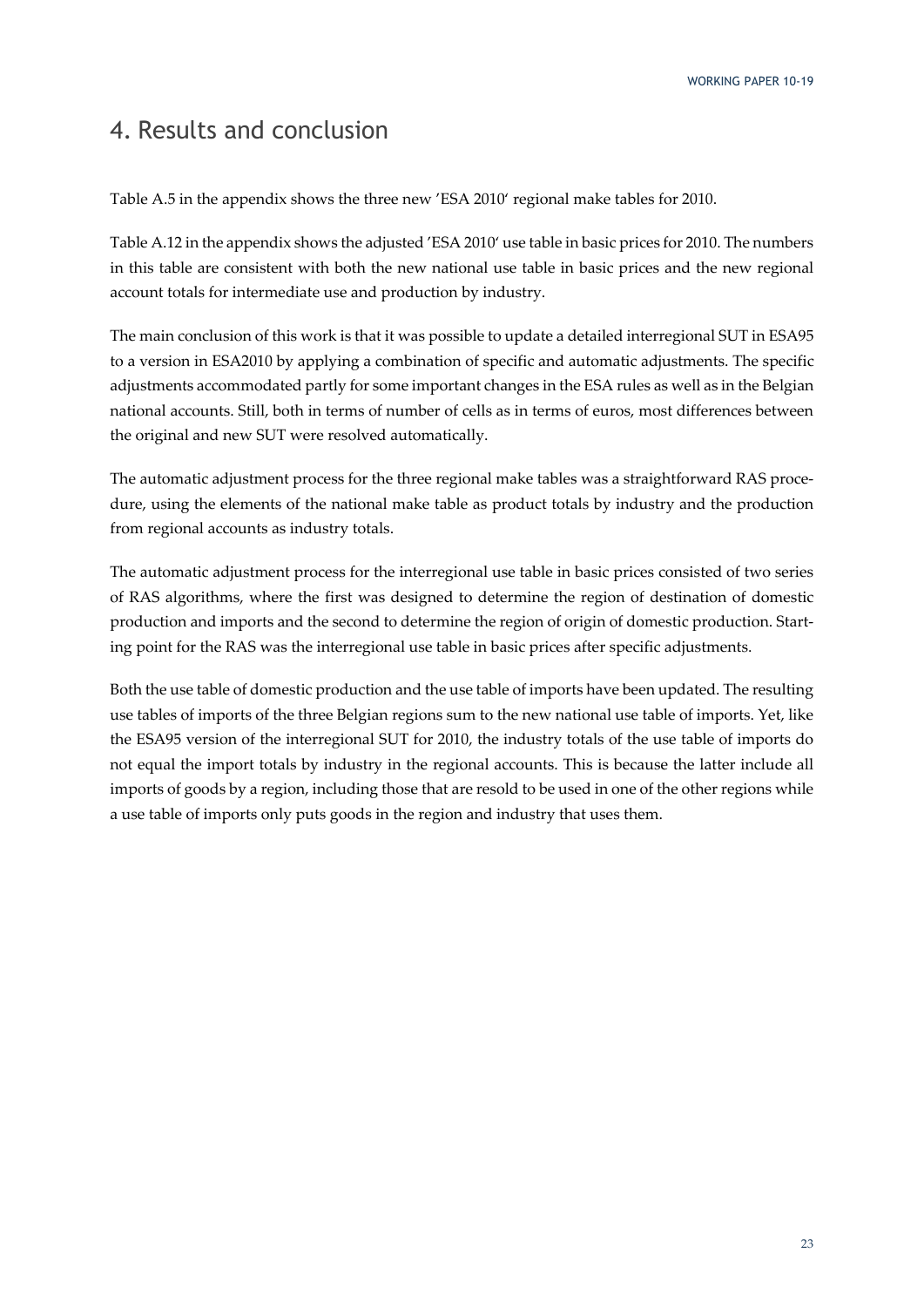## References

- L. Avonds, C. Hambÿe, B. Hertveldt, B. Michel, and B. Van den Cruyce (2016) "Analyse du tableau input-output interrégional pour l'année 2010", Working Paper 05-16, Bureau Fédéral du Plan.
- Eurostat Manual of Supply and Use tables (2008), Office of the Official Publications of the European Communities, Luxemburg, p 590.
- Junius, T. and Oosterhaven, J. (2003), "The solution of updating or Regionalising a Matrix with both positive and Negative Entries, ESR, vol 15, nr 1, p 87.
- Iweps (2018) "Les répercussions économiques potentielles du Brexit à moyen terme sur la Wallonie" Working Paper nr. 26.
- Miller, R. E. and Blair, P. D. (2009), "Input-Output Analysis: foundations and extensions", pp 750.
- B. Van den Cruyce (2016), "The impact of the new ESA rules on Goods for Processing on the Belgian SUT and IO tables for 2010", paper for the 24<sup>th</sup> IIOA conference in Seoul (2016).
- VITO (2016) ''Invullen van de milieu-extensietabellen van het Vlaams milieu input-output model 2010 & Vervolledigen van het Vlaams milieu input-output model 2003/2007" studie in opdracht van de Vlaamse Milieu Maatschappij.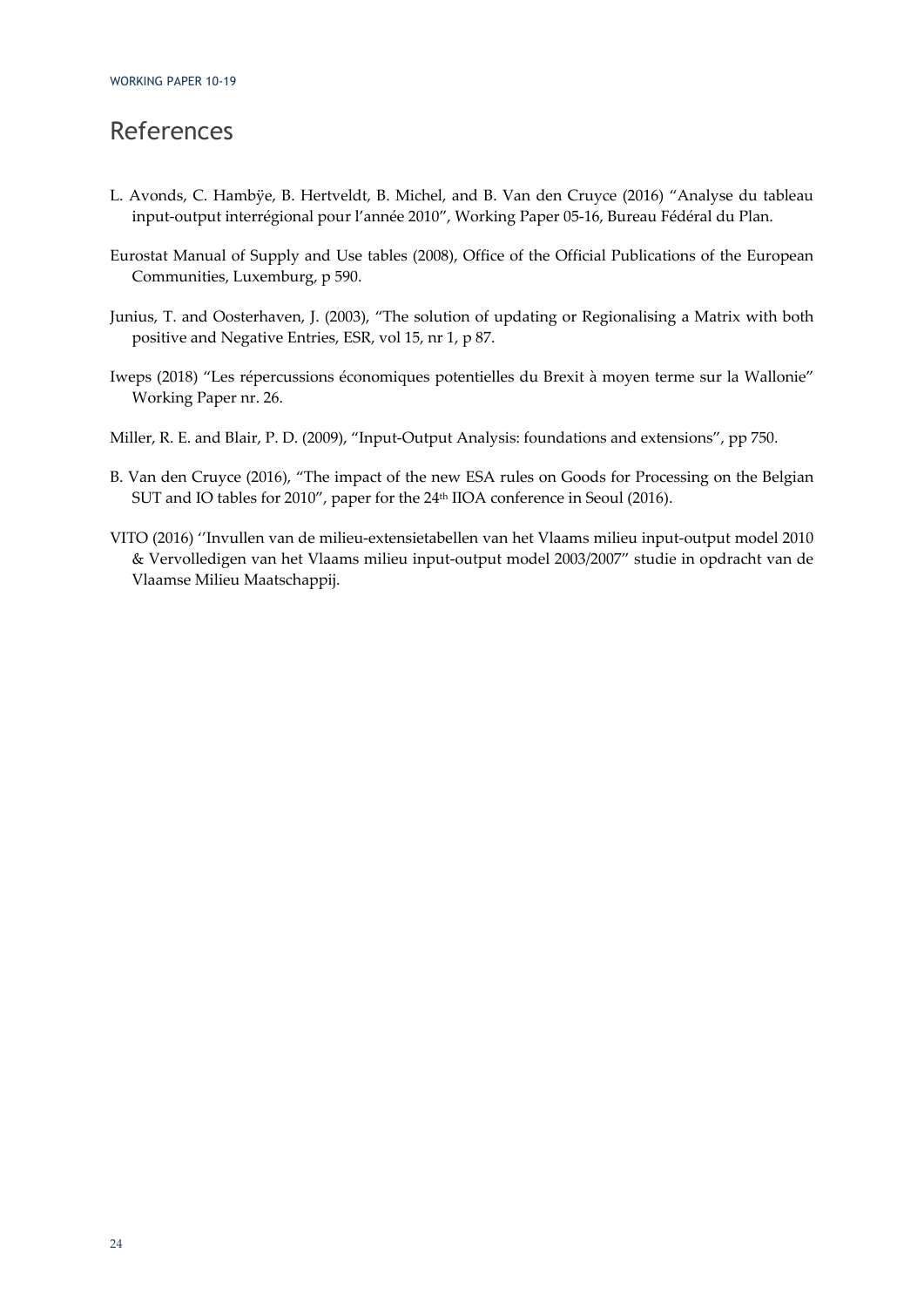## Appendix

| Region             | Product $(*) \setminus$ industry | Primary & man-<br>ufacturing ind. | Trade & trans-<br>port industries | Other<br>services | Total | % by region |
|--------------------|----------------------------------|-----------------------------------|-----------------------------------|-------------------|-------|-------------|
| <b>Brussels</b>    | Goods                            | 17.8                              | 0.4                               | 0.5               | 18.6  | 13.3%       |
|                    | Trade & transport services       | 0.8                               | 16.1                              | 0.7               | 17.6  | 12.6%       |
|                    | Other services                   | 0.5                               | 3.3                               | 99.9              | 103.6 | 74.1%       |
| <b>Flanders</b>    | Goods                            | 131.4                             | 4.2                               | 2.1               | 137.6 | 30.4%       |
|                    | Trade & transport services       | 7.0                               | 83.0                              | 1.4               | 91.4  | 20.2%       |
|                    | Other services                   | 6.4                               | 3.5                               | 213.5             | 223.3 | 49.4%       |
| Wallonia           | Goods                            | 38.4                              | 0.6                               | 0.7               | 39.8  | 25.4%       |
|                    | Trade & transport services       | 1.5                               | 22.1                              | 0.4               | 24.1  | 15.4%       |
|                    | Other services                   | 3.0                               | 1.2                               | 88.4              | 92.6  | 59.2%       |
| Extraregional area | Other services                   | 0.0                               | 0.0                               | 0.3               | 0.3   | 100%        |
| Total (Belgium)    |                                  | 206.8                             | 134.3                             | 407.9             | 748.9 |             |

#### **Table A.1 Old aggregated production table by region in ESA 95 (June 2015)**  *Billions of euro*

Source: Federal Planning Bureau (Interregional input-output table, June 2015)

(\*) Goods include all products of agriculture, fishery other primary products and manufactured goods (CPA 01-32). Trade and transport activities also include repair of motor vehicles and warehousing & support activities for transportation as well as postal and courier activities (CPA 45-53). Other services include repair and installation of machinery and equipment (CPA 33), utilities (electricity, gas, water, waste: CPA 35-38), construction (CPA 43-45) and all other services (CPA 55-97).

#### **Table A.2 Old (ESA 95) & new (ESA 2010) aggregated national production table and differences in absolute value before and after specific adjustments**  *Billions of euro*

| Version                        | Product $(*) \setminus$ industry           | ufacturing ind. | Primary & man - Trade & transport<br>industries | Other<br>services | Total | %   |
|--------------------------------|--------------------------------------------|-----------------|-------------------------------------------------|-------------------|-------|-----|
| Old production                 | Goods                                      | 187.6           | 5.2                                             | 3.3               | 196.0 | 26% |
| table (ESA 95)                 | Trade & transport services                 | 9.3             | 121.2                                           | 2.5               | 133.1 | 18% |
|                                | Other services                             | 9.9             | 7.9                                             | 402.1             | 419.8 | 56% |
|                                | Total                                      | 206.8           | 134.3                                           | 407.9             | 748.9 |     |
| New production                 | Goods                                      | 188.7           | 5.4                                             | 3.7               | 197.8 | 26% |
| table (ESA 2010)               | Trade & transport services                 | 8.4             | 119.8                                           | 1.7               | 129.9 | 17% |
|                                | Other services                             | 10.9            | 7.0                                             | 405.4             | 423.3 | 56% |
|                                | Total                                      | 208.1           | 132.2                                           | 410.8             | 751.1 |     |
| Sum of diff. in                | Goods                                      | 30.8            | 3.0                                             | 2.3               | 36.1  | 30% |
| absolute value                 | Trade & transport services                 | 3.4             | 10.7                                            | 1.6               | 15.7  | 13% |
| before specific<br>adjustments | Other services                             | 7.8             | 4.6                                             | 58.0              | 70.4  | 58% |
|                                | Total                                      | 42.0            | 18.3                                            | 61.9              | 122.2 |     |
|                                | Sum of absolute diff. / old make table (%) | 20.3%           | 13.6%                                           | 15.2%             | 16.3% |     |
| Sum of diff. in                | Goods                                      | 26.1            | 2.4                                             | 1.8               | 30.3  | 32% |
| absolute value                 | Trade & transport services                 | 2.7             | 8.0                                             | 1.6               | 12.2  | 13% |
| after specific<br>adjustments  | Other services                             | 3.8             | 2.6                                             | 45.5              | 51.9  | 55% |
|                                | Total                                      | 32.6            | 13.0                                            | 48.9              | 94.4  |     |
|                                | Sum of absolute diff. / old make table (%) | 15.7%           | 9.7%                                            | 12.0%             | 12.6% |     |

Source: Federal Planning Bureau (input-output tables 2013 and 2015)

(\*) The same products as in table A.1.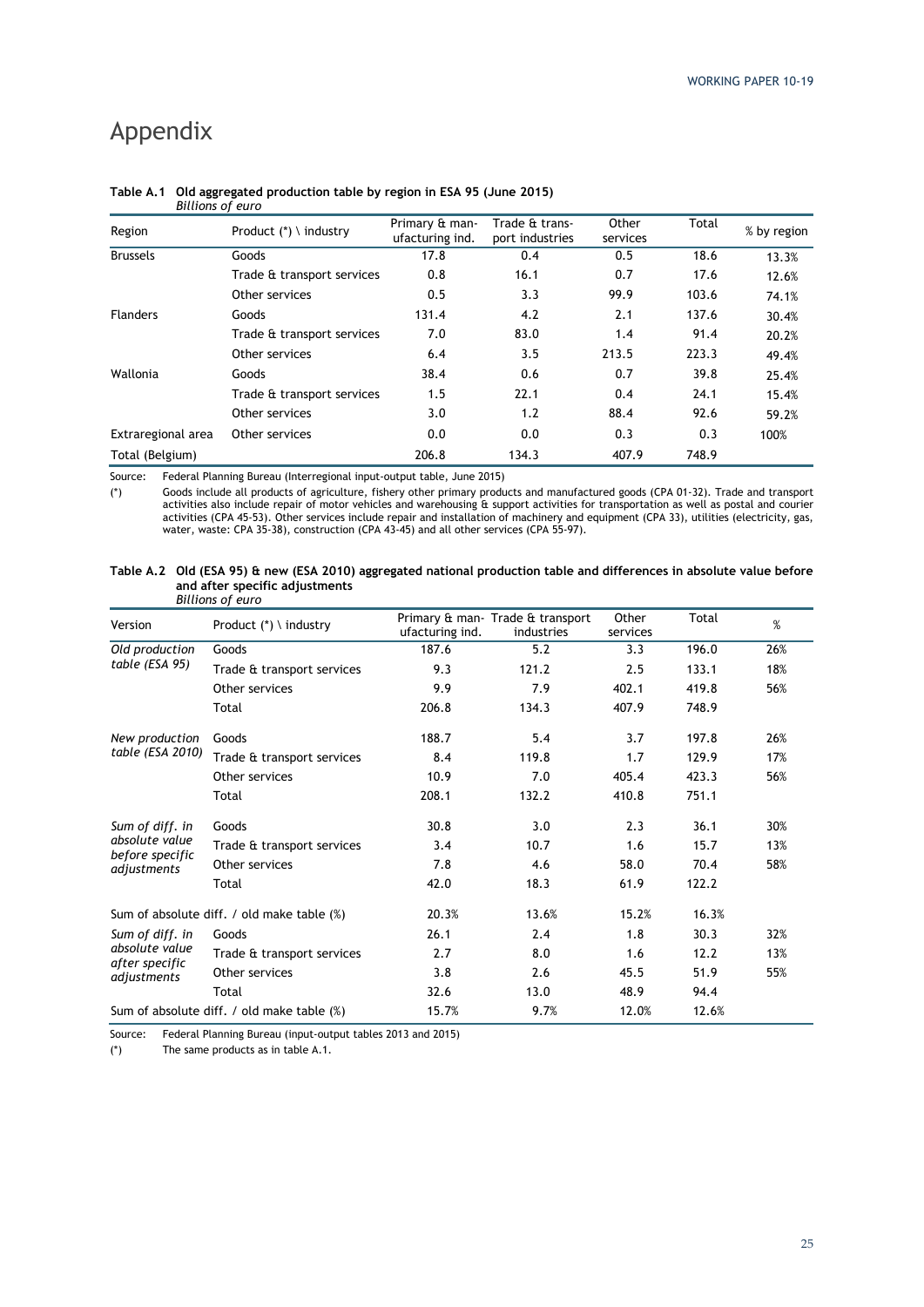| Table A.3 Old and new regional production totals |
|--------------------------------------------------|
| Billions of euro                                 |

| Version                     | Regions $\setminus$ industry<br>nufacturing ind. |       | Primary & ma- Trade & transport<br>industries | Other<br>services | Total | % by region |  |
|-----------------------------|--------------------------------------------------|-------|-----------------------------------------------|-------------------|-------|-------------|--|
| Old regional account totals | <b>Brussels</b>                                  | 19.1  | 19.7                                          | 101.0             | 139.8 | 18.7%       |  |
| (ESA 95)                    | <b>Flanders</b>                                  | 144.7 | 90.7                                          | 217.0             | 452.4 | 60.4%       |  |
|                             | Wallonia                                         | 43.0  | 23.9                                          | 89.6              | 156.5 | 20.9%       |  |
|                             | Extraregional area                               | 0.0   | 0.0                                           | 0.3               | 0.3   | 0.0%        |  |
| Total Belgium (ESA 95)      |                                                  | 206.8 | 134.3                                         | 407.9             | 748.9 |             |  |
| New regional account totals | <b>Brussels</b>                                  | 18.7  | 18.8                                          | 100.0             | 137.6 | 18.3%       |  |
| (ESA 2010)                  | <b>Flanders</b>                                  | 146.3 | 89.4                                          | 219.9             | 455.6 | 60.7%       |  |
|                             | Wallonia                                         | 43.1  | 24.0                                          | 90.6              | 157.6 | 21.0%       |  |
|                             | Extraregional area                               | 0.0   | 0.0                                           | 0.3               | 0.3   | 0.0%        |  |
| Total Belgium (ESA 2010)    |                                                  | 208.1 | 132.2                                         | 410.8             | 751.1 |             |  |

Source: Regional Accounts (National Bank of Belgium, 2015 and 2016-2017)

#### **Table A.4 Aggregated production table by region after specific adjustments (before RAS A)**

| <b>Billions of euro</b> |                                  |                                   |                                 |                   |       |             |
|-------------------------|----------------------------------|-----------------------------------|---------------------------------|-------------------|-------|-------------|
| Region                  | Product $(*) \setminus$ industry | Primary & ma-<br>nufacturing ind. | Trade & transport<br>industries | Other<br>services | Total | % by region |
| <b>Brussels</b>         | Goods                            | 17.7                              | 0.4                             | 0.4               | 18.5  | 13.1%       |
|                         | Trade & transport services       | 1.0                               | 16.0                            | 0.9               | 17.9  | 12.6%       |
|                         | Other services                   | 0.9                               | 1.9                             | 102.1             | 104.9 | 74.3%       |
| <b>Flanders</b>         | Goods                            | 131.5                             | 4.4                             | 2.4               | 138.3 | 30.3%       |
|                         | Trade & transport services       | 6.7                               | 81.7                            | 1.6               | 89.9  | 19.7%       |
|                         | Other services                   | 8.0                               | 3.7                             | 216.3             | 228.1 | 50.0%       |
| Wallonia                | Goods                            | 38.2                              | 0.6                             | 0.7               | 39.5  | 25.0%       |
|                         | Trade & transport services       | 1.4                               | 22.1                            | 0.5               | 24.1  | 15.3%       |
|                         | Other services                   | 3.9                               | 1.2                             | 89.2              | 94.3  | 59.7%       |
| Extraregional area      | Other services                   | 0.0                               | 0.0                             | 0.3               | 0.3   | 100.0%      |
| Total (Belgium)         |                                  | 209.4                             | 131.9                           | 414.4             | 755.7 |             |

Source: Federal Planning Bureau

#### **Table A.5 Aggregated production table by region for 2010 in ESA 2010 (final result)**  *Billions of euro*

| Region             | Product $(*) \setminus$ industry | Primary & ma-<br>nufacturing ind. | Trade & transport<br>industries | Other<br>services | Total | % by region |
|--------------------|----------------------------------|-----------------------------------|---------------------------------|-------------------|-------|-------------|
| <b>Brussels</b>    | Goods                            | 17.0                              | 0.4                             | 0.4               | 17.8  | 12.9%       |
|                    | Trade & transport services       | 1.0                               | 16.3                            | 0.3               | 17.6  | 12.8%       |
|                    | Other services                   | 0.8                               | 2.1                             | 99.3              | 102.2 | 74.3%       |
| <b>Flanders</b>    | Goods                            | 133.2                             | 4.3                             | 2.5               | 140.1 | 30.8%       |
|                    | Trade & transport services       | 6.1                               | 81.4                            | 1.0               | 88.5  | 19.4%       |
|                    | Other services                   | 6.9                               | 3.7                             | 216.3             | 227.0 | 49.8%       |
| Wallonia           | Goods                            | 38.5                              | 0.6                             | 0.8               | 39.9  | 25.3%       |
|                    | Trade & transport services       | 1.4                               | 22.1                            | 0.4               | 23.8  | 15.1%       |
|                    | Other services                   | 3.2                               | 1.2                             | 89.5              | 93.9  | 59.6%       |
| Extraregional area | Other services                   | 0.0                               | 0.0                             | 0.3               | 0.3   | 100%        |
| Total (Belgium)    |                                  | 208.1                             | 132.2                           | 410.8             | 751.1 |             |

Source: Federal Planning Bureau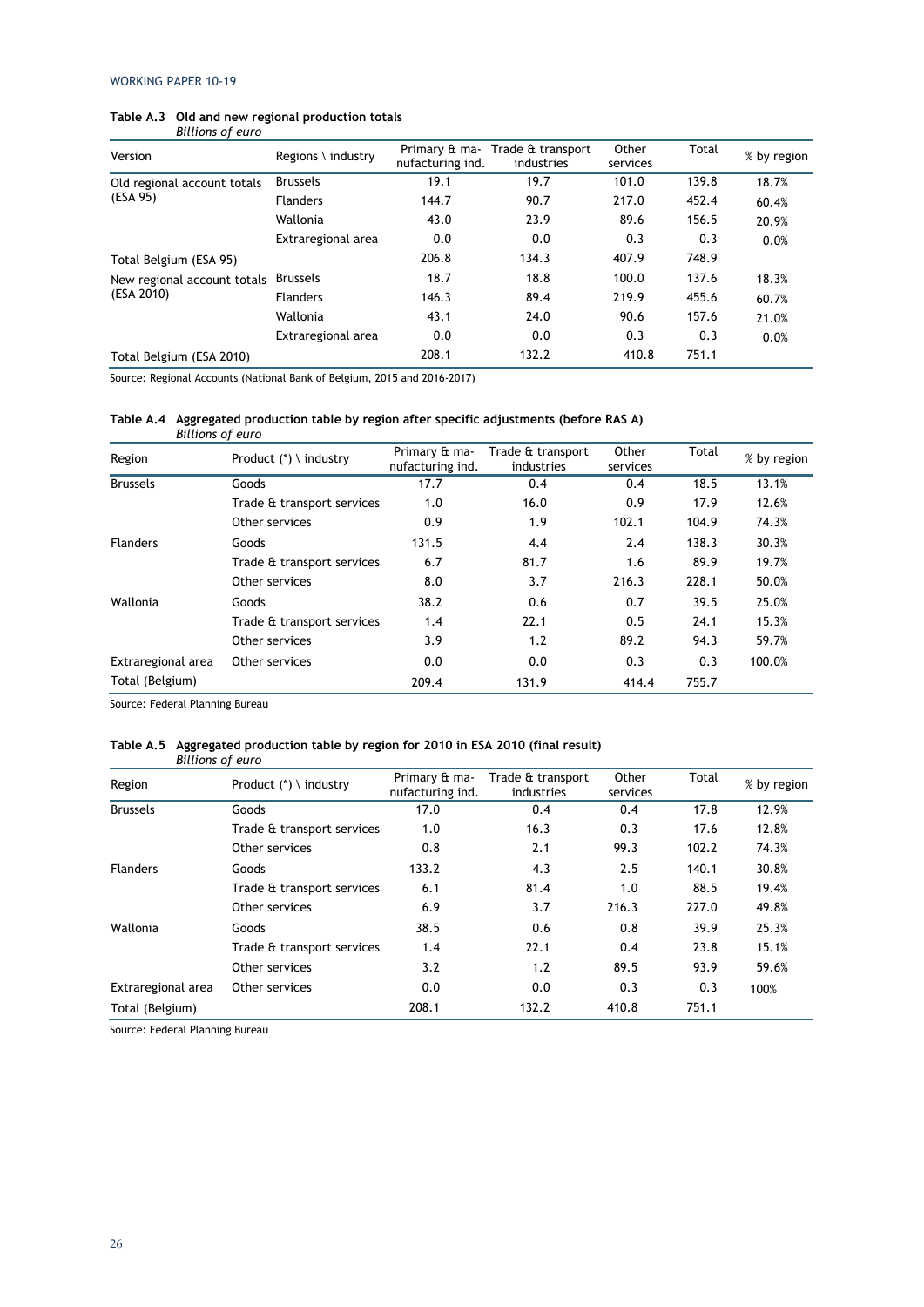| Version & origin                                                                                                                                                                                                                                                                                                                                                                                                                                                                                                                                                                                               | Product \ industry         | facturing ind. | Primary & manu- Trade, transport<br>& services | Domestic final<br>demand $(**)$ | <b>Exports</b> | Total  |
|----------------------------------------------------------------------------------------------------------------------------------------------------------------------------------------------------------------------------------------------------------------------------------------------------------------------------------------------------------------------------------------------------------------------------------------------------------------------------------------------------------------------------------------------------------------------------------------------------------------|----------------------------|----------------|------------------------------------------------|---------------------------------|----------------|--------|
| Old use of domestic                                                                                                                                                                                                                                                                                                                                                                                                                                                                                                                                                                                            | Goods                      | 35.9           | 23.4                                           | 25.4                            | 111.3          | 195.9  |
|                                                                                                                                                                                                                                                                                                                                                                                                                                                                                                                                                                                                                | Trade & transport services | 11.3           | 28.3                                           | 43.3                            | 50.1           | 133.1  |
| production<br>(ESA 95)<br>Old use of imports<br>(ESA 95)<br>Old national use total<br>New use of domestic<br>production<br>(ESA 2010)<br>New use of imports<br>(ESA 2010)<br>New national use total<br>Absolute differences<br>before specific adjust-<br>ments: domestic pro-<br>duction<br>Absolute differences<br>before specific adjust- Trade & transport services<br>ments: imports<br>Total<br>Sum of differences / old use table (%)<br>Absolute differences<br>after specific adjust-<br>ments: domestic pro-<br>duction<br>Absolute differences<br>after specific adjust-<br>ments: imports<br>Total | Other services             | 22.1           | 150.2                                          | 205.4                           | 41.8           | 419.4  |
|                                                                                                                                                                                                                                                                                                                                                                                                                                                                                                                                                                                                                | Goods                      | 77.7           | 18.2                                           | 37.5                            | 68.5           | 201.9  |
|                                                                                                                                                                                                                                                                                                                                                                                                                                                                                                                                                                                                                | Trade & transport services | 2.7            | 15.2                                           | 0.6                             | 0.0            | 18.5   |
|                                                                                                                                                                                                                                                                                                                                                                                                                                                                                                                                                                                                                | Other services             | 10.1           | 27.4                                           | 3.3                             | 5.1            | 45.9   |
|                                                                                                                                                                                                                                                                                                                                                                                                                                                                                                                                                                                                                |                            | 159.7          | 262.8                                          | 315.5                           | 276.8          | 1014.7 |
|                                                                                                                                                                                                                                                                                                                                                                                                                                                                                                                                                                                                                | Goods                      | 38.9           | 21.8                                           | 24.1                            | 113.1          | 197.8  |
|                                                                                                                                                                                                                                                                                                                                                                                                                                                                                                                                                                                                                | Trade & transport services | 15.2           | 28.0                                           | 46.8                            | 39.9           | 129.9  |
|                                                                                                                                                                                                                                                                                                                                                                                                                                                                                                                                                                                                                | Other services             | 23.4           | 143.3                                          | 212.8                           | 43.5           | 423.0  |
|                                                                                                                                                                                                                                                                                                                                                                                                                                                                                                                                                                                                                | Goods                      | 68.1           | 16.6                                           | 36.5                            | 71.0           | 192.1  |
|                                                                                                                                                                                                                                                                                                                                                                                                                                                                                                                                                                                                                | Trade & transport services | 3.4            | 16.4                                           | 0.3                             | 0.0            | 20.1   |
|                                                                                                                                                                                                                                                                                                                                                                                                                                                                                                                                                                                                                | Other services             | 8.2            | 31.7                                           | 5.9                             | 4.7            | 50.5   |
|                                                                                                                                                                                                                                                                                                                                                                                                                                                                                                                                                                                                                |                            | 157.1          | 257.8                                          | 326.3                           | 272.2          | 1013.4 |
|                                                                                                                                                                                                                                                                                                                                                                                                                                                                                                                                                                                                                | Goods                      | 14.3           | 8.1                                            | 8.6                             | 19.3           | 50.3   |
| Sum of differences / old use table (%)                                                                                                                                                                                                                                                                                                                                                                                                                                                                                                                                                                         | Trade & transport services | 6.1            | 5.7                                            | 5.4                             | 14.3           | 31.4   |
|                                                                                                                                                                                                                                                                                                                                                                                                                                                                                                                                                                                                                | Other services             | 9.3            | 55.1                                           | 29.9                            | 7.6            | 101.9  |
|                                                                                                                                                                                                                                                                                                                                                                                                                                                                                                                                                                                                                | Goods                      | 19.5           | 8.1                                            | 7.4                             | 12.0           | 47.0   |
|                                                                                                                                                                                                                                                                                                                                                                                                                                                                                                                                                                                                                |                            | 1.3            | 3.1                                            | 0.2                             | 0.0            | 4.6    |
|                                                                                                                                                                                                                                                                                                                                                                                                                                                                                                                                                                                                                | Other services             | 5.4            | 22.1                                           | 4.0                             | 0.5            | 32.0   |
|                                                                                                                                                                                                                                                                                                                                                                                                                                                                                                                                                                                                                |                            | 55.9           | 102.2                                          | 55.6                            | 53.6           | 267.3  |
|                                                                                                                                                                                                                                                                                                                                                                                                                                                                                                                                                                                                                |                            | 35.0%          | 38.9%                                          | 17.6%                           | 19.4%          | 26.3%  |
|                                                                                                                                                                                                                                                                                                                                                                                                                                                                                                                                                                                                                | Goods                      | 11.2           | 7.0                                            | 5.7                             | 0.0            | 23.9   |
|                                                                                                                                                                                                                                                                                                                                                                                                                                                                                                                                                                                                                | Trade & transport services | 1.2            | 2.8                                            | 0.5                             | 0.6            | 5.2    |
|                                                                                                                                                                                                                                                                                                                                                                                                                                                                                                                                                                                                                | Other services             | 7.8            | 38.8                                           | 9.4                             | 3.3            | 59.3   |
|                                                                                                                                                                                                                                                                                                                                                                                                                                                                                                                                                                                                                | Goods                      | 15.1           | 7.8                                            | 4.7                             | 0.0            | 27.7   |
|                                                                                                                                                                                                                                                                                                                                                                                                                                                                                                                                                                                                                | Trade & transport services | 1.3            | 3.1                                            | 0.2                             | 0.0            | 4.6    |
|                                                                                                                                                                                                                                                                                                                                                                                                                                                                                                                                                                                                                | Other services             | 3.8            | 16.5                                           | 1.5                             | 0.0            | 21.9   |
|                                                                                                                                                                                                                                                                                                                                                                                                                                                                                                                                                                                                                |                            | 40.4           | 76.1                                           | 22.1                            | 3.9            | 142.6  |
|                                                                                                                                                                                                                                                                                                                                                                                                                                                                                                                                                                                                                |                            | 25.3%          | 28.9%                                          | 7%                              | 1.4%           | 14.0%  |

| Table A.6 Old (ESA 95) & new (ESA 2010) aggregated national use table in basic prices (*) and differences in absolute |
|-----------------------------------------------------------------------------------------------------------------------|
| value before and after specific adjustments                                                                           |
| Billions of euro                                                                                                      |

excluding the extraregional area

Source: Federal Planning Bureau (input-output tables, 2013 and 2015)<br>
(\*) excluding the extraregional area<br>
(\*\*) Domestic final demand consists of consumption expenditures b (\*\*) Domestic final demand consists of consumption expenditures by households, NPISH and government, gross capital stock formation and changes in inventories. Changes in inventories have been regionalised at the FPB, while respecting national totals.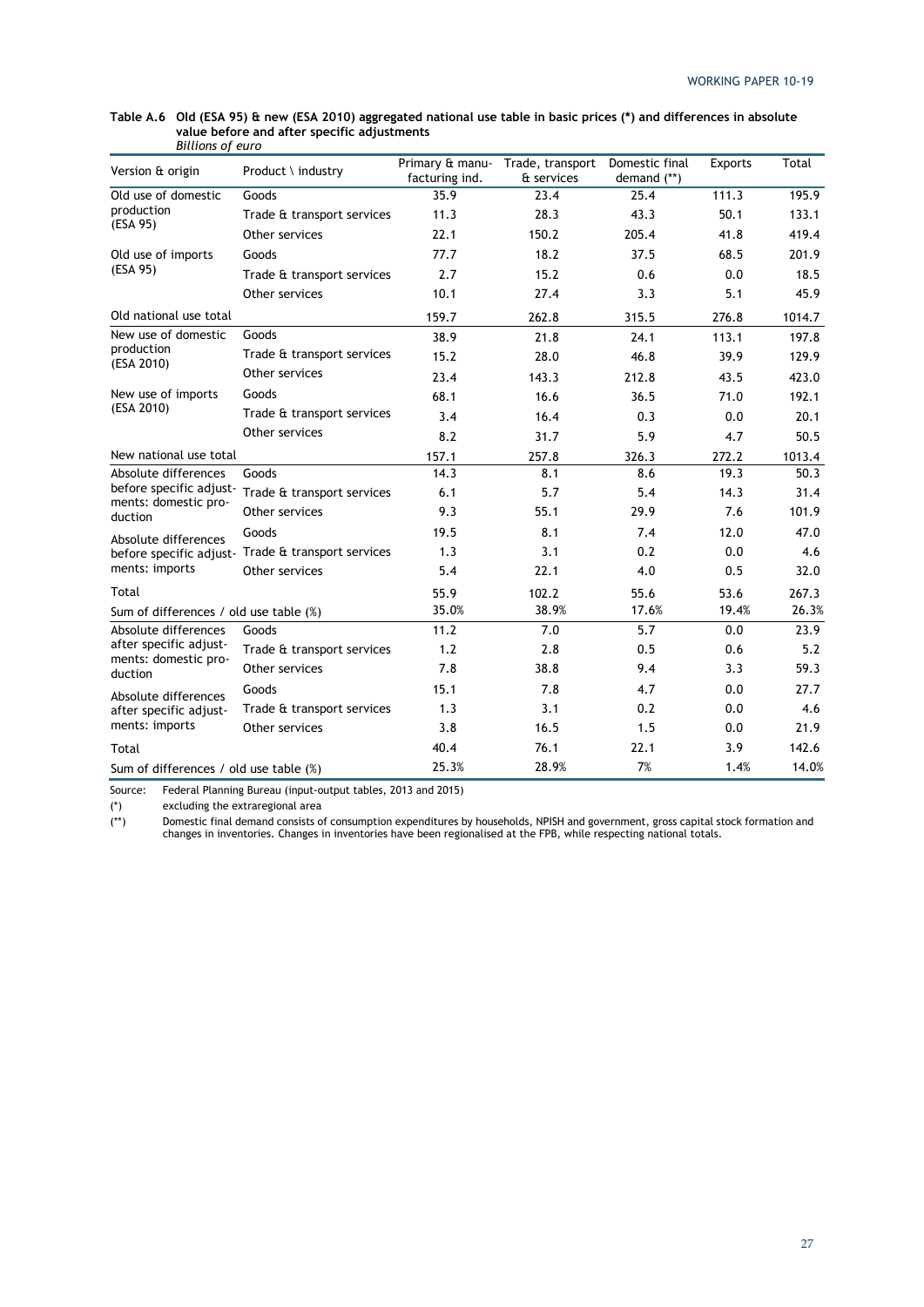| Version                                                                           | Input type                          | Primary & manu-<br>facturing ind. | Trade, transport<br>& services | Domestic<br>final demand | <b>Exports</b>           | Total |
|-----------------------------------------------------------------------------------|-------------------------------------|-----------------------------------|--------------------------------|--------------------------|--------------------------|-------|
| Old primary inputs<br>(ESA 95)                                                    | Taxes less subsidies<br>on products | 1.3                               | 7.6                            | 29.2                     | 0.2                      | 38.2  |
|                                                                                   | Value-added                         | 45.8                              | 271.5                          | $\overline{\phantom{a}}$ | ٠                        | 317.3 |
| New primary inputs<br>(ESA 2010)                                                  | Taxes less subsidies<br>on products | 1.2                               | 8.4                            | 28.7                     | 0.3                      | 38.5  |
| Sum of changes<br>in absolute value<br>Sum of changes / old<br>primary inputs (%) | Value-added                         | 49.8                              | 276.5                          | $\blacksquare$           | $\blacksquare$           | 326.3 |
|                                                                                   | Taxes less subsidies<br>on products | 0.2                               | 3.3                            | 1.6                      | 0.3                      | 5.4   |
|                                                                                   | Value-added                         | 10.7                              | 42.2                           | $\blacksquare$           | $\overline{\phantom{0}}$ | 53.0  |
|                                                                                   | Taxes less subsidies<br>on products | 19%                               | 44%                            | 5%                       | 120%                     | 14%   |
|                                                                                   | Value-added                         | 23%                               | 16%                            |                          |                          | 17%   |

#### **Table A.7 Old (ESA 95) & new (ESA 2010) national primary inputs and changes in absolute value (\*)**  *Billions of euro*

Source: Value added: National Accounts (National Bank of Belgium 2013 and 2015), Taxes less subsidies by industry: Federal Planning Bureau (input-output tables 2013 and 2015)

(\*) Excluding the value added in the extraregional area

**Table A.8 Old and new regional totals for intermediate use and domestic final demand in basic prices**  *Billions of euro* 

| Version                                         | Region $\setminus$ industry | Intermediate use<br>Primary & manu-<br>facturing ind. | Intermediate use<br>Trade, transport<br>& services | Domestic final<br>demand $(*)$ | Total | %     |
|-------------------------------------------------|-----------------------------|-------------------------------------------------------|----------------------------------------------------|--------------------------------|-------|-------|
| Old regional account                            | <b>Brussels</b>             | 17.1                                                  | 60.6                                               | 35.9                           | 113.6 | 15.4% |
|                                                 | <b>Flanders</b>             | 112.0                                                 | 153.8                                              | 186.8                          | 452.5 | 61.3% |
|                                                 | Wallonia                    | 30.6                                                  | 48.4                                               | 92.8                           | 171.8 | 23.3% |
|                                                 | Extraregional area          | 0.0                                                   | 0.1                                                | 0.1                            | 0.2   | 0.0%  |
| Total Belgium (ESA 95)                          |                             | 159.7                                                 | 262.9                                              | 315.6                          | 738.2 |       |
| New regional                                    | <b>Brussels</b>             | 16.8                                                  | 58.0                                               | 36.9                           | 111.8 | 15.1% |
| totals (ESA 95)<br>account totals<br>(ESA 2010) | <b>Flanders</b>             | 110.8                                                 | 151.7                                              | 193.2                          | 455.7 | 61.4% |
|                                                 | Wallonia                    | 29.5                                                  | 48.0                                               | 96.5                           | 174.0 | 23.5% |
|                                                 | Extraregional area          | 0.0                                                   | 0.1                                                | 0.1                            | 0.2   | 0.0%  |
| Total Belgium (ESA 2010)                        |                             | 157.1                                                 | 257.8                                              | 326.7                          | 741.6 |       |

Source: Regional Accounts (National Bank of Belgium, 2015 and 2016-2017) plus own transformation to basic prices.

#### **Table A.9 Old and new regional totals for value added**  *Billions of euro*

| Version                  | Region $\setminus$ industry | Primary & manufac-<br>turing ind. | Trade, transport<br>& services | Total | %     |
|--------------------------|-----------------------------|-----------------------------------|--------------------------------|-------|-------|
| Old regional account     | <b>Brussels</b>             | 1.9                               | 58.3                           | 60.2  | 19.0% |
| totals (ESA 95)          | <b>Flanders</b>             | 31.8                              | 149.8                          | 181.6 | 57.2% |
|                          | Wallonia                    | 12.1                              | 63.3                           | 75.4  | 23.8% |
|                          | Extraregional area          | 0.0                               | 0.2                            | 0.2   | 0.1%  |
| Total Belgium (ESA 95)   |                             | 45.8                              | 271.7                          | 317.5 |       |
| New regional account     | <b>Brussels</b>             | 1.8                               | 58.7                           | 60.5  | 18.5% |
| totals (ESA 2010)        | <b>Flanders</b>             | 34.6                              | 153.1                          | 187.8 | 57.5% |
|                          | Wallonia                    | 13.3                              | 64.7                           | 78.0  | 23.9% |
|                          | Extraregional area          | 0.0                               | 0.2                            | 0.2   | 0.0%  |
| Total Belgium (ESA 2010) |                             | 49.8                              | 276.7                          | 326.5 |       |

Source: Regional Accounts (National Bank of Belgium, 2015 and 2016-2017)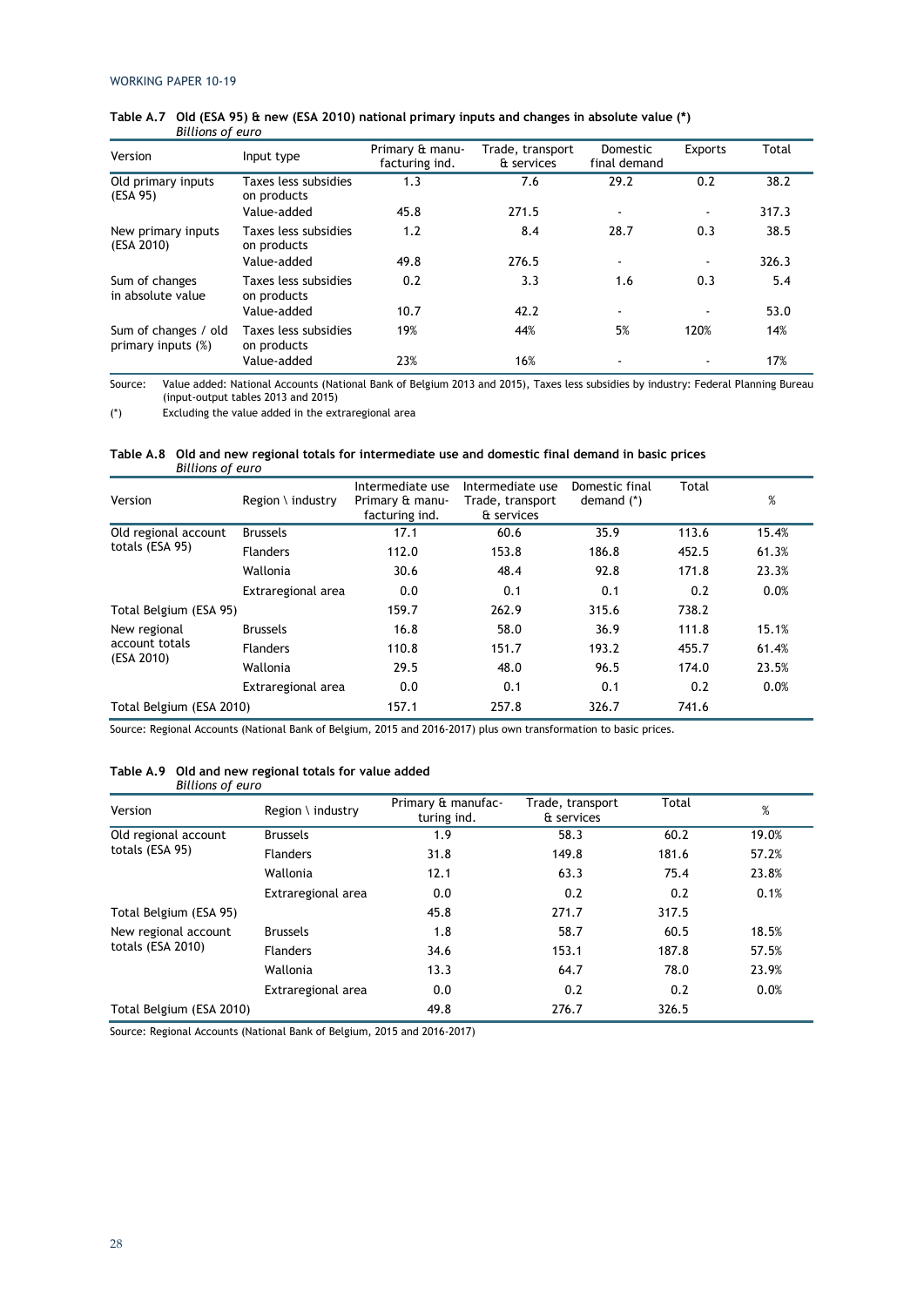| Origin          | Product                          | Intermediate<br>use by primary<br>& manufactur-<br>ing ind. | <b>Brussels</b><br>Intermediate<br>use by con-<br>struction &<br>services ind. | Final<br>$(**)$ | Intermediate<br>domestic use by primary<br>demand & manufactur-<br>ing ind. | <b>Flanders</b><br>Intermediate<br>use by con-<br>struction &<br>services ind. | Final<br>demand<br>$(**)$ | Intermediate<br>domestic use by primary use by con-<br>l& manufactur-<br>ing ind. | Wallonia<br>Intermediate<br>struction &<br>services ind. | Final<br>domestic<br>demand<br>$(**)$ | Exports | Total<br>(sum) | Production<br>& imports<br>totals |
|-----------------|----------------------------------|-------------------------------------------------------------|--------------------------------------------------------------------------------|-----------------|-----------------------------------------------------------------------------|--------------------------------------------------------------------------------|---------------------------|-----------------------------------------------------------------------------------|----------------------------------------------------------|---------------------------------------|---------|----------------|-----------------------------------|
| <b>Brussels</b> | Goods                            | 1.2                                                         | 0.6                                                                            | 0.7             | 0.9                                                                         | 0.7                                                                            | 1.0                       | 0.2                                                                               | 0.4                                                      | 1.4                                   | 11.6    | 18.6           | 18.6                              |
|                 | Trade & transport services       | 0.2                                                         | 1.6                                                                            | 4.4             | 0.5                                                                         | 1.7                                                                            | 1.1                       | 0.2                                                                               | 0.8                                                      | 0.8                                   | 6.3     | 17.6           | 17.6                              |
|                 | Other services                   | 0.7                                                         | 24.6                                                                           | 20.4            | 3.2                                                                         | 12.1                                                                           | 14.4                      | 1.5                                                                               | 5.2                                                      | 6.4                                   | 15.1    | 103.6          | 103.6                             |
| <b>Flanders</b> | Goods                            | 1.4                                                         | 1.5                                                                            | 1.0             | 22.3                                                                        | 13.2                                                                           | 11.4                      | 2.3                                                                               | 1.7                                                      | 4.2                                   | 78.7    | 137.5          | 137.6                             |
|                 | Trade & transport services       | 0.3                                                         | 1.9                                                                            | 0.9             | 7.1                                                                         | 14.9                                                                           | 23.5                      | 0.8                                                                               | 1.7                                                      | 1.5                                   | 38.7    | 91.4           | 91.4                              |
|                 | Other services                   | 0.4                                                         | 9.8                                                                            | 1.9             | 10.7                                                                        | 68.7                                                                           | 106.1                     | 1.3                                                                               | 3.9                                                      | 2.0                                   | 18.4    | 223.3          | 223.3                             |
| Wallonia        | Goods                            | 0.3                                                         | 0.5                                                                            | 0.2             | 2.7                                                                         | 1.3                                                                            | 1.1                       | 4.6                                                                               | 3.6                                                      | 4.5                                   | 21.0    | 39.8           | 39.8                              |
|                 | Trade & transport services       | 0.1                                                         | 0.8                                                                            | 0.3             | 0.7                                                                         | 1.7                                                                            | 0.7                       | 1.4                                                                               | 3.2                                                      | 10.1                                  | 5.1     | 24.1           | 24.1                              |
|                 | Other services                   | 0.2                                                         | 3.4                                                                            | 0.9             | 0.9                                                                         | 3.0                                                                            | 1.4                       | 3.2                                                                               | 19.5                                                     | 51.8                                  | 8.3     | 92.6           | 92.6                              |
| Imports         | Goods                            | 11.9                                                        | 2.6                                                                            | 4.5             | 54.1                                                                        | 12.0                                                                           | 24.1                      | 11.7                                                                              | 3.6                                                      | 8.9                                   | 68.5    | 201.9          | 201.9                             |
|                 | Trade & transport services       | 0.1                                                         | 2.0                                                                            | 0.0             | 2.1                                                                         | 12.4                                                                           | 0.3                       | 0.5                                                                               | 0.9                                                      | 0.3                                   | 0.0     | 18.5           | 18.5                              |
|                 | Other services                   | 0.4                                                         | 11.2                                                                           | 0.7             | 6.8                                                                         | 12.1                                                                           | 1.6                       | 2.9                                                                               | 4.1                                                      | 1.0                                   | 5.1     | 45.9           | 45.9                              |
|                 | Taxes less subsidies on products | 0.1                                                         | 1.8                                                                            | 3.0             | 0.9                                                                         | 4.1                                                                            | 17.2                      | 0.3                                                                               | 1.7                                                      | 9.0                                   | 0.2     | 38.2           | 38.2                              |
| Value added     |                                  | 1.9                                                         | 58.3                                                                           | 0.0             | 31.8                                                                        | 149.8                                                                          | 0.0                       | 12.1                                                                              | 63.3                                                     | 0.0                                   | 0.0     | 317.3          | 317.3                             |
| Total (sum)     |                                  | 19.1                                                        | 120.7                                                                          | 38.9            | 144.7                                                                       | 307.7                                                                          | 203.9                     | 43.0                                                                              | 113.5                                                    | 101.8                                 | 277.0   | 1370.2         | 1370.3                            |

#### **Table A.10 Belgian Interregional Use Table in basic prices for 2010 (ESA 95) (\*)**  *Billions of euro*

(\*) The numbers exclude the 0.3 billion euro used by the Belgian extra regional area (which includes the Belgian diplomatic and permanent army post abroad) (\*)

(\*\*) In table A.10 final domestic demand includes the consumption expenditures by non-residents in Belgium (6.9 billion euro) and excludes consumption expenditures by residents abroad (10.1 billion euro). This corresponds to the territorial concept of consumption in the national SUT but deviates from the consumption concept in the regional accounts, where the residential concept is followed.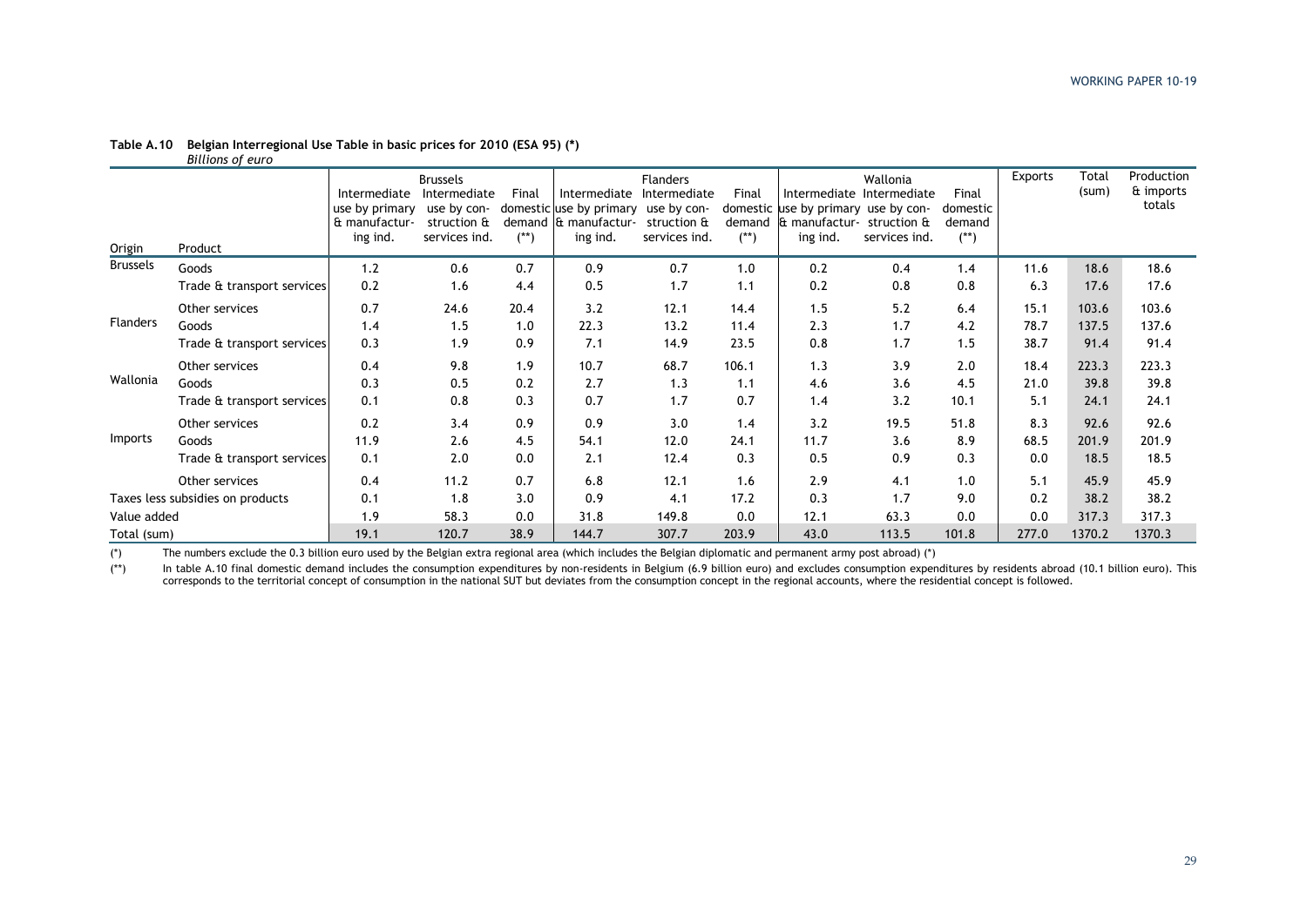#### **Table A.11 Interregional use table 2010 in basic prices, after specific adjustments (before RAS B and C)**

*billions of euro* 

|                       |                                     |                            | <b>Brussels</b> |        |                            | <b>Flanders</b> |       |                                   | Wallonia      |        | <b>Exports</b> | Total  | Production (RAS A) |
|-----------------------|-------------------------------------|----------------------------|-----------------|--------|----------------------------|-----------------|-------|-----------------------------------|---------------|--------|----------------|--------|--------------------|
|                       |                                     | Intermediate               | Intermediate    | Final  | Intermediate               | Intermediate    | Final | Intermediate                      | Intermediate  | Final  |                | (sum)  | & imports totals   |
|                       |                                     | use by primary use by con- |                 | demand | use by primary use by con- |                 |       | demand use by primary use by con- |               | demand |                |        |                    |
|                       |                                     | & manufactur-              | struction &     |        | & manufactur-              | struction &     |       | & manufactur-                     | struction &   |        |                |        |                    |
| Origin                | Product                             | ing ind.                   | services ind.   |        | ing ind.                   | services ind.   |       | ing ind.                          | services ind. |        |                |        |                    |
| <b>Brussels</b>       | Goods                               | 2.3                        | 0.6             | 0.8    | 1.0                        | 0.6             | 1.0   | 0.2                               | 0.3           | 1.4    | 9.5            | 17.7   | 17.8               |
|                       | Trade & transport services          | 0.3                        | 1.5             | 4.8    | 0.8                        | 1.6             | 1.1   | 0.2                               | 0.9           | 0.8    | 5.7            | 17.6   | 17.6               |
|                       | Other services                      | 0.8                        | 22.4            | 20.6   | 3.2                        | 11.6            | 14.9  | 1.5                               | 5.1           | 6.8    | 16.0           | 103.0  | 102.1              |
| <b>Flanders Goods</b> |                                     | 1.4                        | 1.5             | 1.0    | 23.1                       | 13.4            | 11.6  | 2.3                               | 1.6           | 3.3    | 81.8           | 141.1  | 140.1              |
|                       | Trade & transport services          | 0.4                        | 2.0             | 0.9    | 9.6                        | 15.6            | 25.1  | 1.1                               | 1.8           | 1.5    | 31.3           | 89.3   | 88.5               |
|                       | Other services                      | 0.4                        | 9.6             | 1.9    | 11.0                       | 67.7            | 110.2 | 1.4                               | 4.0           | 2.1    | 19.0           | 227.5  | 227.0              |
| Wallonia Goods        |                                     | 0.3                        | 0.5             | 0.2    | 2.7                        | 1.3             | 1.1   | 4.6                               | 3.6           | 4.5    | 21.8           | 40.6   | 39.9               |
|                       | Trade & transport services          | 0.2                        | 0.8             | 0.3    | 1.0                        | 1.8             | 0.7   | 2.0                               | 3.3           | 11.3   | 2.7            | 23.9   | 23.8               |
|                       | Other services                      | 0.1                        | 3.2             | 1.1    | 0.9                        | 2.8             | 1.5   | 3.2                               | 19.4          | 53.5   | 9.2            | 95.0   | 93.9               |
| Imports               | Goods                               | 9.9                        | 2.7             | 4.8    | 52.8                       | 11.9            | 24.9  | 11.6                              | 3.6           | 9.5    | 71.0           | 202.6  | 192.1              |
|                       | Trade & transport services          | 0.1                        | 1.9             | 0.0    | 2.1                        | 12.4            | 0.3   | 0.5                               | 0.9           | 0.3    | 0.0            | 18.5   | 20.1               |
|                       | Other services                      | 0.5                        | 11.4            | 0.9    | 5.5                        | 12.6            | 3.3   | 2.7                               | 4.3           | 1.5    | 4.7            | 47.5   | 50.5               |
|                       | Taxes less subsidies on products    | 0.1                        | 2.1             | 3.0    | 0.9                        | 4.5             | 16.8  | 0.3                               | 1.8           | 8.8    | 0.3            | 38.5   | 38.5               |
| Value added           |                                     | 1.8                        | 58.7            |        | 34.6                       | 153.1           |       | 13.3                              | 64.7          |        |                | 326.3  | 326.3              |
| Total (sum)           |                                     | 18.6                       | 119.0           | 40.4   | 149.1                      | 311.0           | 212.6 | 44.8                              | 115.2         | 105.3  | 272.9          | 1389.0 | 1378.2             |
| ESA 2010)             | Total from Regional Accounts (2016) | 18.7                       | 118.8           | 39.9   | 146.3                      | 309.3           | 209.8 | 43.1                              | 114.5         | 105.3  | 272.5          | 1378.2 |                    |